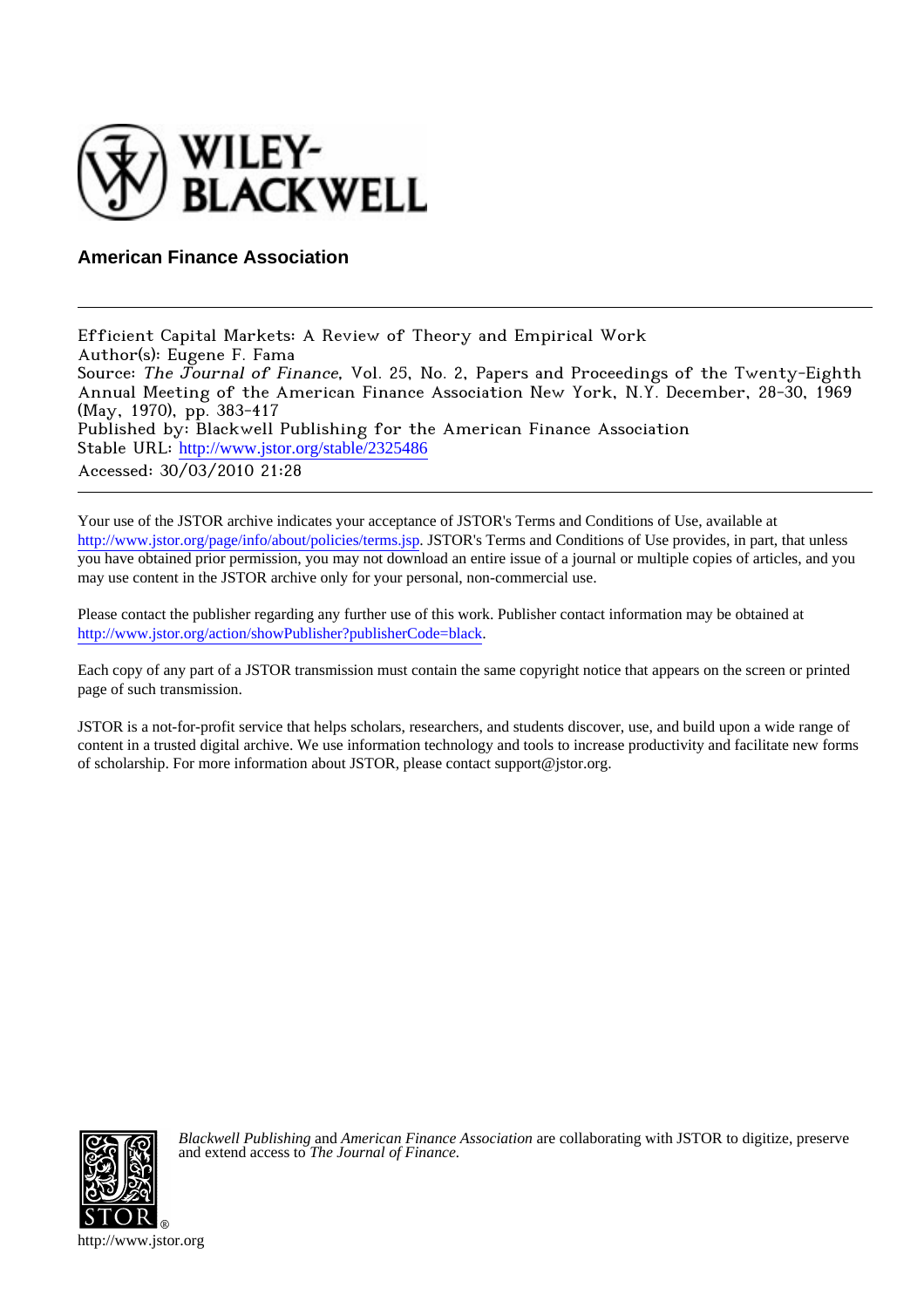# SESSION TOPIC: STOCK MARKET PRICE BEHAVIOR

#### SESSION CHAIRMAN: BURTON G. MALKIEL

# EFFICIENT CAPITAL MARKETS: A REVIEW OF THEORY AND EMPIRICAL WORK\*

### EUGENE F. FAMA\*\*

#### I. INTRODUCTION

THE PRIMARY ROLE of the capital market is allocation of ownership of the economy's capital stock. In general terms, the ideal is a market in which prices provide accurate signals for resource allocation: that is, a market in which firms can make production-investment decisions, and investors can choose among the securities that represent ownership of firms' activities under the assumption that security prices at any time "fully reflect" all available information. A market in which prices always "fully reflect" available information is called "efficient."

This paper reviews the theoretical and empirical literature on the efficient markets model. After a discussion of the theory, empirical work concerned with the adjustment of security prices to three relevant information subsets is considered. First, weak form tests, in which the information set is just historical prices, are discussed. Then semi-strong form tests, in which the concern is whether prices efficiently adjust to other information that is obviously publicly available (e.g., announcements of annual earnings, stock splits, etc.) are considered. Finally, *strong form* tests concerned with whether given investors or groups have monopolistic access to any information relevant for price formation are reviewed.<sup>1</sup> We shall conclude that, with but a few exceptions, the efficient markets model stands up well.

Though we proceed from theory to empirical work, to keep the proper historical perspective we should note to a large extent the empirical work in this area preceded the development of the theory. The theory is presented first here in order to more easily judge which of the empirical results are most relevant from the viewpoint of the theory. The empirical work itself, however, will then be reviewed in more or less historical sequence.

Finally, the perceptive reader will surely recognize instances in this paper where relevant studies are not specifically discussed. In such cases my apologies should be taken for granted. The area is so bountiful that some such iniustices are unavoidable. But the primary goal here will have been accomplished if a coherent picture of the main lines of the work on efficient markets is presented, along with an accurate picture of the current state of the arts.

<sup>\*</sup> Research on this project was supported by a grant from the National Science Foundation. I am indebted to Arthur Laffer, Robert Aliber, Ray Ball, Michael Jensen, James Lorie, Merton Miller, Charles Nelson, Richard Roll, William Taylor, and Ross Watts for their helpful comments.

<sup>\*\*</sup> University of Chicago-Joint Session with the Econometric Society.

<sup>1.</sup> The distinction between weak and strong form tests was first suggested by Harry Roberts.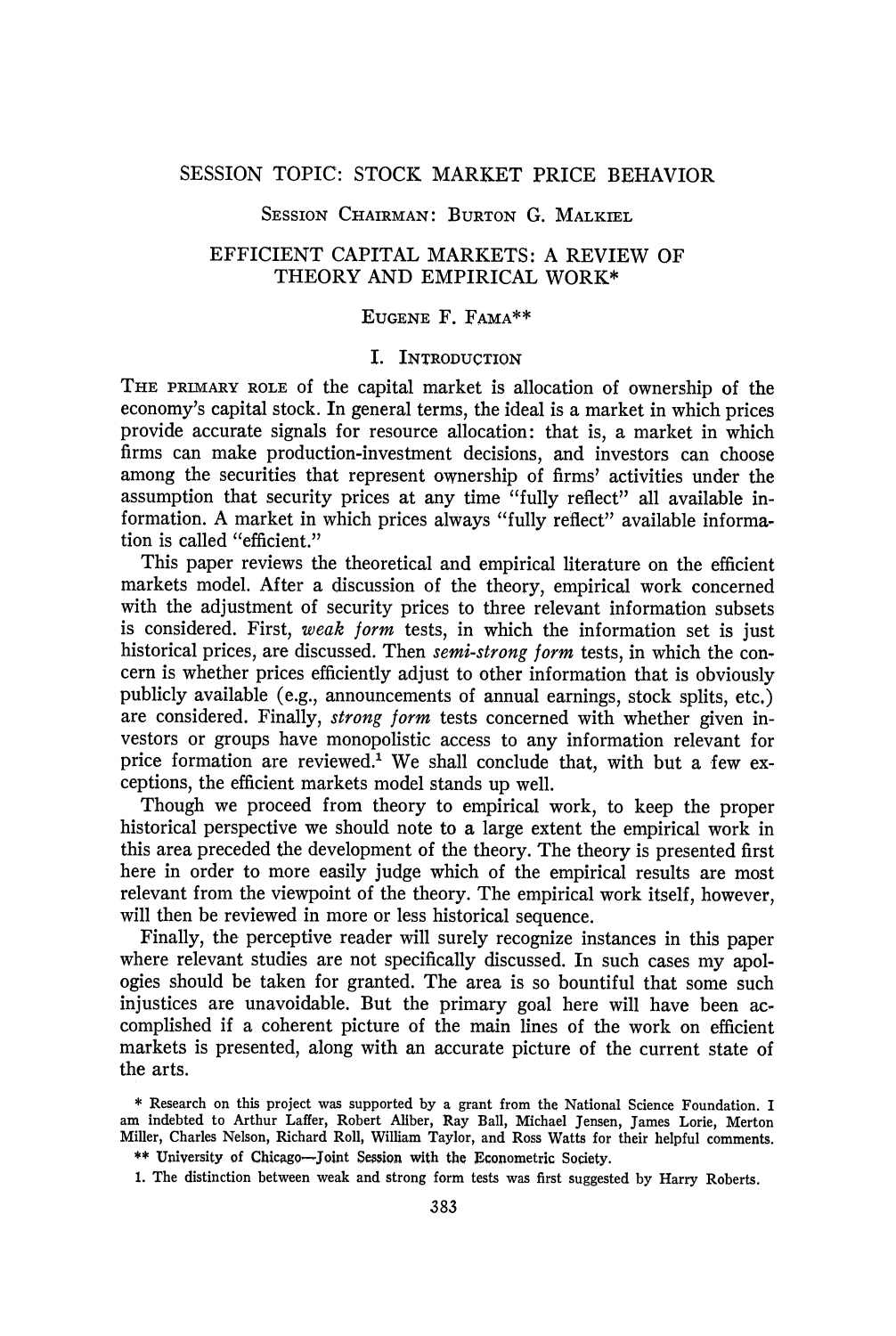#### The Journal of Finance

# II. THE THEORY OF EFFICIENT MARKETS

# A. Expected Return or "Fair Game" Models

The definitional statement that in an efficient market prices "fully reflect" available information is so general that it has no empirically testable implications. To make the model testable, the process of price formation must be specified in more detail. In essence we must define somewhat more exactly what is meant by the term "fully reflect."

One possibility would be to posit that equilibrium prices (or expected returns) on securities are generated as in the "two parameter" Sharpe [40]-Lintner [24, 25] world. In general, however, the theoretical models and especially the empirical tests of capital market efficiency have not been this specific. Most of the available work is based only on the assumption that the conditions of market equilibrium can (somehow) be stated in terms of expected returns. In general terms, like the two parameter model such theories would posit that conditional on some relevant information set, the equilibrium expected return on a security is a function of its "risk." And different theories would differ primarily in how "risk" is defined.

All members of the class of such "expected return theories" can, however, be described notationally as follows:

$$
E(\tilde{p}_{j,t+1}|\Phi_t) = [1 + E(\tilde{r}_{j,t+1}|\Phi_t)]p_{jt},
$$
\n(1)

where E is the expected value operator;  $p_{it}$  is the price of security j at time t;  $p_{i,t+1}$  is its price at  $t+1$  (with reinvestment of any intermediate cash income from the security);  $r_{i,t+1}$  is the one-period percentage return  $(p_{i,t+1} - p_{it})/$  $p_{it}$ ;  $\Phi_t$  is a general symbol for whatever set of information is assumed to be "fully reflected" in the price at t; and the tildes indicate that  $p_{i,t+1}$  and  $r_{i,t+1}$ are random variables at t.

The value of the equilibrium expected return  $E(\tilde{r}_{j,t+1}|\Phi_t)$  projected on the basis of the information  $\Phi_t$  would be determined from the particular expected return theory at hand. The conditional expectation notation of (1) is meant to imply, however, that whatever expected return model is assumed to apply, the information in  $\Phi_t$  is fully utilized in determining equilibrium expected returns. And this is the sense in which  $\Phi_t$  is "fully reflected" in the formation of the price p<sub>it</sub>.

But we should note right off that, simple as it is, the assumption that the conditions of market equilibrium can be stated in terms of expected returns elevates the purely mathematical concept of expected value to a status not necessarily implied by the general notion of market efficiency. The expected value is just one of many possible summary measures of a distribution of returns, and market efficiency per se (i.e., the general notion that prices "fully reflect" available information) does not imbue it with any special importance. Thus, the results of tests based on this assumption depend to some extent on its validity as well as on the efficiency of the market. But some such assumption is the unavoidable price one must pay to give the theory of efficient markets empirical content.

The assumptions that the conditions of market equilibrium can be stated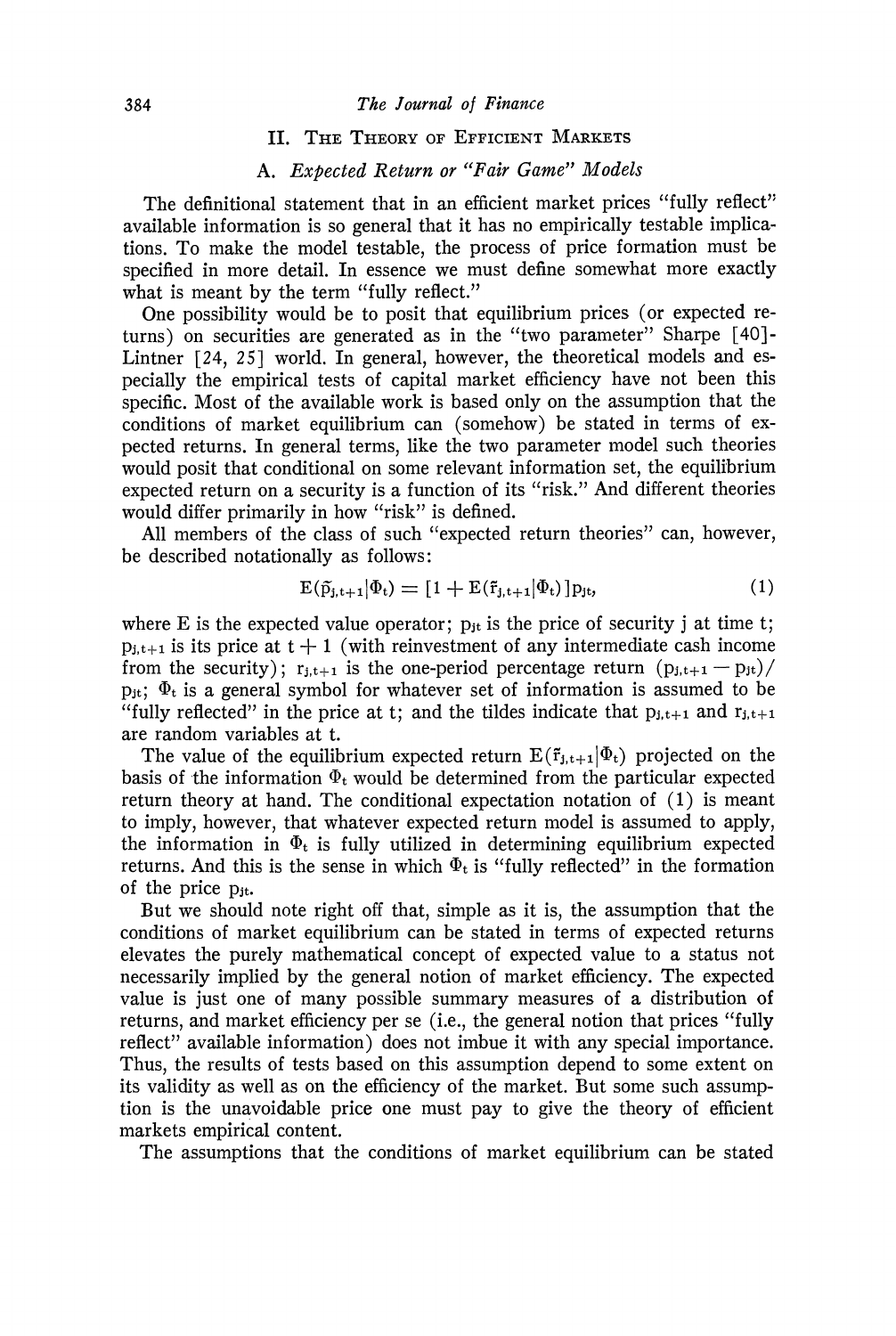in terms of expected returns and that equilibrium expected returns are formed on the basis of (and thus "fully reflect") the information set  $\Phi_t$  have a major empirical implication—they rule out the possibility of trading systems based only on information in  $\Phi_t$  that have expected profits or returns in excess of equilibrium expected profits or returns. Thus let

$$
x_{j,t+1} = p_{j,t+1} - E(p_{j,t+1}|\Phi_t).
$$
 (2)

Then

$$
E(\tilde{x}_{j,t+1}|\Phi_t) = 0\tag{3}
$$

which, by definition, says that the sequence  $\{x_{jt}\}\$ is a "fair game" with respect to the information sequence  $\{\phi_t\}$ . Or, equivalently, let

$$
z_{j,t+1} = r_{j,t+1} - E(\tilde{r}_{j,t+1}|\Phi_t), \qquad (4)
$$

then

$$
E(\tilde{z}_{j,t+1}|\Phi_t) = 0,\t\t(5)
$$

so that the sequence  $\{z_{it}\}\$ is also a "fair game" with respect to the information sequence  $\{\Phi\}$ .

In economic terms,  $x_{j,t+1}$  is the excess market value of security j at time  $t + 1$ : it is the difference between the observed price and the expected value of the price that was projected at t on the basis of the information  $\Phi_t$ . And similarly,  $z_{i,t+1}$  is the return at  $t+1$  in excess of the equilibrium expected return projected at t. Let

$$
\alpha(\Phi_t) = [\alpha_1(\Phi_t), \alpha_2(\Phi_t), \ldots, \alpha_n(\Phi_t)]
$$

be any trading system based on  $\Phi_t$  which tells the investor the amounts  $\alpha_i(\Phi_t)$ of funds available at t that are to be invested in each of the n available securities. The total excess market value at  $t + 1$  that will be generated by such a system is

$$
V_{t+1} = \sum_{j=1}^n \alpha_j(\Phi_t) [r_{j,t+1} - E(\tilde{r}_{j,t+1}|\Phi_t)],
$$

which, from the "fair game" property of  $(5)$  has expectation,

$$
E(\tilde{V}_{t+1}|\Phi_t) = \sum_{j=1}^n \alpha_j(\Phi_t) E(\tilde{z}_{j,t+1}|\Phi_t) = 0.
$$

The expected return or "fair game" efficient markets model<sup>2</sup> has other important testable implications, but these are better saved for the later discussion of the empirical work. Now we turn to two special cases of the model, the submartingale and the random walk, that (as we shall see later) play an important role in the empirical literature.

2. Though we shall sometimes refer to the model summarized by (1) as the "fair game" model, keep in mind that the "fair game" properties of the model are *implications* of the assumptions that (i) the conditions of market equilibrium can be stated in terms of expected returns, and (ii) the information  $\Phi_t$  is fully utilized by the market in forming equilibrium expected returns and thus current prices.

The role of "fair game" models in the theory of efficient markets was first recognized and studied rigorously by Mandelbrot [27] and Samuelson [38]. Their work will be discussed in more detail later.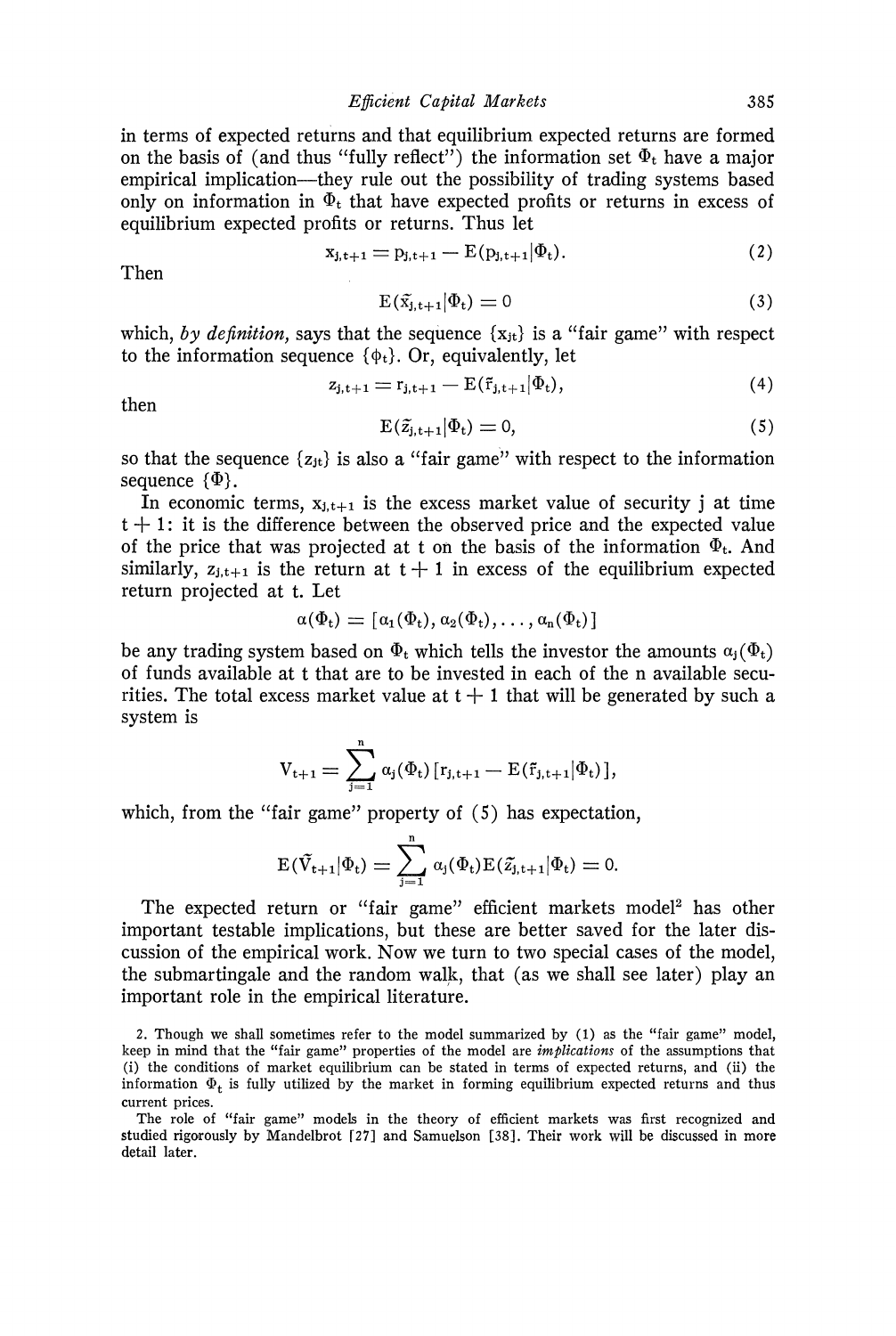# **B.** The Submartingale Model

Suppose we assume in (1) that for all t and  $\Phi_t$ 

$$
E(\tilde{p}_{j,t+1}|\Phi_t) \geq p_{jt}, \quad \text{or equivalently,} \quad E(\tilde{r}_{j,t+1}|\Phi_t) \geq 0. \tag{6}
$$

This is a statement that the price sequence  $\{p_{it}\}\$ for security i follows a submartingale with respect to the information sequence  $\{\Phi_t\}$ , which is to say nothing more than that the expected value of next period's price, as projected on the basis of the information  $\Phi_t$ , is equal to or greater than the current price. If (6) holds as an equality (so that expected returns and price changes are zero), then the price sequence follows a martingale.

A submartingale in prices has one important empirical implication. Consider the set of "one security and cash" mechanical trading rules by which we mean systems that concentrate on individual securities and that define the conditions under which the investor would hold a given security, sell it short, or simply hold cash at any time t. Then the assumption of  $(6)$  that expected returns conditional on  $\Phi_t$  are non-negative directly implies that such trading rules based only on the information in  $\Phi_t$  cannot have greater expected profits than a policy of always buying-and-holding the security during the future period in question. Tests of such rules will be an important part of the empirical evidence on the efficient markets model.<sup>8</sup>

# C. The Random Walk Model

In the early treatments of the efficient markets model, the statement that the current price of a security "fully reflects" available information was assumed to imply that successive price changes (or more usually, successive one-period returns) are independent. In addition, it was usually assumed that successive changes (or returns) are identically distributed. Together the two hypotheses constitute the random walk model. Formally, the model says

$$
f(r_{j,t+1}|\Phi_t) = f(r_{j,t+1}),
$$
\n(7)

which is the usual statement that the conditional and marginal probability distributions of an independent random variable are identical. In addition, the density function f must be the same for all t.<sup>4</sup>

4. The terminology is loose. Prices will only follow a random walk if price changes are independent, identically distributed; and even then we should say "random walk with drift" since expected price changes can be non-zero. If one-period returns are independent, identically distributed, prices will not follow a random walk since the distribution of price changes will depend

<sup>3.</sup> Note that the expected profitability of "one security and cash" trading systems vis-à-vis buyand-hold is not ruled out by the general expected return or "fair game" efficient markets model. The latter rules out systems with expected profits in excess of equilibrium expected returns, but since in principle it allows equilibrium expected returns to be negative, holding cash (which always has zero actual and thus expected return) may have higher expected return than holding some security.

And negative equilibrium expected returns for some securities are quite possible. For example, in the Sharpe [40]-Lintner [24, 25] model (which is in turn a natural extension of the portfolio models of Markowitz [30] and Tobin [43]) the equilibrium expected return on a security depends on the extent to which the dispersion in the security's return distribution is related to dispersion in the returns on all other securities. A security whose returns on average move opposite to the general market is particularly valuable in reducing dispersion of portfolio returns, and so its equilibrium expected return may well be negative.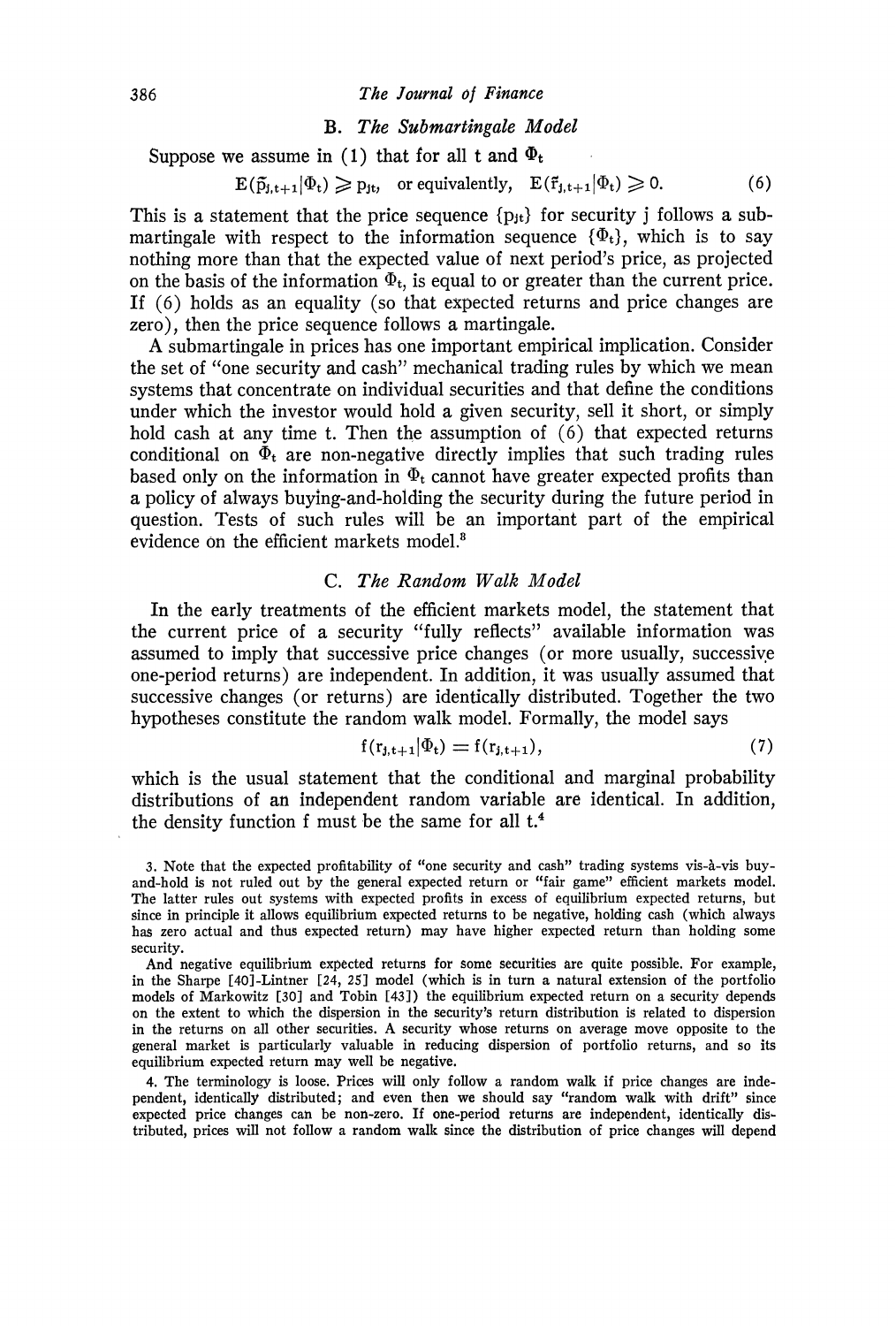Expression (7) of course says much more than the general expected return model summarized by  $(1)$ . For example, if we restrict  $(1)$  by assuming that the expected return on security j is constant over time, then we have

$$
E(\tilde{r}_{j,t+1}|\Phi_t) = E(\tilde{r}_{j,t+1}).
$$
\n(8)

This says that the mean of the distribution of  $r_{j,t+1}$  is independent of the information available at t,  $\Phi_t$ , whereas the random walk model of (7) in addition says that the entire distribution is independent of  $\Phi_{t}$ .<sup>5</sup>

We argue later that it is best to regard the random walk model as an extension of the general expected return or "fair game" efficient markets model in the sense of making a more detailed statement about the economic environment. The "fair game" model just says that the conditions of market equilibrium can be stated in terms of expected returns, and thus it says little about the details of the stochastic process generating returns. A random walk arises within the context of such a model when the environment is (fortuitously) such that the evolution of investor tastes and the process generating new information combine to produce equilibria in which return distributions repeat themselves through time.

Thus it is not surprising that empirical tests of the "random walk" model that are in fact tests of "fair game" properties are more strongly in support of the model than tests of the additional (and, from the viewpoint of expected return market efficiency, superfluous) pure independence assumption. (But it is perhaps equally surprising that, as we shall soon see, the evidence against the independence of returns over time is as weak as it is.)

### D. Market Conditions Consistent with Efficiency

Before turning to the empirical work, however, a few words about the market conditions that might help or hinder efficient adjustment of prices to information are in order. First, it is easy to determine *sufficient* conditions for capital market efficiency. For example, consider a market in which (i) there are no transactions costs in trading securities, (ii) all available information is costlessly available to all market participants, and (iii) all agree on the implications of current information for the current price and distributions of future prices of each security. In such a market, the current price of a security obviously "fully reflects" all available information.

But a frictionless market in which all information is freely available and investors agree on its implications is, of course, not descriptive of markets met in practice. Fortunately, these conditions are sufficient for market efficiency, but not necessary. For example, as long as transactors take account of all

on the price level. But though rigorous terminology is usually desirable, our loose use of terms should not cause confusion; and our usage follows that of the efficient markets literature.

Note also that in the random walk literature, the information set  $\Phi_t$  in (7) is usually assumed to include only the past return history,  $r_{j,t}$ ,  $r_{j,t-1}$ , ...

<sup>5.</sup> The random walk model does not say, however, that past information is of no value in assessing distributions of future returns. Indeed since return distributions are assumed to be stationary through time, past returns are the best source of such information. The random walk model does say, however, that the sequence (or the order) of the past returns is of no consequence in assessing distributions of future returns.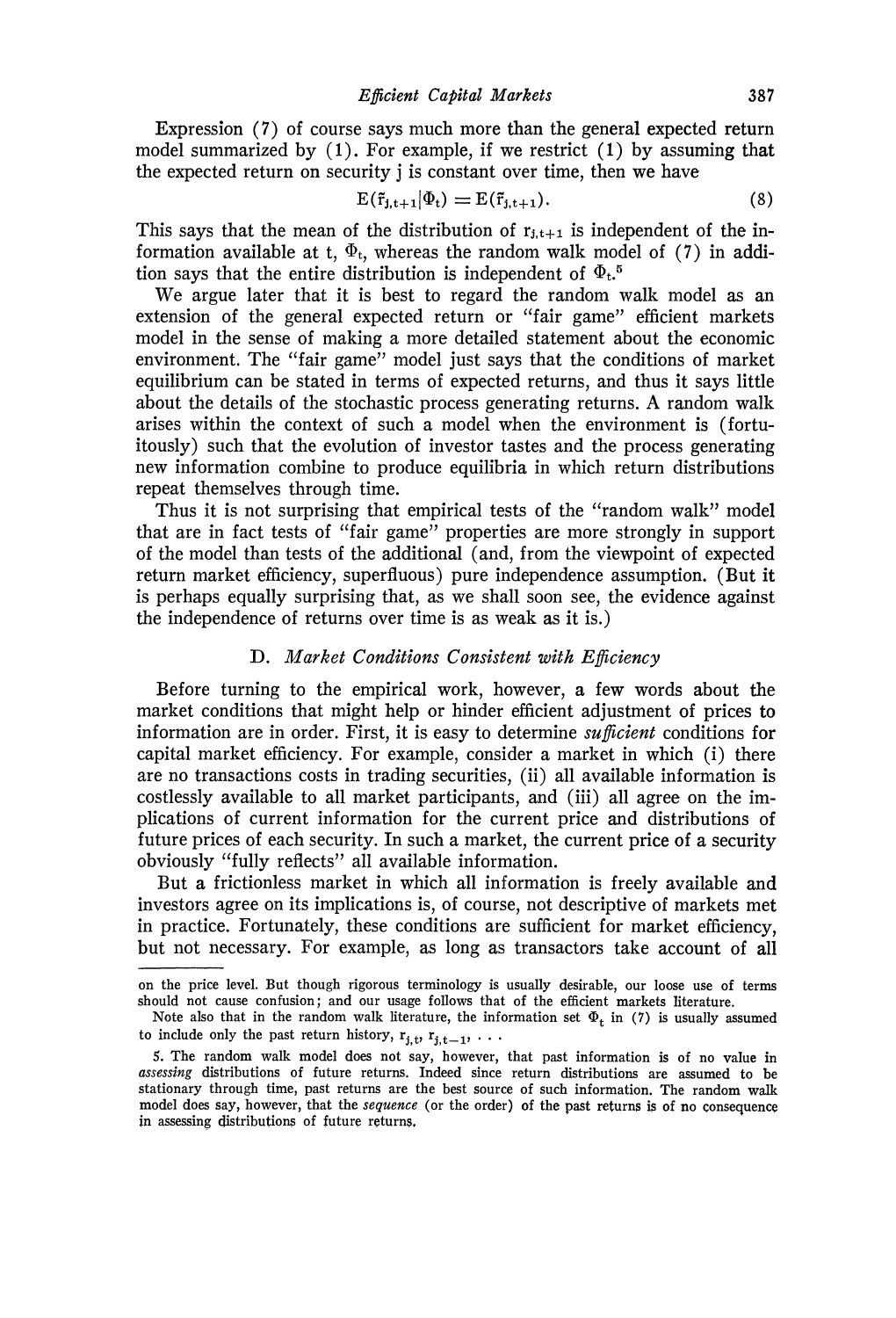available information, even large transactions costs that inhibit the flow of transactions do not in themselves imply that when transactions do take place. prices will not "fully reflect" available information. Similarly (and speaking, as above, somewhat loosely), the market may be efficient if "sufficient numbers" of investors have ready access to available information. And disagreement among investors about the implications of given information does not in itself imply market inefficiency unless there are investors who can consistently make better evaluations of available information than are implicit in market prices.

But though transactions costs, information that is not freely available to all investors, and disagreement among investors about the implications of given information are not necessarily sources of market inefficiency, they are potential sources. And all three exist to some extent in real world markets. Measuring their effects on the process of price formation is, of course, the major goal of empirical work in this area.

# **III. THE EVIDENCE**

All the empirical research on the theory of efficient markets has been concerned with whether prices "fully reflect" particular subsets of available information. Historically, the empirical work evolved more or less as follows. The initial studies were concerned with what we call weak form tests in which the information subset of interest is just past price (or return) histories. Most of the results here come from the random walk literature. When extensive tests seemed to support the efficiency hypothesis at this level. attention was turned to semi-strong form tests in which the concern is the speed of price adjustment to other obviously publicly available information (e.g., announcements of stock splits, annual reports, new security issues, etc.). Finally, *strong form* tests in which the concern is whether any investor or groups (e.g., managements of mutual funds) have monopolistic access to any information relevant for the formation of prices have recently appeared. We review the empirical research in more or less this historical sequence.

First, however, we should note that what we have called the efficient markets model in the discussions of earlier sections is the hypothesis that security prices at any point in time "fully reflect" all available information. Though we shall argue that the model stands up rather well to the data, it is obviously an extreme null hypothesis. And, like any other extreme null hyposthesis, we do not expect it to be literally true. The categorization of the tests into weak, semi-strong, and strong form will serve the useful purpose of allowing us to pinpoint the level of information at which the hypothesis breaks down. And we shall contend that there is no important evidence against the hypothesis in the weak and semi-strong form tests (i.e., prices seem to efficiently adjust to obviously publicly available information), and only limited evidence against the hypothesis in the strong form tests (*i.e.*, monopolistic access to information about prices does not seem to be a prevalent phenomenon in the investment community).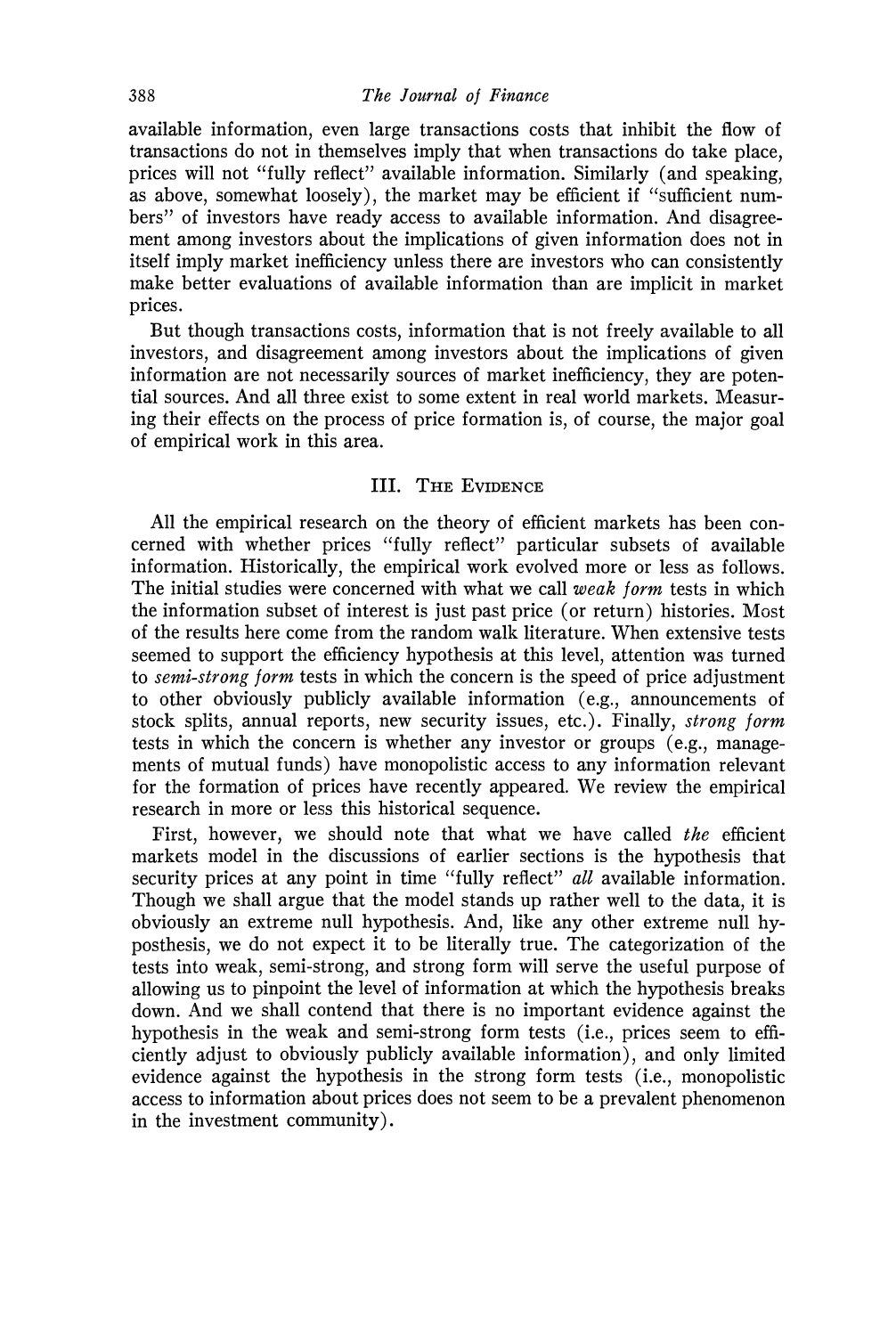# A. Weak Form Tests of the Efficient Markets Model

### 1. Random Walks and Fair Games: A Little Historical Background

As noted earlier, all of the empirical work on efficient markets can be considered within the context of the general expected return or "fair game" model, and much of the evidence bears directly on the special submartingale expected return model of (6). Indeed, in the early literature, discussions of the efficient markets model were phrased in terms of the even more special random walk model, though we shall argue that most of the early authors were in fact concerned with more general versions of the "fair game" model.

Some of the confusion in the early random walk writings is understandable. Research on security prices did not begin with the development of a theory of price formation which was then subjected to empirical tests. Rather, the impetus for the development of a theory came from the accumulation of evidence in the middle 1950's and early 1960's that the behavior of common stock and other speculative prices could be well approximated by a random walk. Faced with the evidence, economists felt compelled to offer some rationalization. What resulted was a theory of efficient markets stated in terms of random walks, but usually implying some more general "fair game" model.

It was not until the work of Samuelson [38] and Mandelbrot [27] in 1965 and 1966 that the role of "fair game" expected return models in the theory of efficient markets and the relationships between these models and the theory of random walks were rigorously studied.<sup>6</sup> And these papers came somewhat after the major empirical work on random walks. In the earlier work, "theoretical" discussions, though usually intuitively appealing, were always lacking in rigor and often either vague or ad hoc. In short, until the Mandelbrot-Samuelson models appeared, there existed a large body of empirical results in search of a rigorous theory.

Thus, though his contributions were ignored for sixty years, the first statement and test of the random walk model was that of Bachelier [3] in 1900. But his "fundamental principle" for the behavior of prices was that speculation should be a "fair game"; in particular, the expected profits to the speculator should be zero. With the benefit of the modern theory of stochastic processes, we know now that the process implied by this fundamental principle is a martingale.

After Bachelier, research on the behavior of security prices lagged until the

6. Basing their analyses on futures contracts in commodity markets, Mandelbrot and Samuelson show that if the price of such a contract at time t is the expected value at t (given information  $\Phi_t$ ) of the spot price at the termination of the contract, then the futures price will follow a martingale with respect to the information sequence  $\{\Phi_t\}$ ; that is, the expected price change from period to period will be zero, and the price changes will be a "fair game." If the equilibrium expected return is not assumed to be zero, our more general "fair game" model, summarized by (1), is obtained.

But though the Mandelbrot-Samuelson approach certainly illuminates the process of price formation in commodity markets, we have seen that "fair game" expected return models can be derived in much simpler fashion. In particular, (1) is just a formalization of the assumptions that<br>the conditions of market equilibrium can be stated in terms of expected returns and that the information  $\Phi_t$  is used in forming market prices at t.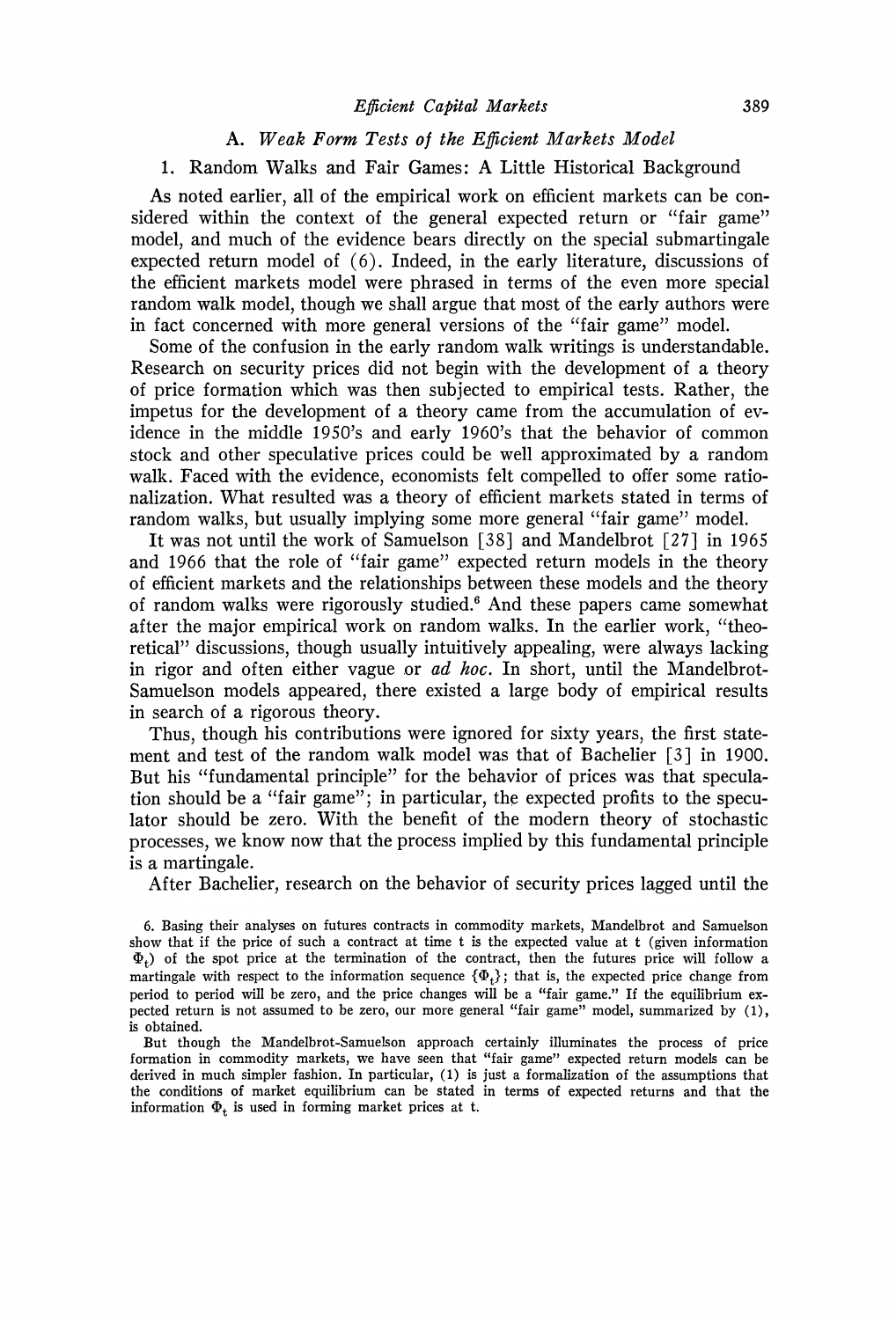coming of the computer. In 1953 Kendall [21] examined the behavior of weekly changes in nineteen indices of British industrial share prices and in spot prices for cotton (New York) and wheat (Chicago). After extensive analysis of serial correlations, he suggests, in quite graphic terms:

The series looks like a wandering one, almost as if once a week the Demon of Chance drew a random number from a symetrical population of fixed dispersion and added it to the current price to determine the next week's price  $[21, p. 13]$ .

Kendall's conclusion had in fact been suggested earlier by Working [47], though his suggestion lacked the force provided by Kendall's empirical results. And the implications of the conclusion for stock market research and financial analysis were later underlined by Roberts [36].

But the suggestion by Kendall, Working, and Roberts that series of speculative prices may be well described by random walks was based on observation. None of these authors attempted to provide much economic rationale for the hypothesis, and, indeed, Kendall felt that economists would generally reject it. Osborne [33] suggested market conditions, similar to those assumed by Bachelier, that would lead to a random walk. But in his model, independence of successive price changes derives from the assumption that the decisions of investors in an individual security are independent from transaction to transaction—which is little in the way of an economic model.

Whenever economists (prior to Mandelbrot and Samuelson) tried to provide economic justification for the random walk, their arguments usually implied a "fair game." For example, Alexander [8, p. 200] states:

If one were to start out with the assumption that a stock or commodity speculation is a "fair game" with equal expectation of gain or loss or, more accurately, with an expectation of zero gain, one would be well on the way to picturing the behavior of speculative prices as a random walk.

There is an awareness here that the "fair game" assumption is not sufficient to lead to a random walk, but Alexander never expands on the comment. Similarly, Cootner [8, p. 232] states:

If any substantial group of buyers thought prices were too low, their buying would force up the prices. The reverse would be true for sellers. Except for appreciation due to earnings retention, the conditional expectation of tomorrow's price, given today's price, is today's price.

In such a world, the only price changes that would occur are those that result from new information. Since there is no reason to expect that information to be non-random in appearance, the period-to-period price changes of a stock should be random movements, statistically independent of one another.

Though somewhat imprecise, the last sentence of the first paragraph seems to point to a "fair game" model rather than a random walk.<sup>7</sup> In this light, the second paragraph can be viewed as an attempt to describe environmental conditions that would reduce a "fair game" to a random walk. But the specification imposed on the information generating process is insufficient for this purpose; one would, for example, also have to say something about investor

7. The appropriate conditioning statement would be "Given the sequence of historical prices."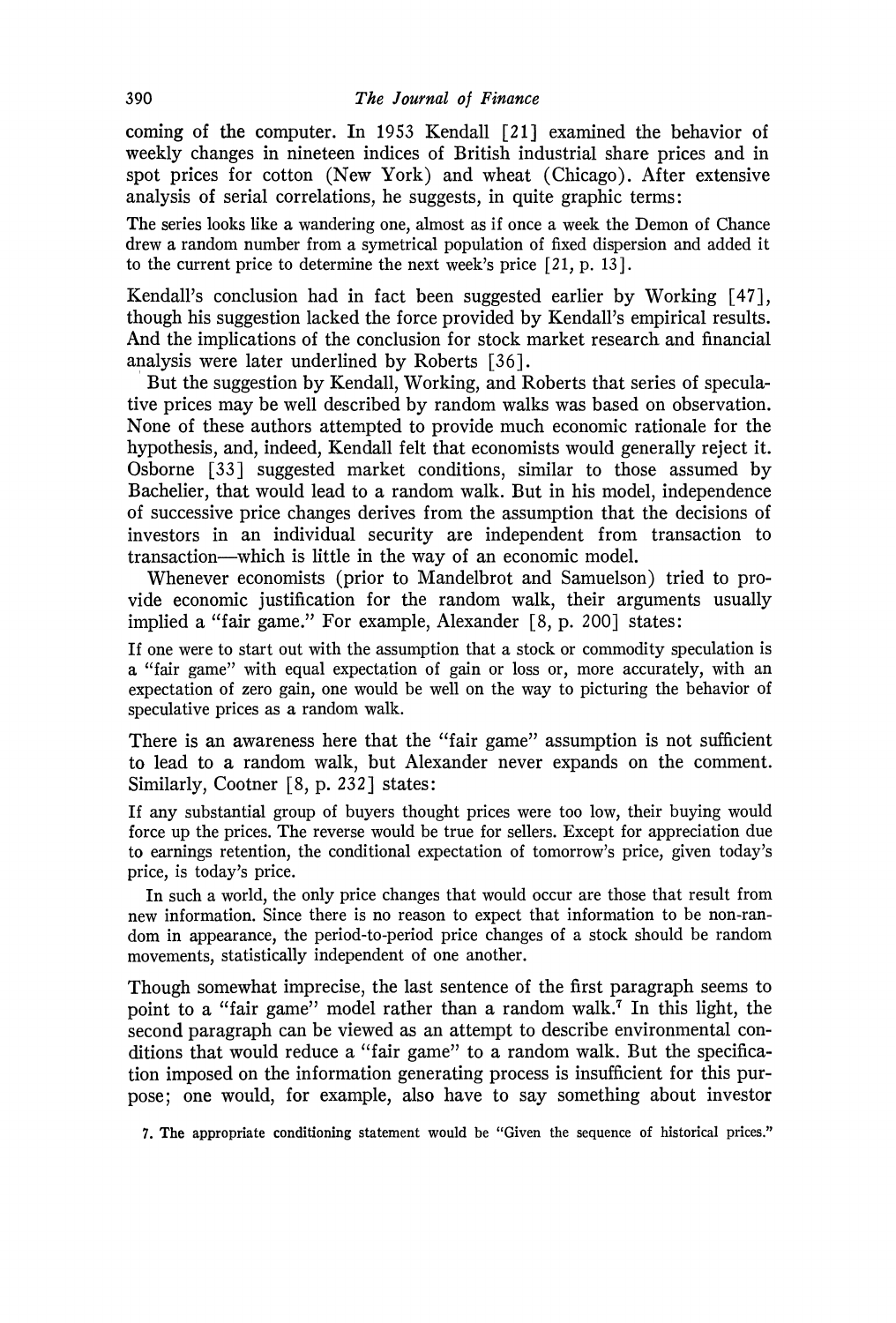tastes. Finally, lest I be accused of criticizing others too severely for ambiguity, lack of rigor and incorrect conclusions,

By contrast, the stock market trader has a much more practical criterion for judging what constitutes important dependence in successive price changes. For his purposes the random walk model is valid as long as knowledge of the past behavior of the series of price changes cannot be used to increase expected gains. More specifically, the independence assumption is an adequate description of reality as long as the actual degree of dependence in the series of price changes is not sufficient to allow the past history of the series to be used to predict the future in a way which makes expected profits greater than they would be under a naive buy-and hold model  $[10, p 35].$ 

We know now, of course, that this last condition hardly requires a random walk. It will in fact be met by the submartingale model of (6).

But one should not be too hard on the theoretical efforts of the early empirical random walk literature. The arguments were usually appealing; where they fell short was in awareness of developments in the theory of stochastic processes. Moreover, we shall now see that most of the empirical evidence in the random walk literature can easily be interpreted as tests of more general expected return or "fair game" models.<sup>8</sup>

# 2. Tests of Market Efficiency in the Random Walk Literature

As discussed earlier, "fair game" models imply the "impossibility" of various sorts of trading systems. Some of the random walk literature has been concerned with testing the profitability of such systems. More of the literature has, however, been concerned with tests of serial covariances of returns. We shall now show that, like a random walk, the serial covariances of a "fair game" are zero, so that these tests are also relevant for the expected return models.

If  $x_t$  is a "fair game," its unconditional expectation is zero and its serial covariance can be written in general form as:

$$
E(\tilde{x}_{t+\tau}\tilde{x_t}) = \int_{x_t} x_t E(\tilde{x}_{t+\tau}|x_t) f(x_t) dx_t,
$$

where f indicates a density function. But if  $x_t$  is a "fair game,"

 $E(\tilde{x}_{t+\tau}|x_t)=0.9$ 

8. Our brief historical review is meant only to provide perspective, and it is, of course, somewhat incomplete. For example, we have ignored the important contributions to the early random walk literature in studies of warrants and other options by Sprenkle, Kruizenga, Boness, and others. Much of this early work on options is summarized in [8].

9. More generally, if the sequence  $\{x_t\}$  is a fair game with respect to the information sequence  $\{\Phi_t\}$ , (i.e.,  $E(\mathbf{x}_{t+1}|\Phi_t) = 0$  for all  $\Phi_t$ ); then  $\mathbf{x}_t$  is a fair game with respect to any  $\Phi'_t$  that is a subset of  $\Phi_t$  (i.e.,  $E(\tilde{x}_{t+1}|\Phi'_t) = 0$  for all  $\Phi'_t$ ). To show this, let  $\Phi_t = (\Phi'_t, \Phi''_t)$ . Then, using Stieltjes integrals and the symbol F to denote cumulative distinction functions, the conditional expectation

$$
E(\tilde{x}_{t+1}|\Phi_t) = \int\limits_{\Phi_t^{\prime\prime}}\int\limits_{x_{t+1}}x_{t+1}dF(x_{t+1},\Phi_t^{\prime\prime}|\Phi_t^{\prime}) = \int\limits_{\Phi_t^{\prime\prime}}\bigg[\int\limits_{x_{t+1}}x_{t+1}dF(x_{t+1}|\Phi_t^{\prime}\Phi_t^{\prime\prime})\bigg]\,dF(\Phi_t^{'}|\Phi_t^{\prime}).
$$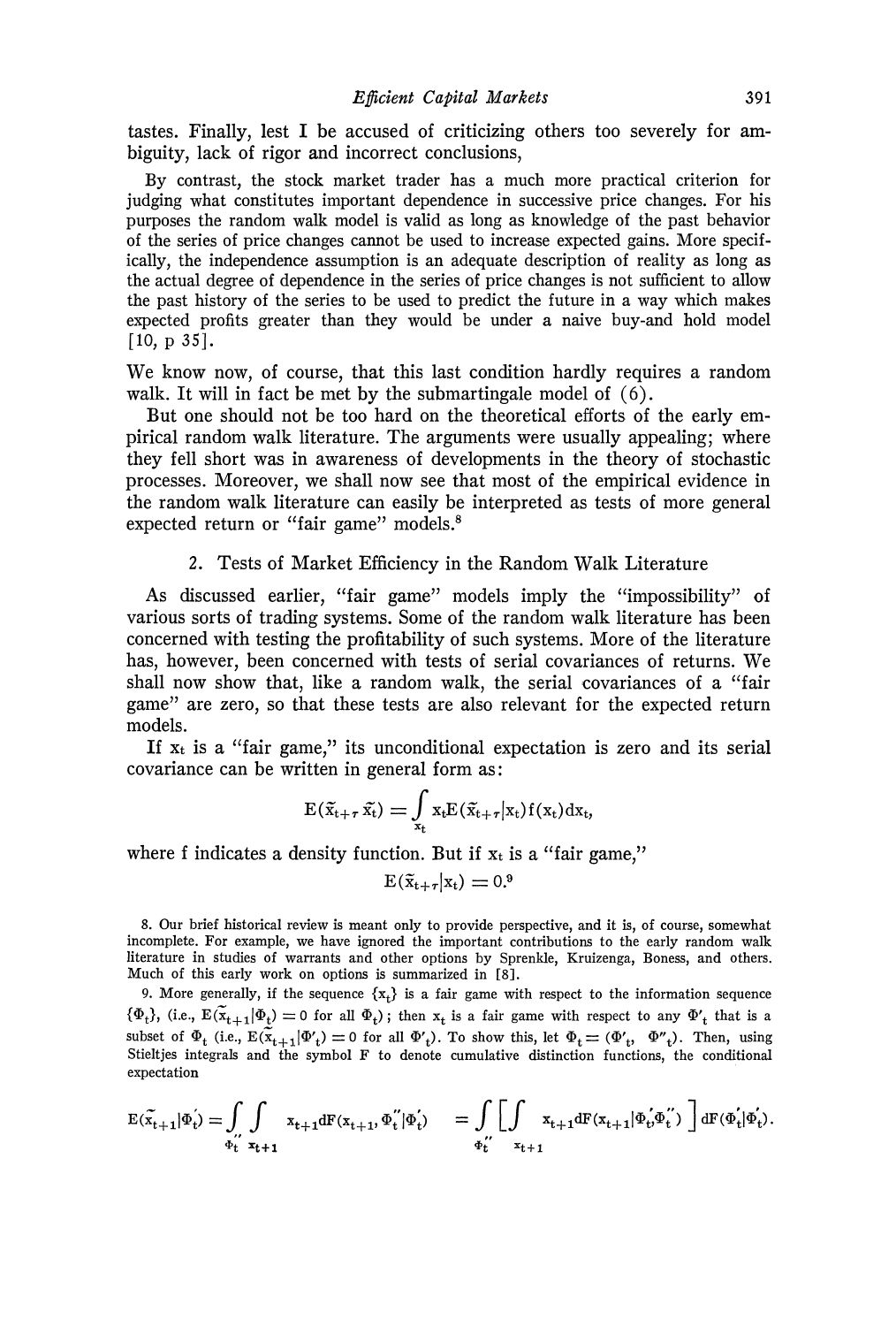From this it follows that for all lags, the serial covariances between lagged values of a "fair game" variable are zero. Thus, observations of a "fair game" variable are linearly independent.<sup>10</sup>

But the "fair game" model does not necessarily imply that the serial covariances of *one-period returns* are zero. In the weak form tests of this model the "fair game" variable is

$$
z_{j,t} = r_{j,t} - E(\tilde{r}_{j,t}|r_{j,t-1}, r_{j,t-2}, \ldots). \quad (Cf, fn, 9)
$$
 (9)

But the covariance between, for example,  $r_{jt}$  and  $r_{j,t+1}$  is

$$
E([\tilde{r}_{j,t+1} - E(\tilde{r}_{j,t+1})] [\tilde{r}_{jt} - E(\tilde{r}_{jt})])
$$
  
=  $\int_{r_{jt}} [r_{jt} - E(\tilde{r}_{jt})] [E(\tilde{r}_{j,t+1}|r_{jt}) - E(\tilde{r}_{j,t+1})] f(r_{jt}) dr_{jt},$ 

and (9) does not imply that  $E(\tilde{r}_{j,t+1}|r_{jt}) = E(\tilde{r}_{j,t+1})$ : In the "fair game" efficient markets model, the deviation of the return for  $t + 1$  from its conditional expectation is a "fair game" variable, but the conditional expectation itself can depend on the return observed for t.<sup>11</sup>

In the random walk literature, this problem is not recognized, since it is assumed that the expected return (and indeed the entire distribution of returns) is stationary through time. In practice, this implies estimating serial covariances by taking cross products of deviations of observed returns from the overall sample mean return. It is somewhat fortuitous, then, that this procedure, which represents a rather gross approximation from the viewpoint of the general expected return efficient markets model, does not seem to greatly affect the results of the covariance tests, at least for common stocks.<sup>12</sup>

But the integral in brackets is just  $E(\tilde{x}_{t+1}|\Phi_t)$  which by the "fair game" assumption is 0, so that  $E(x_{t+1}|\Phi'_t) = 0$  for all  $\Phi'_t \subset \Phi_t$ .

10. But though zero serial covariances are consistent with a "fair game," they do not imply such a process. A "fair game" also rules out many types of non linear dependence. Thus using arguments similar to those above, it can be shown that if x is a "fair game,"  $E(\tilde{x}_{t}\tilde{x}_{t+1} \ldots \tilde{x}_{t+\tau}) = 0$ for all  $\tau$ , which is not implied by  $E(\tilde{x}_t \tilde{x}_{t+\tau}) = 0$  for all  $\tau$ . For example, consider a three-period case where x must be either  $\pm$  1. Suppose the process is  $x_{t+2} =$  sign  $(x_t x_{t+1})$ , i.e.,

| $\frac{x_t}{x}$          | $\frac{x_{t+1}}{x_{t+1}}$ | $\rightarrow$ | $\frac{x_{t+2}}{x_{t+2}}$     |
|--------------------------|---------------------------|---------------|-------------------------------|
|                          |                           |               |                               |
| $^{+}$                   | $+$                       | $\rightarrow$ | $+$                           |
| $+$                      |                           | $\rightarrow$ | $\overline{\phantom{m}}$      |
| $\overline{\phantom{a}}$ | $+$                       | $\rightarrow$ | $\overbrace{\phantom{aaaaa}}$ |
| $\overline{\phantom{a}}$ | $\overline{\phantom{0}}$  | $\rightarrow$ | ⊹.                            |

If probabilities are uniformly distributed across events,

$$
E(\widetilde{x}_{t+2}|x_{t+1})=E(\widetilde{x}_{t+2}|x_t)=E(\widetilde{x}_{t+1}|x_t)=E(\widetilde{x}_{t+2})=E(\widetilde{x}_{t+1})=E(\widetilde{x}_t)=0,
$$

so that all pairwise serial covariances are zero. But the process is not a "fair game," since  $E(\tilde{x}_{t+2}|x_{t+1}, x_t) \neq 0$ , and knowledge of  $(x_{t+1}, x_t)$  can be used as the basis of a simple "system" with positive expected profit.

11. For example, suppose the level of one-period returns follows a martingale so that

$$
E(\tilde{r}_{j,t+1}|r_{jt},r_{j,t-1}\ldots)=r_{jt}.
$$

Then covariances between successive returns will be nonzero (though in this special case first differences of returns will be uncorrelated).

12. The reason is probably that for stocks, changes in equilibrium expected returns for the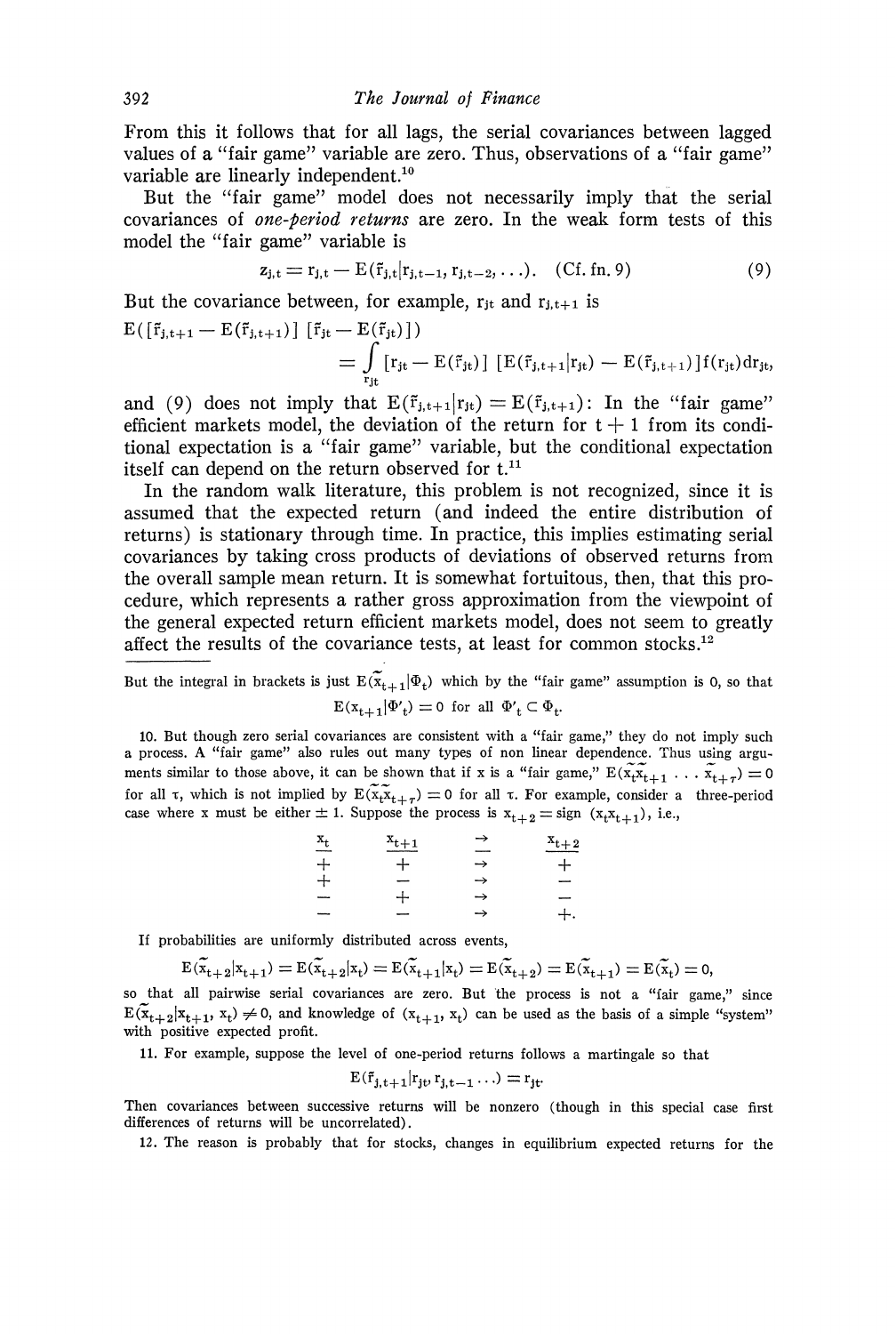| $\epsilon$ <i>changes</i> in $\mu$ <sub>068</sub> x nee |          |                              |          |         |  |  |  |
|---------------------------------------------------------|----------|------------------------------|----------|---------|--|--|--|
|                                                         |          | Differencing Interval (Days) |          |         |  |  |  |
| <b>Stock</b>                                            | One      | Four                         | Nine     | Sixteen |  |  |  |
| Allied Chemical                                         | .017     | .029                         | $-.091$  | $-.118$ |  |  |  |
| Alcoa                                                   | $.118*$  | .095                         | $-.112$  | $-.044$ |  |  |  |
| American Can                                            | $-.087*$ | $-.124*$                     | $-.060$  | .031    |  |  |  |
| A. T. & T.                                              | $-.039$  | $-.010$                      | $-.009$  | $-.003$ |  |  |  |
| American Tobacco                                        | $.111*$  | $-.175*$                     | .033     | .007    |  |  |  |
| Anaconda                                                | $.067*$  | $-.068$                      | $-.125$  | .202    |  |  |  |
| Bethlehem Steel                                         | .013     | $-.122$                      | $-.148$  | .112    |  |  |  |
| Chrysler                                                | .012     | .060                         | $-.026$  | .040    |  |  |  |
| Du Pont                                                 | .013     | .069                         | $-.043$  | $-.055$ |  |  |  |
| Eastman Kodak                                           | .025     | $-.006$                      | $-.053$  | $-.023$ |  |  |  |
| General Electric                                        | .011     | .020                         | $-.004$  | .000    |  |  |  |
| General Foods                                           | $.061*$  | $-.005$                      | $-.140$  | $-.098$ |  |  |  |
| General Motors                                          | $-.004$  | $-.128*$                     | .009     | $-.028$ |  |  |  |
| Goodyear                                                | $-.123*$ | .001                         | $-.037$  | .033    |  |  |  |
| International Harvester                                 | $-.017$  | $-.068$                      | $-.244*$ | .116    |  |  |  |
| International Nickel                                    | $.096*$  | .038                         | .124     | .041    |  |  |  |
| International Paper                                     | .046     | .060                         | $-.004$  | $-.010$ |  |  |  |
| Johns Manville                                          | ,006     | $-.068$                      | $-.002$  | .002    |  |  |  |
| Owens Illinois                                          | $-.021$  | $-.006$                      | .003     | $-.022$ |  |  |  |
| Procter & Gamble                                        | .099*    | $-.006$                      | .098     | .076    |  |  |  |
| Sears                                                   | $.097*$  | $-.070$                      | $-.113$  | .041    |  |  |  |
| Standard Oil (Calif.)                                   | .025     | $-.143*$                     | $-.046$  | .040    |  |  |  |
| Standard Oil (N.J.)                                     | .008     | $-.109$                      | $-.082$  | $-.121$ |  |  |  |
| Swift & Co.                                             | $-.004$  | $-.072$                      | .118     | $-.197$ |  |  |  |
| Texaco                                                  | .094*    | $-.053$                      | $-.047$  | $-.178$ |  |  |  |
| Union Carbide                                           | $.107*$  | .049                         | $-.101$  | .124    |  |  |  |
| United Aircraft                                         | .014     | $-.190*$                     | $-.192*$ | $-.040$ |  |  |  |
| U.S. Steel                                              | .040     | $-.006$                      | $-.056$  | $.236*$ |  |  |  |
| Westinghouse                                            | $-.027$  | $-.097$                      | $-.137$  | .067    |  |  |  |
| Woolworth                                               | .028     | $-.033$                      | $-.112$  | .040    |  |  |  |

TABLE 1 (from [10]) First-order Serial Correlation Coefficients for One-, Four-, Nine-, and Sixteen-Day Changes in Log. Price

\* Coefficient is twice its computed standard error.

For example, Table 1 (taken from [10]) shows the serial correlations between successive changes in the natural log of price for each of the thirty stocks of the Dow Jones Industrial Average, for time periods that vary slightly from stock to stock, but usually run from about the end of 1957 to September 26, 1962. The serial correlations of successive changes in log<sub>e</sub> price are shown for differencing intervals of one, four, nine, and sixteen days.<sup>13</sup>

common differencing intervals of a day, a week, or a month, are trivial relative to other sources of variation in returns. Later, when we consider Roll's work [37], we shall see that this is not true for one week returns on U.S. Government Treasury Bills.

<sup>13.</sup> The use of changes in  $log_e$  price as the measure of return is common in the random walk literature. It can be justified in several ways. But for current purposes, it is sufficient to note that for price changes less than fifteen per cent, the change in  $log<sub>e</sub>$  price is approximately the percentage price change or one-period return. And for differencing intervals shorter than one month, returns in excess of fifteen per cent are unusual. Thus [10] reports that for the data of Table 1, tests carried out on percentage or one-period returns yielded results essentially identical to the tests based on changes in log, price.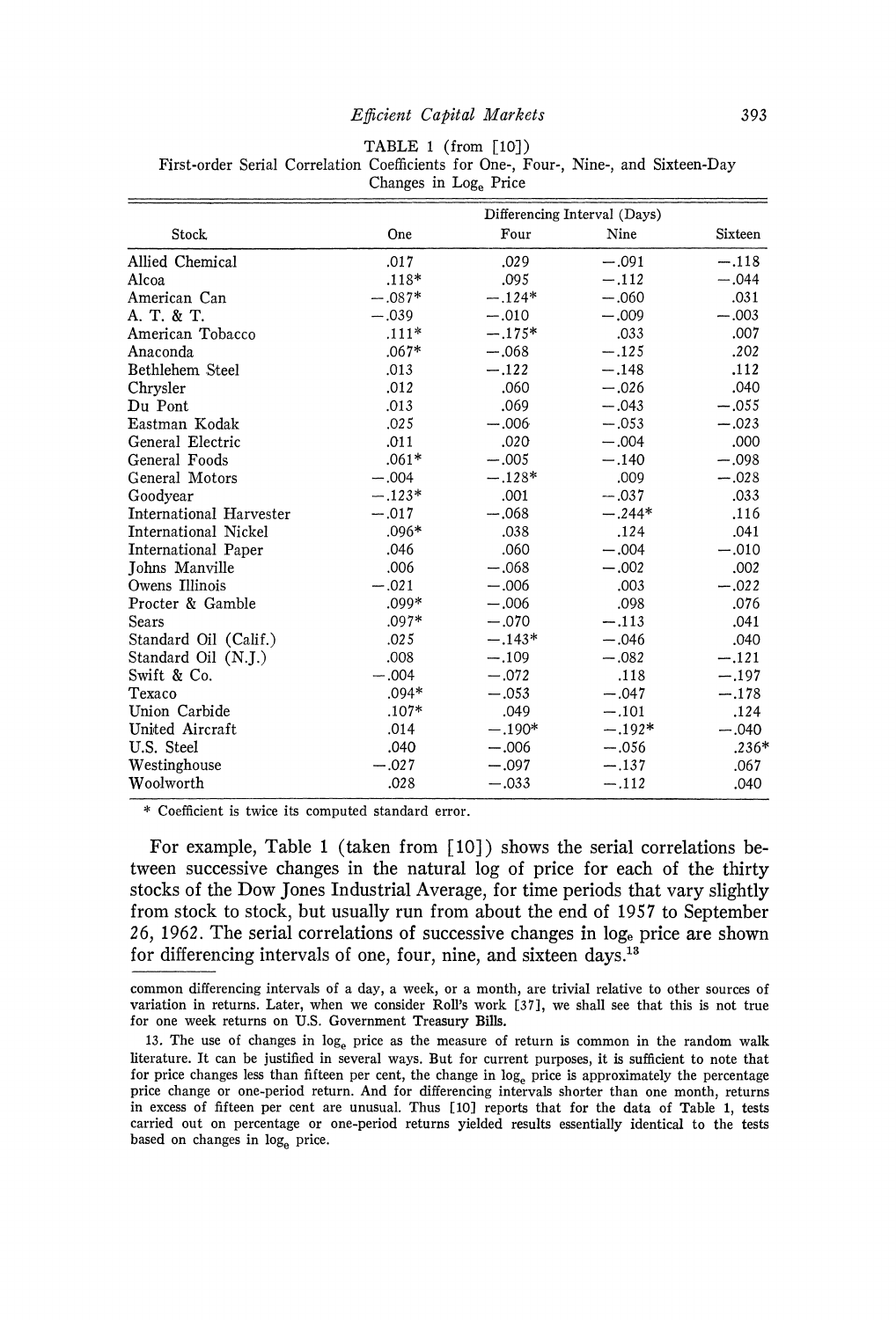The results in Table 1 are typical of those reported by others for tests based on serial covariances. (Cf. Kendall [21], Moore [31], Alexander [1], and the results of Granger and Morgenstern [17] and Godfrey, Granger and Morgenstern [16] obtained by means of spectral analysis.) Specifically, there is no evidence of substantial linear dependence between lagged price changes or returns. In absolute terms the measured serial correlations are always close to zero.

Looking hard, though, one can probably find evidence of statistically "significant" linear dependence in Table 1 (and again this is true of results reported by others). For the daily returns eleven of the serial correlations are more than twice their computed standard errors, and twenty-two out of thirty are positive. On the other hand, twenty-one and twenty-four of the coefficients for the four and nine day differences are negative. But with samples of the size underlying Table 1 ( $N = 1200-1700$  observations per stock on a daily basis) statistically "significant" deviations from zero covariance are not necessarily a basis for rejecting the efficient markets model. For the results in Table 1, the standard errors of the serial correlations were approximated as  $(1)$  $(N-1)$ <sup>1/2</sup>, which for the daily data implies that a correlation as small as 0.06 is more than twice its standard error. But a coefficient this size implies that a linear relationship with the lagged price change can be used to explain about .36% of the variation in the current price change, which is probably insignificant from an economic viewpoint. In particular, it is unlikely that the small absolute levels of serial correlation that are always observed can be used as the basis of substantially profitable trading systems.<sup>14</sup>

It is, of course, difficult to judge what degree of serial correlation would imply the existence of trading rules with substantial expected profits. (And indeed we shall soon have to be a little more precise about what is implied by "substantial" profits.) Moreover, zero serial covariances are consistent with a "fair game" model, but as noted earlier (fn. 10), there are types of nonlinear dependence that imply the existence of profitable trading systems, and yet do not imply nonzero serial covariances. Thus, for many reasons it is desirable to directly test the profitability of various trading rules.

The first major evidence on trading rules was Alexander's [1, 2]. He tests a variety of systems, but the most thoroughly examined can be decribed as follows: If the price of a security moves up at least  $y\%$ , buy and hold the security until its price moves down at least  $y\%$  from a subsequent high, at which time simultaneously sell and go short. The short position is maintained until the price rises at least  $y\%$  above a subsequent low, at which time one covers the short position and buys. Moves less than  $y\%$  in either direction are

<sup>14.</sup> Given the evidence of Kendall [21], Mandelbrot [28], Fama [10] and others that large price changes occur much more frequently than would be expected if the generating process were Gaussian, the expression  $(1/(N-1))$ <sup>1/2</sup> understates the sampling dispersion of the serial correlation coefficient, and thus leads to an overstatement of significance levels. In addition, the fact that sample serial correlations are predominantly of one sign or the other is not in itself evidence of linear dependence. If, as the work of King [23] and Blume [7] indicates, there is a market factor whose behavior affects the returns on all securities, the sample behavior of this market factor may lead to a predominance of signs of one type in the serial correlations for individual securities, even though the population serial correlations for both the market factor and the returns on individual securities are zero. For a more extensive analysis of these issues see [10].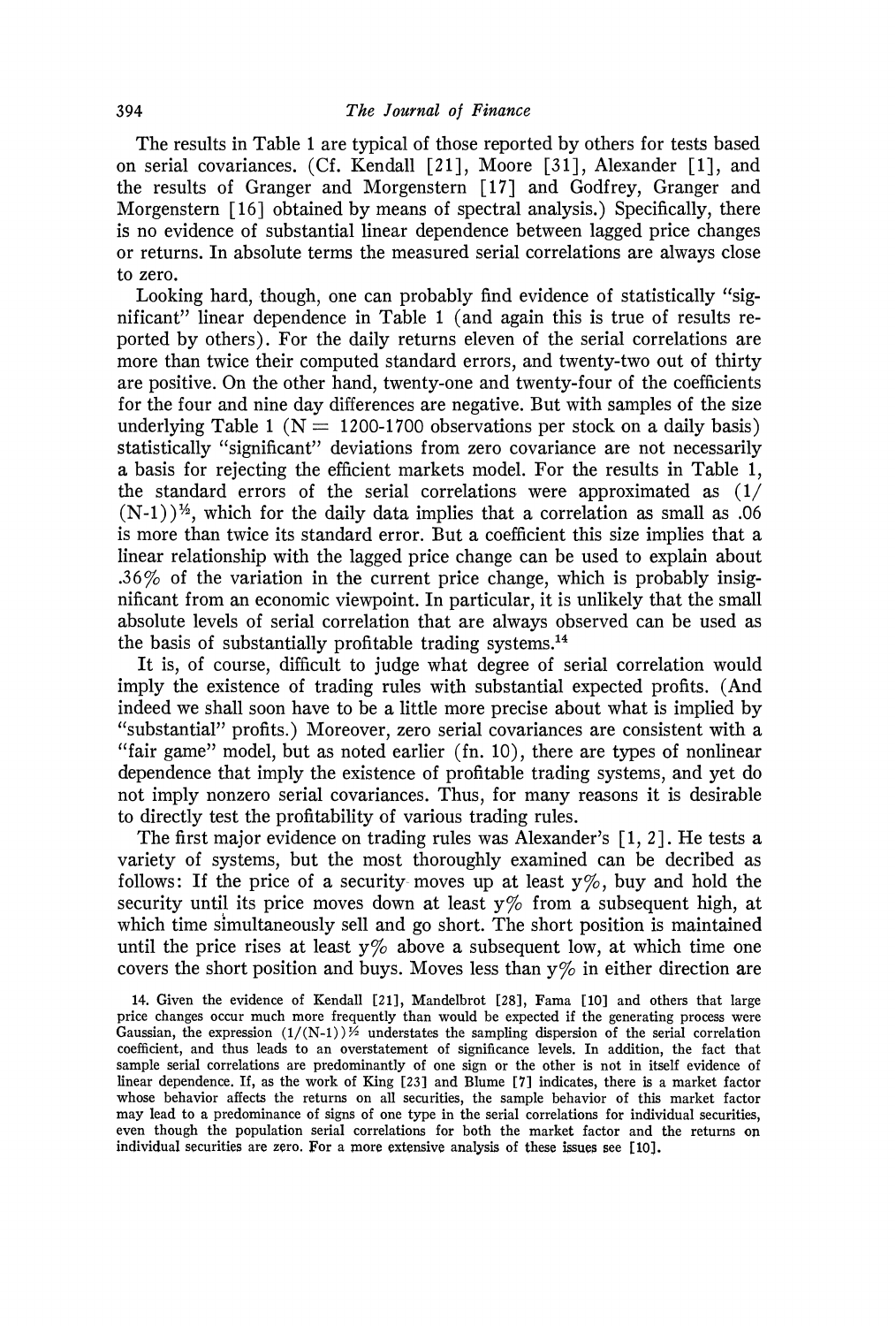ignored. Such a system is called a  $y\%$  filter. It is obviously a "one security and cash" trading rule, so that the results it produces are relevant for the submartingale expected return model of (6).

After extensive tests using daily data on price indices from 1897 to 1959 and filters from one to fifty per cent, and after correcting some incorrect presumptions in the initial results of  $[1]$  (see fn. 25), in his final paper on the subject. Alexander concludes:

In fact, at this point I should advise any reader who is interested only in practical results, and who is not a floor trader and so must pay commissions, to turn to other sources on how to beat buy and hold. The rest of this article is devoted principally to a theoretical consideration of whether the observed results are consistent with a random walk hypothesis [8], p. 351).

Later in the paper Alexander concludes that there is some evidence in his results against the independence assumption of the random walk model. But market efficiency does not require a random walk, and from the viewpoint of the submartingale model of (6), the conclusion that the filters cannot beat buyand-hold is support for the efficient markets hypothesis. Further support is provided by Fama and Blume [13] who compare the profitability of various filters to buy-and-hold for the individual stocks of the Dow-Jones Industrial Average. (The data are those underlying Table 1.)

But again, looking hard one can find evidence in the filter tests of both Alexander and Fama-Blume that is inconsistent with the submartingale efficient markets model, if that model is interpreted in a strict sense. In particular, the results for very small filters (1 per cent in Alexander's tests and .5. 1.0, and 1.5 per cent in the tests of Fama-Blume) indicate that it is possible to devise trading schemes based on very short-term (preferably intra-day but at most daily) price swings that will on average outperform buy-and-hold. The average profits on individual transactions from such schemes are miniscule, but they generate transactions so frequently that over longer periods and ignoring commissions they outperform buy-and-hold by a substantial margin. These results are evidence of persistence or positive dependence in very short-term price movements. And, interestingly, this is consistent with the evidence for slight positive linear dependence in successive daily price changes produced by the serial correlations.<sup>15</sup>

15. Though strictly speaking, such tests of pure independence are not directly relevant for expected return models, it is interesting that the conclusion that very short-term swings in prices persist slightly longer than would be expected under the martingale hypothesis is also supported by the results of non-parametric runs tests applied to the daily data of Table 1. (See [10], Tables 12-15.) For the daily price changes, the actual number of runs of price changes of the same sign is less than the expected number for 26 out of 30 stocks. Moreover, of the eight stocks for which the actual number of runs is more than two standard errors less than the expected number, five of the same stocks have positive daily, first order serial correlations in Table 1 that are more than twice their standard errors. But in both cases the statistical "significance" of the results is largely a reflection of the large sample sizes. Just as the serial correlations are small in absolute terms (the average is .026), the differences between the expected and actual number of runs on average are only three per cent of the total expected number.

On the other hand, it is also interesting that the runs tests do not support the suggestion of slight negative dependence in four and nine day changes that appeared in the serial correlations. In the runs tests such negative dependence would appear as a tendency for the actual number of runs to exceed the expected number. In fact, for the four and nine day price changes, for 17 and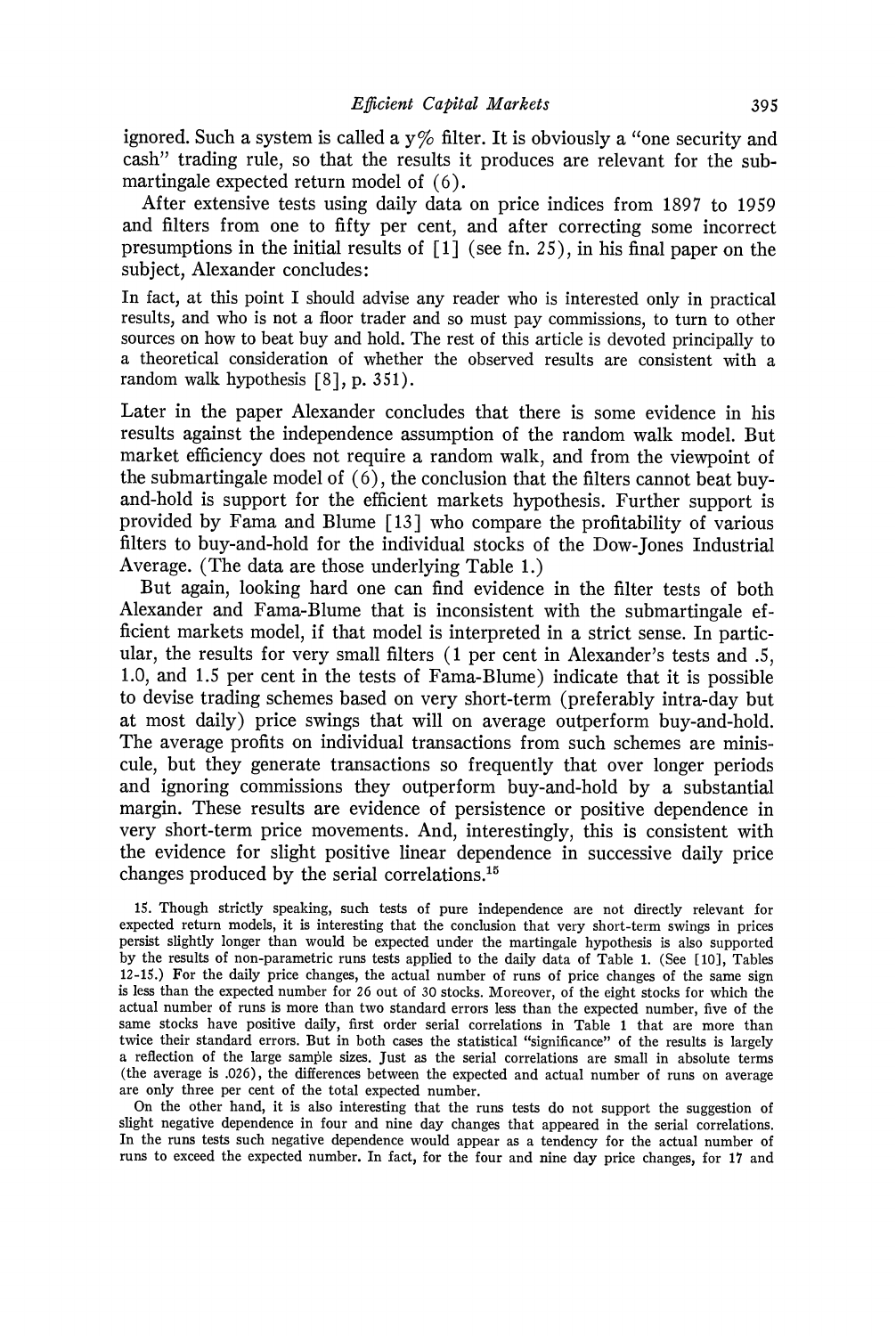But when one takes account of even the minimum trading costs that would be generated by small filters, their advantage over buy-and-hold disappears. For example, even a floor trader (i.e., a person who owns a seat) on the New York Stock Exchange must pay clearinghouse fees on his trades that amount to about .1 per cent per turnaround transaction (i.e., sales plus purchase). Fama-Blume show that because small filters produce such frequent trades. these minimum trading costs are sufficient to wipe out their advantage over buv-and-hold.

Thus the filter tests, like the serial correlations, produce empirically noticeable departures from the strict implications of the efficient markets model. But, in spite of any statistical significance they might have, from an economic viewpoint the departures are so small that it seems hardly justified to use them to declare the market inefficient.

# 3. Other Tests of Independence in the Random Walk Literature

It is probably best to regard the random walk model as a special case of the more general expected return model in the sense of making a more detailed specification of the economic environment. That is, the basic model of market equilibrium is the "fair game" expected return model, with a random walk arising when additional environmental conditions are such that distributions of one-period returns repeat themselves through time. From this viewpoint violations of the pure independence assumption of the random walk model are to be expected. But when judged relative to the benchmark provided by the random walk model, these violations can provide insights into the nature of the market environment.

For example, one departure from the pure independence assumption of the random walk model has been noted by Osborne [34], Fama ([10], Table 17 and Figure 8), and others. In particular, large daily price changes tend to be followed by large daily changes. The signs of the successor changes are apparently random, however, which indicates that the phenomenon represents a denial of the random walk model but not of the market efficiency hypothesis. Nevertheless, it is interesting to speculate why the phenomenon might arise. It may be that when important new information comes into the market it cannot always be immediately evaluated precisely. Thus, sometimes the initial price will overadjust to the information, and other times it will underadjust. But since the evidence indicates that the price changes on days following the initial large change are random in sign, the initial large change at least represents an unbiased adjustment to the ultimate price effects of the information, and this is sufficient for the expected return efficient markets model.

Niederhoffer and Osborne [32] document two departures from complete randomness in common stock price changes from transaction to transaction. First, their data indicate that reversals (pairs of consecutive price changes of opposite sign) are from two to three times as likely as continuations (pairs of consecutive price changes of the same sign). Second, a continuation is

<sup>18</sup> of the 30 stocks in Table 1 the actual number of runs is less than the expected number. Indeed, runs tests in general show no consistent evidence of dependence for any differencing interval longer than a day, which seems especially pertinent in light of the comments in footnote 14.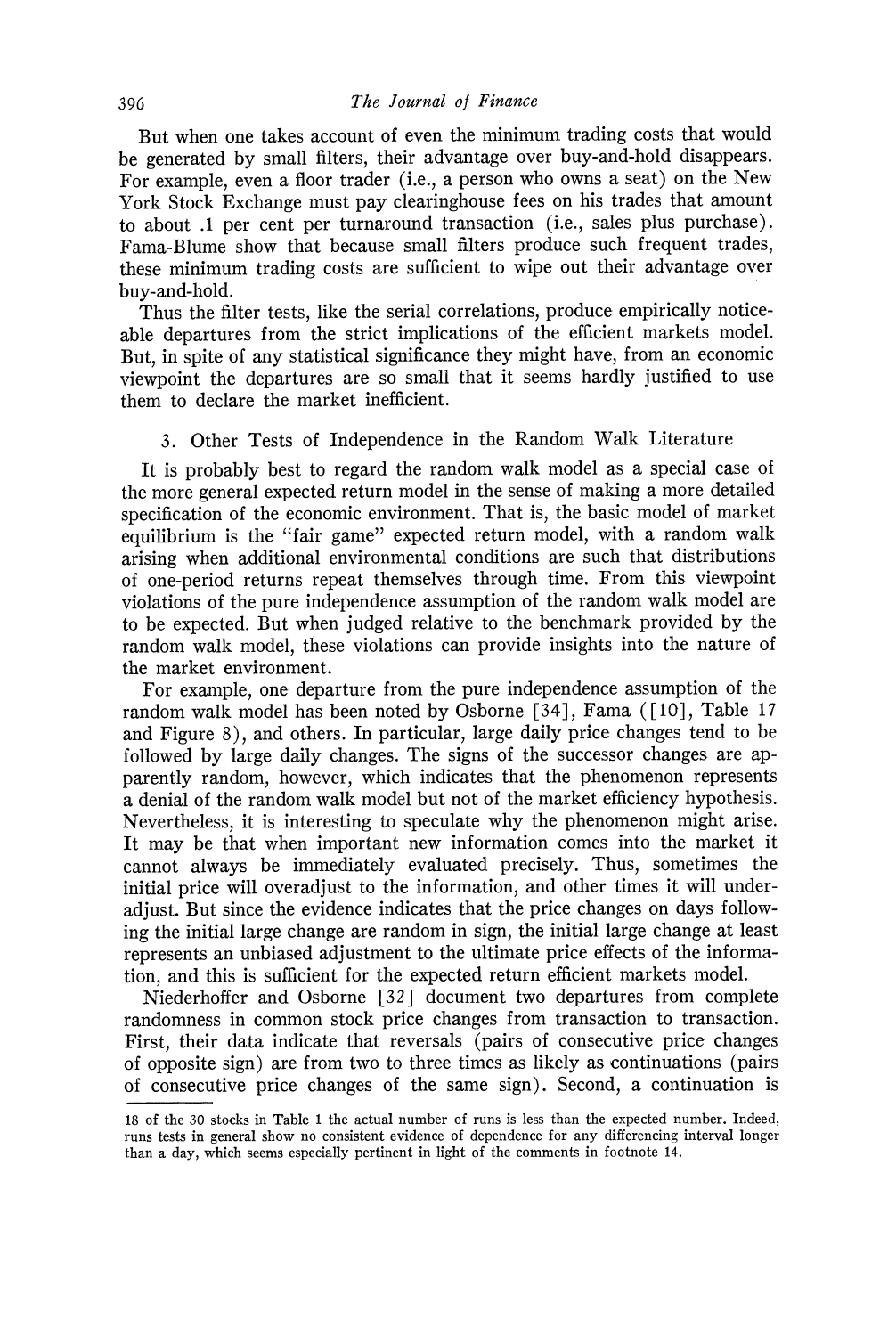slightly more frequent after a preceding continuation than after a reversal. That is, let  $(+|++)$  indicate the occurrence of a positive price change, given two preceding positive changes. Then the events  $(+|++)$  and  $(-|-+)$ are slightly more frequent than  $(+|+-)$  or  $(-|-+)^{16}$ 

Niederhoffer and Osborne offer explanations for these phenomena based on the market structure of the New York Stock Exchange (N.Y.S.E.). In particular, there are three major types of orders that an investor might place in a given stock: (a) buy limit (buy at a specified price or lower), (b) sell limit (sell at a specified price or higher), and (c) buy or sell at market (at the lowest selling or highest buying price of another investor). A book of unexecuted limit orders in a given stock is kept by the specialist in that stock on the floor of the exchange. Unexecuted sell limit orders are, of course, at higher prices than unexecuted buy limit orders. On both exchanges, the smallest non-zero price change allowed is  $\frac{1}{8}$  point.

Suppose now that there is more than one unexecuted sell limit order at the lowest price of any such order. A transaction at this price (initiated by an order to buy at market<sup>17</sup>) can only be followed either by a transaction at the same price (if the next market order is to buy) or by a transaction at a lower price (if the next market order is to sell). Consecutive price increases can usually only occur when consecutive market orders to buy exhaust the sell limit orders at a given price.<sup>18</sup> In short, the excessive tendency toward reversal for consecutive non-zero price changes could result from bunching of unexecuted buy and sell limit orders.

The tendency for the events  $(+|++)$  and  $(-|-+)$  to occur slightly more frequently than  $(+|+-)$  and  $(-|-+)$  requires a more involved explanation which we shall not attempt to reproduce in full here. In brief, Niederhoffer and Osborne contend that the higher frequency of  $(+|++)$  relative to  $(+)$  arises from a tendency for limit orders "to be concentrated at integers (26, 43), halves (26 $\frac{1}{2}$ , 43 $\frac{1}{2}$ ), quarters and odd eighths in descending order of preference."<sup>19</sup> The frequency of the event  $(+|++)$ , which usually requires that sell limit orders be exhausted at at least two consecutively higher prices (the last of which is relatively more frequently at an odd eighth), more heavily reflects the absence of sell limit orders at odd eighths than the event  $(+|+-)$ , which usually implies that sell limit orders at only one price have been exhausted and so more or less reflects the average bunching of limit orders at all eighths.

But though Niederhoffer and Osborne present convincing evidence of sta-

16. On a transaction to transaction basis, positive and negative price changes are about equally likely. Thus, under the assumption that price changes are random, any pair of non-zero changes should be as likely as any other, and likewise for triplets of consecutive non-zero changes.

17. A buy limit order for a price equal to or greater than the lowest available sell limit price is effectively an order to buy at market, and is treated as such by the broker.

18. The exception is when there is a gap of more than 1/8 between the highest unexecuted buy limit and the lowest unexecuted sell limit order, so that market orders (and new limit orders) can be crossed at intermediate prices.

19. Their empirical documentation for this claim is a few samples of specialists' books for selected days, plus the observation [34] that actual trading prices, at least for volatile high priced stocks, seem to be concentrated at integers, halves, quarters and odd eighths in descending order.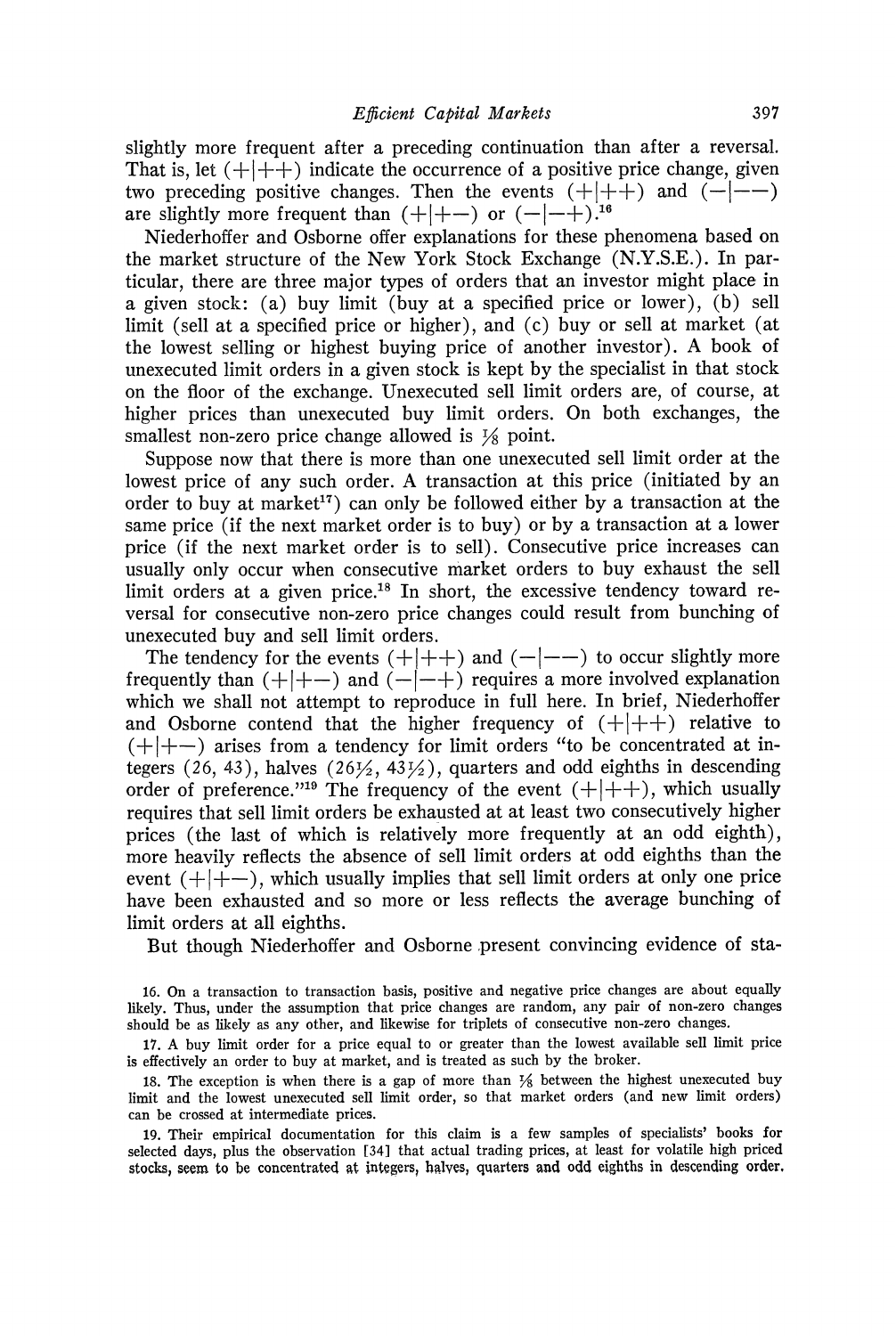tistically significant departures from independence in price changes from transaction to transaction, and though their analysis of their findings presents interesting insights into the process of market making on the major exchanges. the types of dependence uncovered do not imply market inefficiency. The best documented source of dependence, the tendency toward excessive reversals in pairs of non-zero price changes, seems to be a direct result of the ability of investors to place limit orders as well as orders at market, and this negative dependence in itself does not imply the existence of profitable trading rules. Similarly, the apparent tendency for observed transactions (and by implication, limit orders) to be concentrated at integers, halves, even eighths and odd eighths in descending order is an interesting fact about investor behavior, but in itself is not a basis on which to conclude that the market is inefficient.<sup>20</sup>

The Niederhoffer-Osborne analysis of market making does, however, point clearly to the existence of market inefficiency, but with respect to strong form tests of the efficient markets model. In particular, the list of unexecuted buy and sell limit orders in the specialist's book is important information about the likely future behavior of prices, and this information is only available to the specialist. When the specialist is asked for a quote, he gives the prices and can give the quantities of the highest buy limit and lowest sell limit orders on his book, but he is prevented by law from divulging the book's full contents. The interested reader can easily imagine situations where the structure of limit orders in the book could be used as the basis of a profitable trading rule. $21$  But the record seems to speak for itself:

It should not be assumed that these transactions undertaken by the specialist, and in which he is involved as buyer or seller in 24 per cent of all market volume, are necessarily a burden to him. Typically, the specialist sells above his last purchase on 83 per cent of all his sales, and buys below his last sale on 81 per cent of all his purchases ([32], p. 908).

Thus it seems that the specialist has monopoly power over an important block of information, and, not unexpectedly, uses his monopoly to turn a profit. And this, of course, is evidence of market inefficiency in the strong form sense. The important economic question, of course, is whether the market making

at odd eights, preferably at  $\frac{y}{6}$  for sell orders and at  $\frac{y}{6}$  for buy orders. Another is to buy when a stock advances through a barrier and to sell when it sinks through a barrier. The first "trading rule" tells the investor to resist his innate inclination to place orders at integers, but rather to place sell orders 1/8 below an integer and buy orders 1/8 above. Successful execution of the orders is then more likely, since the congestion of orders that occur at integers is avoided.

But the cost of this success is apparent. The second "trading rule" seems no more promising, if indeed it can even be translated into a concrete prescription for action.

21. See, for example, ([32], p. 908). But it is unlikely that anyone but the specialist could earn substantial profits from knowledge of the structure of unexecuted limit orders on the book. The specialist makes trading profits by engaging in many transactions, each of which has a small average profit; but for any other trader, including those with seats on the exchange, these profits would be eaten up by commissions to the specialist.

<sup>20.</sup> Niederhoffer and Osborne offer little to refute this conclusion. For example ([32], p. 914): Although the specific properties reported in this study have a significance from a statistical point of view, the reader may well ask whether or not they are helpful in a practical sense. Certain trading rules emerge as a result of our analysis. One is that limit and stop orders should be placed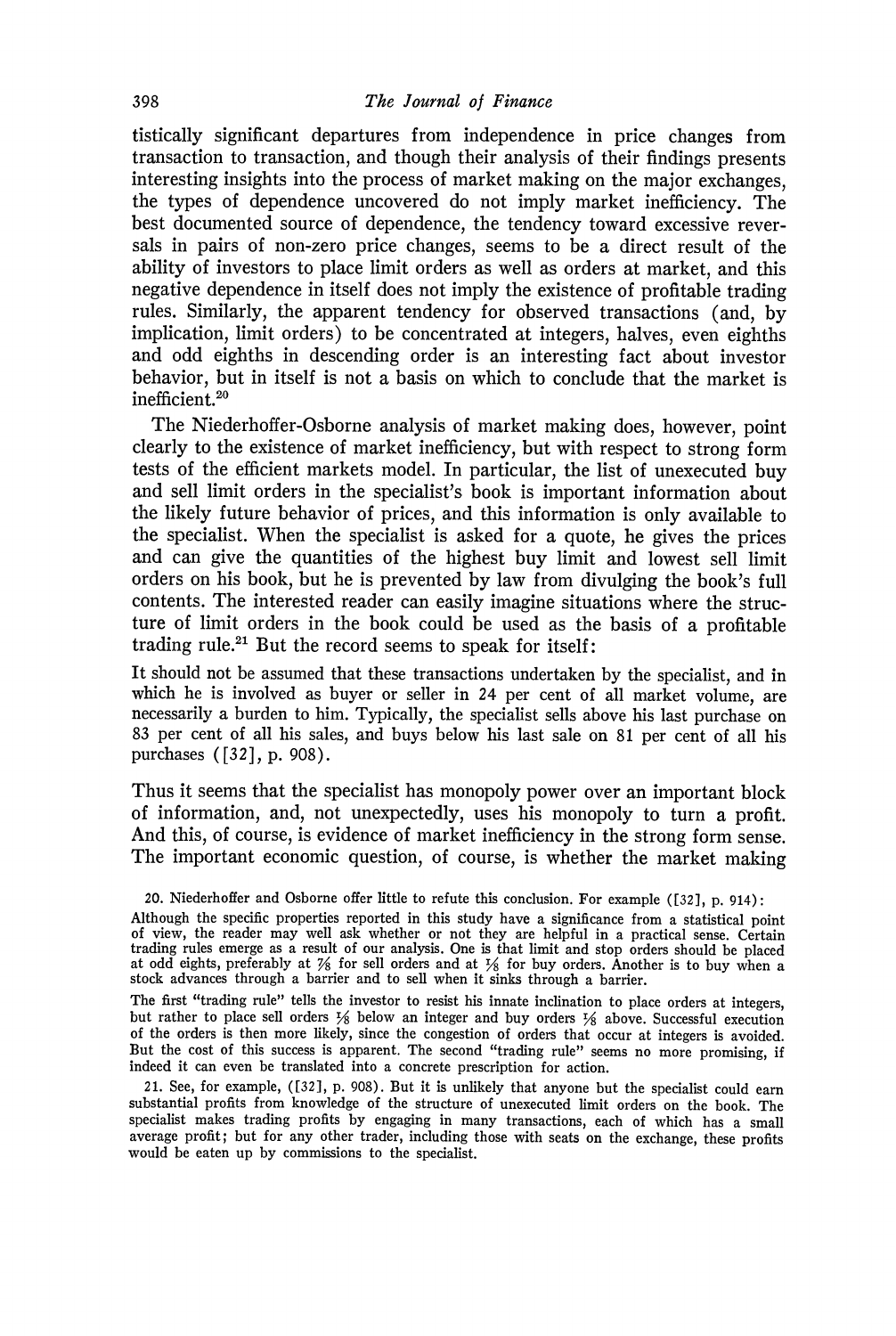function of the specialist could be fulfilled more economically by some nonmonopolistic mechanism.<sup>22</sup>

#### 4. Distributional Evidence

At this date the weight of the empirical evidence is such that economists would generally agree that whatever dependence exists in series of historical returns cannot be used to make profitable predictions of the future. Indeed, for returns that cover periods of a day or longer, there is little in the evidence that would cause rejection of the stronger random walk model, at least as a good first approximation.

Rather, the last burning issue of the random walk literature has centered on the nature of the distribution of price changes (which, we should note immediately, is an important issue for the efficient markets hypothesis since the nature of the distribution affects both the types of statistical tools relevant for testing the hypothesis and the interpretation of any results obtained). A model implying normally distributed price changes was first proposed by Bachelier [3], who assumed that price changes from transaction to transaction are independent, identically distributed random variables with finite variances. If transactions are fairly uniformly spread across time, and if the number of transactions per day, week, or month is very large, then the Central Limit Theorem leads us to expect that these price changes will have normal or Gaussian distributions.

Osborne [33], Moore [31], and Kendall [21] all thought their empirical evidence supported the normality hypothesis, but all observed high tails (i.e., higher proportions of large observations) in their data distributions vis-à-vis what would be expected if the distributions were normal. Drawing on these findings and some empirical work of his own, Mandelbrot [28] then suggested that these departures from normality could be explained by a more general form of the Bachelier model. In particular, if one does not assume that distributions of price changes from transaction to transaction necessarily have finite variances, then the limiting distributions for price changes over longer differencing intervals could be any member of the stable class, which includes the normal as a special case. Non-normal stable distributions have higher tails than the normal, and so can account for this empirically observed feature of distributions of price changes. After extensive testing (involving the data from the stocks in Table 1), Fama [10] concludes that non-normal stable distributions are a better description of distributions of daily returns on common stocks than the normal. This conclusion is also supported by the empirical work of Blume [7] on common stocks, and it has been extended to U.S. Government Treasury Bills by Roll [37].

Economists have, however, been reluctant to accept these results,<sup>23</sup> primar-

23. Some have suggested that the long-tailed empirical distributions might result from processes

<sup>22.</sup> With modern computers, it is hard to believe that a more competitive and economical system would not be feasible. It does not seem technologically impossible to replace the entire floor of the N.Y.S.E. with a computer, fed by many remote consoles, that kept all the books now kept by the specialists, that could easily make the entire book on any stock available to any body (so that interested individuals could then compete to "make a market" in a stock) and that carried out transactions automatically.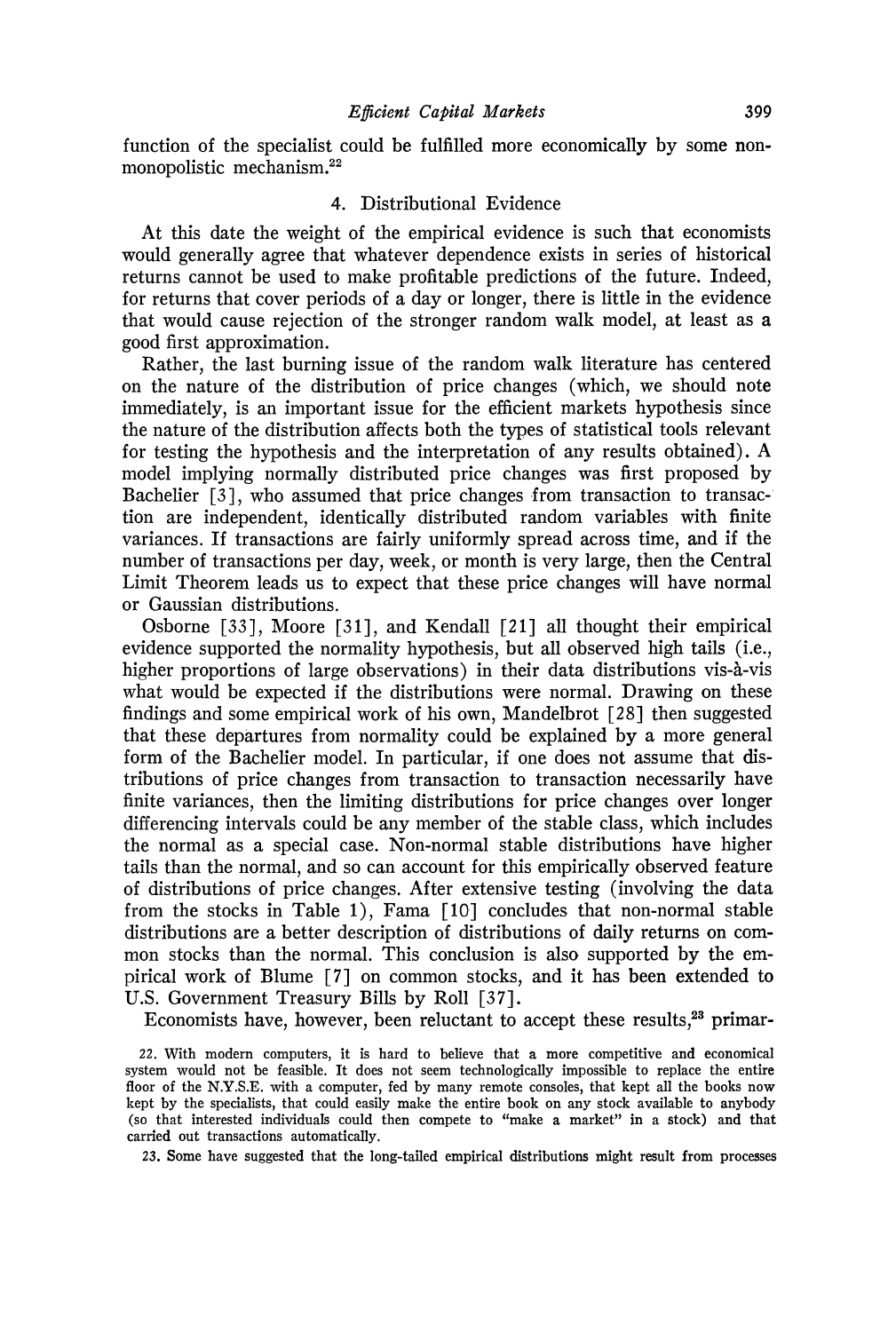ily because of the wealth of statistical techniques available for dealing with normal variables and the relative paucity of such techniques for non-normal stable variables. But perhaps the biggest contribution of Mandelbrot's work has been to stimulate research on stable distributions and estimation procedures to be applied to stable variables. (See, for example, Wise [46], Fama and Roll [15], and Blattberg and Sargent [6], among others.) The advance of statistical sophistication (and the importance of examining distributional assumptions in testing the efficient markets model) is well illustrated in Roll [37], as compared, for example, with the early empirical work of Mandelbrot  $[28]$  and Fama  $[10]$ .

### 5. "Fair Game" Models in the Treasury Bill Market

Roll's work is novel in other respects as well. Coming after the efficient markets models of Mandelbrot [27] and Samuelson [38], it is the first weak form empirical work that is consciously in the "fair game" rather than the random walk tradition.

More important, as we saw earlier, the "fair game" properties of the general expected return models apply to

$$
z_{jt} = r_{jt} - E(\tilde{r}_{jt}|\Phi_{t-1}). \qquad (10)
$$

For data on common stocks, tests of "fair game" (and random walk) properties seem to go well when the conditional expected return is estimated as the average return for the sample of data at hand. Apparently the variation in common stock returns about their expected values is so large relative to any changes in the expected values that the latter can safely be ignored. But, as Roll demonstrates, this result does not hold for Treasury Bills. Thus, to test the "fair game" model on Treasury Bills requires explicit economic theory for the evolution of expected returns through time.

Roll uses three existing theories of the term structure (the pure expectations hypothesis of Lutz [26] and two market segmentation hypotheses, one of which is the familiar "liquidity preference" hypothesis of Hicks [18] and Kessel [22]) for this purpose.<sup>24</sup> In his models  $\mathbf{r}_{it}$  is the rate observed from the term structure at period t for one week loans to commence at  $t + j - 1$ , and can be thought of as a "futures" rate. Thus  $r_{i+1, t-1}$  is likewise the rate on

that are mixtures of normal distributions with different variances. Press [35], for example, suggests a Poisson mixture of normals in which the resulting distributions of price changes have long tails but finite variances. On the other hand, Mandelbrot and Taylor [29] show that other mixtures of normals can still lead to non-normal stable distributions of price changes for finite differencing intervals.

If, as Press' model would imply, distributions of price changes are long-tailed but have finite variances, then distributions of price changes over longer and longer differencing intervals should be progressively closer to the normal. No such convergence to normality was observed in [10] (though admittedly the techniques used were somewhat rough). Rather, except for origin and scale, the distributions for longer differencing intervals seem to have the same "high-tailed" characteristics as distributins for shorter differencing intervals, which is as would be expected if the distributions are non-normal stable.

<sup>24.</sup> As noted early in our discussions, all available tests of market efficiency are implicitly also tests of expected return models of market equilibrium. But Roll formulates explicitly the economic models underlying his estimates of expected returns, and emphasizes that he is simultaneously testing economic models of the term structure as well as market efficiency.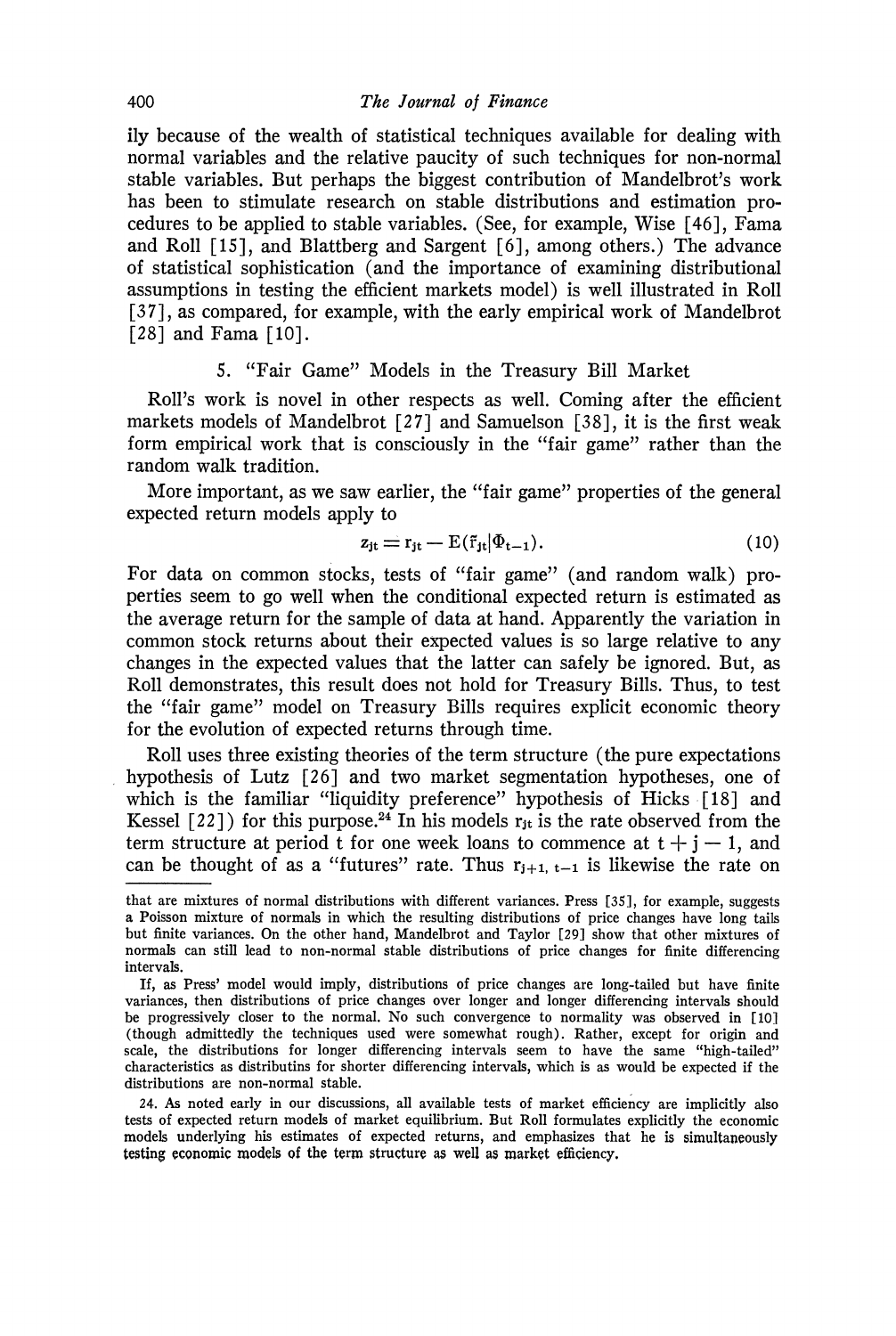one week loans to commence at  $t + j - 1$ , but observed in this case at  $t - 1$ . Similarly,  $L_{it}$  is the so-called "liquidity premium" in  $r_{it}$ ; that is

$$
r_{jt} = E(\tilde{r}_{0,t+j-1}|\Phi_t) + L_{jt}.
$$

In words, the one-week "futures" rate for period  $t + j - 1$  observed from the term structure at t is the expectation at t of the "spot" rate for  $t + j - 1$  plus a "liquidity premium" (which could, however, be positive or negative).

In all three theories of the term structure considered by Roll, the conditional expectation required in (10) is of the form

$$
E(\tilde{r}_{j,t}|\Phi_{t-1}) = r_{j+1,t-1} + E(L_{jt}|\Phi_{t-1}) - L_{j+1,t-1}.
$$

The three theories differ only in the values assigned to the "liquidity premiums." For example, in the "liquidity preference" hypothesis, investors must always be paid a positive premium for bearing interest rate uncertainty, so that the  $L_{it}$  are always positive. By contrast, in the "pure expectations" hypothesis, all liquidity premiums are assumed to be zero, so that

$$
E(\overline{r}_{jt}|\Phi_{t-1})=r_{j+1,t-1}.
$$

After extensive testing, Roll concludes (i) that the two market segmentation hypotheses fit the data better than the pure expectations hypothesis, with perhaps a slight advantage for the "liquidity preference" hypothesis, and (ii) that as far as his tests are concerned, the market for Treasury Bills is effcient. Indeed, it is interesting that when the best fitting term structure model is used to estimate the conditional expected "futures" rate in (10), the resulting variable  $z_{it}$  seems to be serially independent! It is also interesting that if he simply assumed that his data distributions were normal, Roll's results would not be so strongly in support of the efficient markets model. In this case taking account of the observed high tails of the data distributions substantially affected the interpretation of the results.<sup>25</sup>

#### 6. Tests of a Multiple Security Expected Return Model

Though the weak form tests support the "fair game" efficient markets model, all of the evidence examined so far consists of what we might call "single security tests." That is, the price or return histories of individual securities are examined for evidence of dependence that might be used as the basis of a trading system for *that* security. We have not discussed tests of whether securities are "appropriately priced" vis-à-vis one another.

But to judge whether differences between average returns are "appropriate" an economic theory of equilibrium expected returns is required. At the moment, the only fully developed theory is that of Sharpe [40] and Lintner [24,

<sup>25.</sup> The importance of distributional assumptions is also illustrated in Alexander's work on trading rules. In his initial tests of filter systems [1], Alexander assumed that purchases could always be executed exactly (rather than at least)  $y\%$  above lows and sales exactly  $y\%$  below highs. Mandelbrot [28] pointed out, however, that though this assumption would do little harm with normally distributed price changes (since price series are then essentially continuous), with nonnormal stable distributions it would introduce substantial positive bias into the filter profits (since with such distributions price series will show many discontinuities). In his later tests [2], Alexander does indeed find that taking account of the discontinuities (i.e., the presence of large price changes) in his data substantially lowers the profitability of the filters.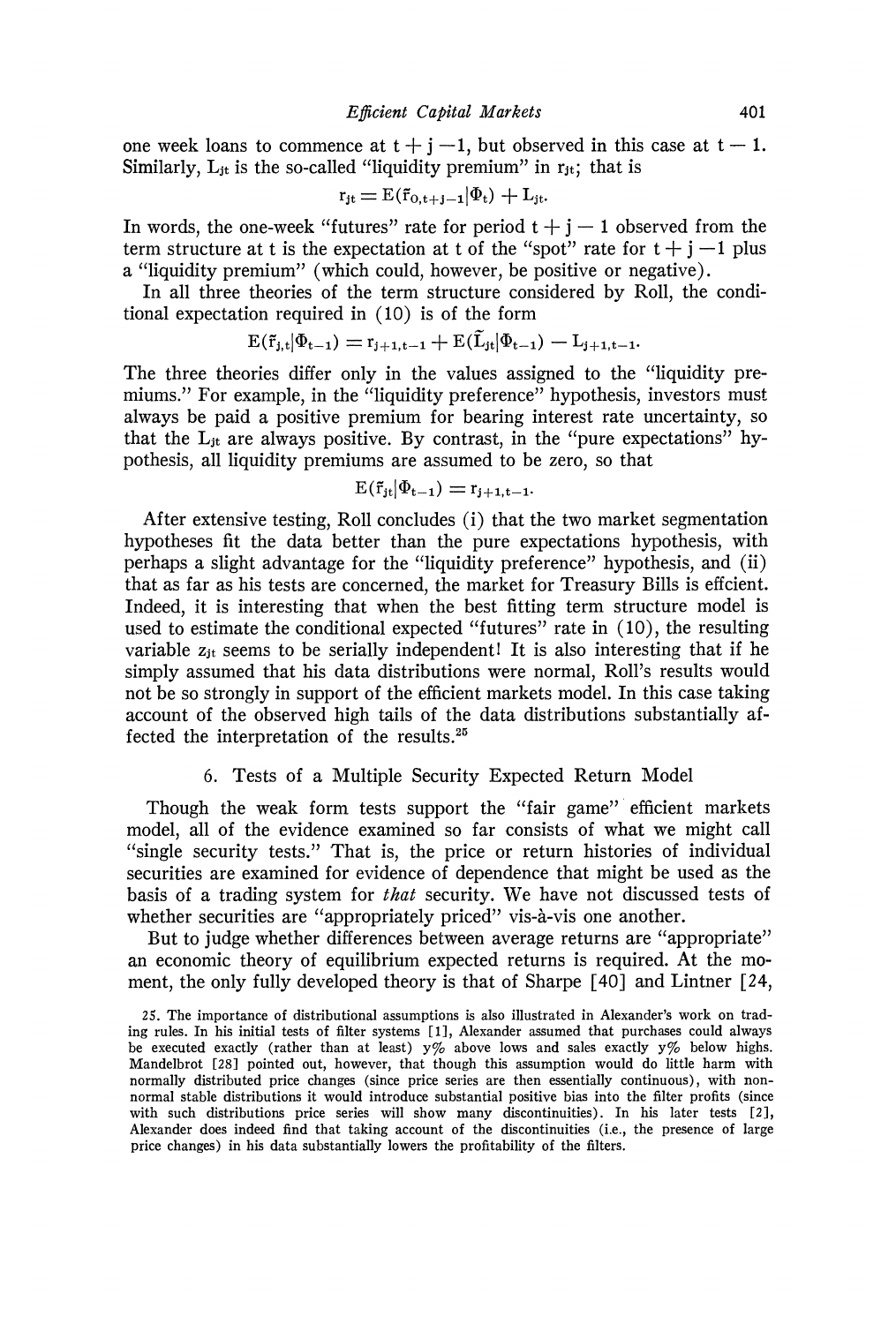25] referred to earlier. In this model (which is a direct outgrowth of the mean-standard deviation portfolio models of investor equilibrium of Markowitz  $\lceil 30 \rceil$  and Tobin  $\lceil 43 \rceil$ ), the expected return on security j from time t to  $t + 1$  is

$$
\mathrm{E}(\tilde{\mathbf{r}}_{\mathbf{j},t+1}|\Phi_t) = \mathbf{r}_{\mathbf{f},t+1} + \left[\frac{\mathrm{E}(\tilde{\mathbf{r}}_{\mathbf{m},t+1}|\Phi_t) - \mathbf{r}_{\mathbf{f},t+1}}{\sigma(\tilde{\mathbf{r}}_{\mathbf{m},t+1}|\Phi_t)}\right] \frac{\mathrm{cov}(\tilde{\mathbf{r}}_{\mathbf{j},t+1}, \tilde{\mathbf{r}}_{\mathbf{m},t+1}|\Phi_t)}{\sigma(\tilde{\mathbf{r}}_{\mathbf{m},t+1}|\Phi_t)},\tag{11}
$$

where  $r_{f,t+1}$  is the return from t to  $t + 1$  on an asset that is riskless in money terms;  $r_{m,t+1}$  is the return on the "market portfolio" m (a portfolio of all investment assets with each weighted in proportion to the total market value of all its outstanding units);  $\sigma^2(\tilde{r}_{m,t+1}|\Phi_t)$  is the variance of the return on m; cov  $(\tilde{r}_{j,t+1}, \tilde{r}_{m,t+1}|\Phi_t)$  is the covariance between the returns on j and m; and the appearance of  $\Phi_t$  indicates that the various expected returns, variance and covariance, could in principle depend on  $\Phi_t$ . Though Sharpe and Lintner derive  $(11)$  as a one-period model, the result is given a multiperiod justification and interpretation in  $\lceil 11 \rceil$ . The model has also been extended in (12) to the case where the one-period returns could have stable distributions with infinite variances.

In words,  $(11)$  says that the expected one-period return on a security is the one-period riskless rate of interest  $r_{f,t+1}$  plus a "risk premium" that is proportional to  $cov(\tilde{r}_{j,t+1}, \tilde{r}_{m,t+1}|\Phi_t)/\sigma(\tilde{r}_{m,t+1}|\Phi_t)$ . In the Sharpe-Lintner model each investor holds some combination of the riskless asset and the market portfolio, so that, given a mean-standard deviation framework, the risk of an individual asset can be measured by its contribution to the standard deviation of the return on the market portfolio. This contribution is in fact cov  $(\tilde{r}_{j,t+1}, \tilde{r}_{m,t+1}|\Phi_t)/\sigma(\tilde{r}_{m,t+1}|\Phi_t).^{26}$  The factor

$$
[E(\tilde{r}_{m,t+1}|\Phi_t)-r_{f,t+1}]/\sigma(\tilde{r}_{m,t+1}|\Phi_t),
$$

which is the same for all securities, is then regarded as the market price of risk.

Published empirical tests of the Sharpe-Lintner model are not yet available, though much work is in progress. There is some published work, however, which, though not directed at the Sharpe-Lintner model, is at least consistent with some of its implications. The stated goal of this work has been to determine the extent to which the returns on a given security are related to the returns on other securities. It started (again) with Kendall's [21] finding that though common stock price changes do not seem to be serially correlated, there is a high degree of cross-correlation between the *simultaneous* returns of different securities. This line of attack was continued by King [23] who (using factor analysis of a sample of monthly returns on sixty N.Y.S.E. stocks) for the period 1926-60) found that on average about 50% of the variance of an individual stock's returns could be accounted for by a "market factor" which affects the returns on all stocks, with "industry factors" accounting for at most an additional 10% of the variance.

26. That is,

$$
\textstyle\sum\limits_{j} \text{ cov } (\tilde{r}_{j,t+1},\ \tilde{r}_{m,t+1}|\Phi_t)/\sigma(\tilde{r}_{m,t+1}|\Phi_t)=\sigma(\tilde{r}_{m,t+1}|\Phi_t).
$$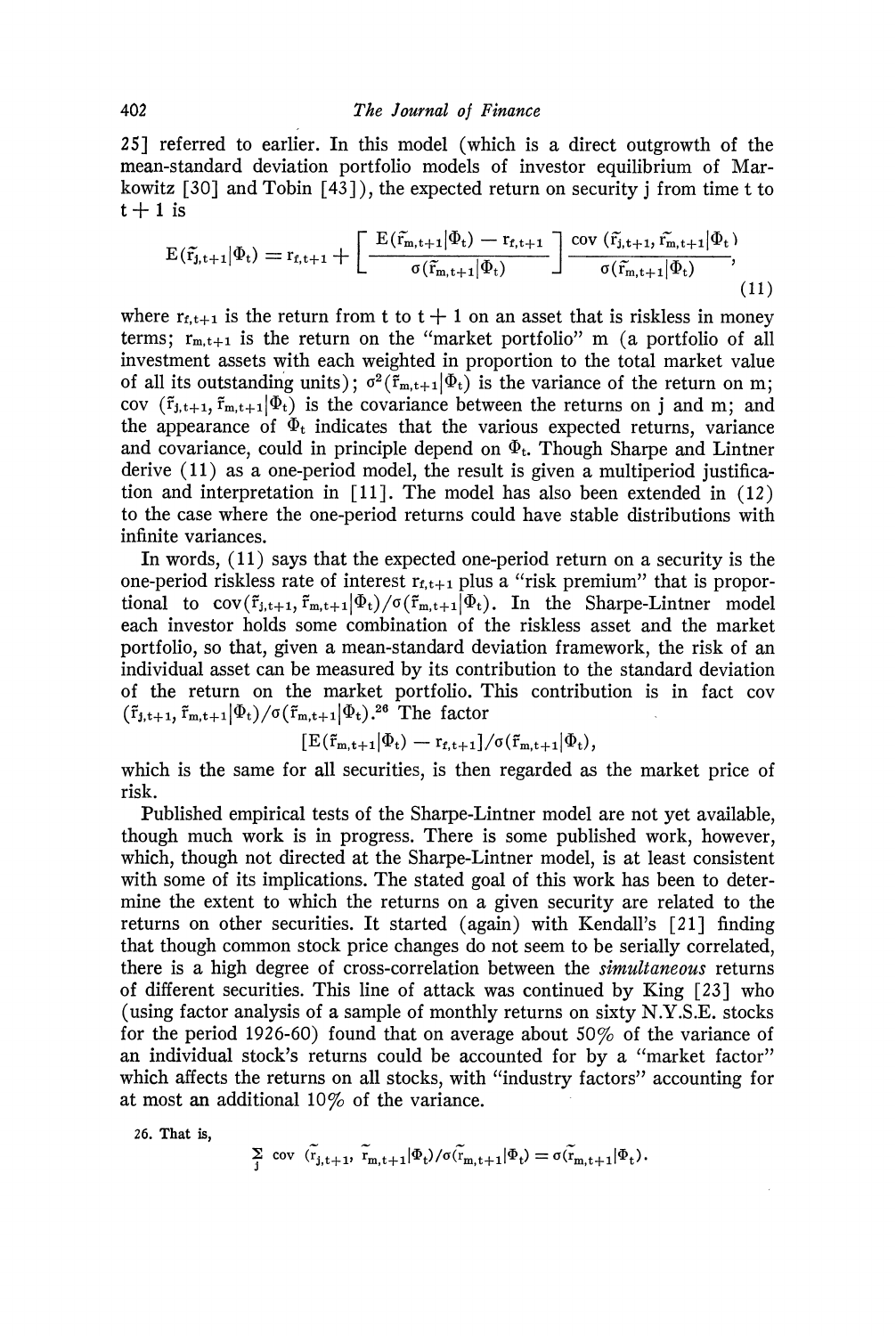For our purposes, however, the work of Fama, Fisher, Jensen, and Roll [14] (henceforth FFJR) and the more extensive work of Blume [7] on monthly return data is more relevant. They test the following "market model," originally suggested by Markowitz [30]:

$$
\tilde{\mathbf{r}}_{\mathbf{j},\mathbf{t}+\mathbf{1}} = \alpha_{\mathbf{j}} + \beta_{\mathbf{j}} \tilde{\mathbf{r}}_{\mathbf{M},\mathbf{t}+\mathbf{1}} + \tilde{\mathbf{u}}_{\mathbf{j},\mathbf{t}+\mathbf{1}} \tag{12}
$$

where  $r_{j,t+1}$  is the rate of return on security j for month t,  $r_{M,t+1}$  is the corresponding return on a market index M,  $\alpha_j$  and  $\beta_j$  are parameters that can vary from security to security, and  $u_{i,t+1}$  is a random disturbance. The tests of FFJR and subsequently those of Blume indicate that (12) is well specified as a linear regression model in that (i) the estimated parameters  $\hat{a}_j$  and  $\hat{\beta}_j$  remain fairly constant over long periods of time (e.g., the entire post-World War II period in the case of Blume), (ii)  $r_{M,t+1}$  and the estimated  $\hat{u}_{i,t+1}$ , are close to serially independent, and (iii) the  $\hat{u}_{j,t+1}$  seem to be independent of  $r_{M.t+1}$ 

Thus the observed properties of the "market model" are consistent with the expected return efficient markets model, and, in addition, the "market model" tells us something about the process generating expected returns from security to security. In particular.

$$
E(\tilde{r}_{j,t+1}) = \alpha_j + \beta_j E(\tilde{r}_{M,t+1}). \qquad (13)
$$

The question now is to what extent (13) is consistent with the Sharpe-Lintner expected return model summarized by (11). Rearranging (11) we obtain

$$
E(\tilde{r}_{j,t+1}|\Phi_t) = \alpha_j(\Phi_t) + \beta_j(\Phi_t)E(\tilde{r}_{m,t+1}|\Phi_t), \qquad (14)
$$

where, noting that the riskless rate  $r_{t,t+1}$  is itself part of the information set  $\Phi_t$ , we have

$$
\alpha_j(\Phi_t) = r_{f,t+1}[1 - \beta_j(\Phi_t)],\tag{15}
$$

and

$$
\beta_j(\Phi_t) = \frac{\text{cov}(\tilde{r}_{j,t+1}, \tilde{r}_{m,t+1}|\Phi_t)}{\sigma^2(\tilde{r}_{m,t+1}|\Phi_t)}.
$$
\n(16)

With some simplifying assumptions,  $(14)$  can be reduced to  $(13)$ . In particular, if the covariance and variance that determine  $\beta_i(\Phi_t)$  in (16) are the same for all t and  $\Phi_t$ , then  $\beta_i(\Phi_t)$  in (16) corresponds to  $\beta_i$  in (12) and (13), and the least squares *estimate* of  $\beta_j$  in (12) is in fact just the ratio of the sample values of the covariance and variance in  $(16)$ . If we also assume that  $r_{t,t+1}$  is the same for all t, and that the behavior of the returns on the market portfolio m are closely approximated by the returns on some representative index M, we will have come a long way toward equating  $(13)$  and  $(11)$ . Indeed, the only missing link is whether in the estimated parameters of (12)

$$
\hat{\alpha}_j \cong r_f (1 - \hat{\beta}_j). \tag{17}
$$

Neither FFJR nor Blume attack this question directly, though some of Blume's evidence is at least promising. In particular, the magnitudes of the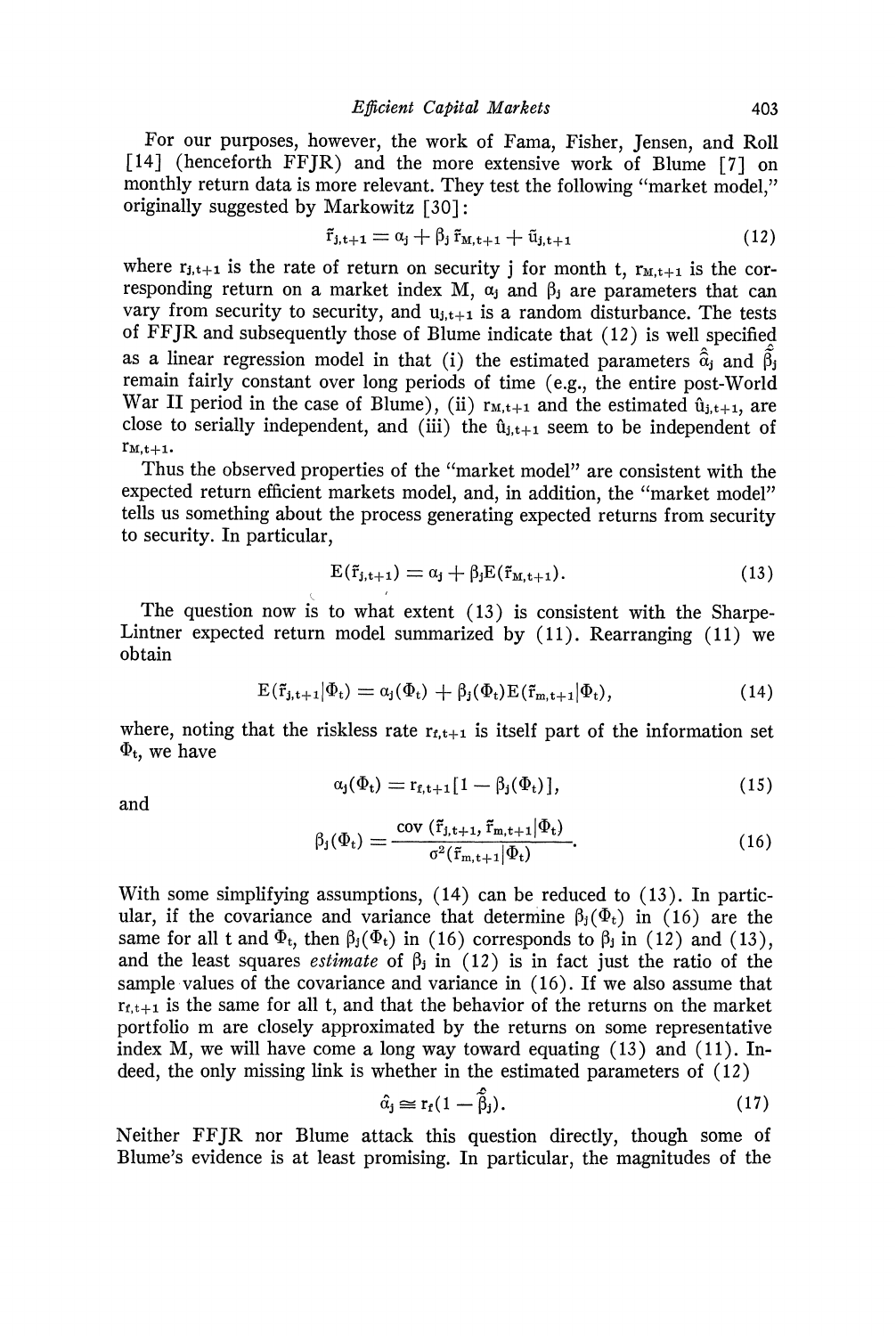estimated  $\hat{\alpha}_i$  are roughly consistent with (17) in the sense that the estimates are always close to zero (as they should be with monthly return data).<sup>27</sup>

In a sense, though, in establishing the apparent empirical validity of the "market model" of (12), both too much and too little have been shown vis- $\hat{a}$ -vis the Sharpe-Lintner expected return model of (11). We know that during the post-World War II period one-month interest rates on riskless assets (e.g., government bills with one month to maturity) have not been constant. Thus, if expected security returns were generated by a version of the "market model" that is fully consistent with the Sharpe-Lintner model, we would, according to  $(15)$ , expect to observe some non-stationarity in the estimates of  $\alpha_j$ . On a monthly basis, however, variation through time in one-period riskless interest rates is probably trivial relative to variation in other factors affecting monthly common stock returns, so that more powerful statistical methods would be necessary to study the effects of changes in the riskless rate.

In any case, since the work of FFJR and Blume on the "market model" was not concerned with relating this model to the Sharpe-Lintner model, we can only say that the results for the former are somewhat consistent with the implications of the latter. But the results for the "market model" are, after all, just a statistical description of the return generating process, and they are probably somewhat consistent with other models of equilibrium expected returns. Thus the only way to generate strong empirical conclusions about the Sharpe-Lintner model is to test it directly. On the other hand, any alternative model of equilibrium expected returns must be somewhat consistent with the "market model," given the evidence in its support.

# B. Tests of Martingale Models of the Semi-strong Form

In general, semi-strong form tests of efficient markets models are concerned with whether current prices "fully reflect" all obviously publicly available information. Each individual test, however, is concerned with the adjustment of security prices to one kind of information generating event (e.g., stock splits, announcements of financial reports by firms, new security issues, etc.). Thus each test only brings supporting evidence for the model, with the idea that by accumulating such evidence the validity of the model will be "established."

In fact, however, though the available evidence is in support of the efficient markets model, it is limited to a few major types of information generating events. The initial major work is apparently the study of stock splits by Fama,

27. With least squares applied to monthly return data, the estimate of  $\alpha_j$  in (12) is

$$
\hat{\alpha}_{j} = \bar{r}_{j,t} - \hat{\beta}_{j} \bar{r}_{M,t},
$$

where the bars indicate sample mean returns. But, in fact, Blume applies the market model to the wealth relatives  $R_{jt} = 1 + r_{jt}$  and  $R_{Mt} = 1 + r_{Mt}$ . This yields precisely the same estimate of  $\beta_j$  as least squares applied to  $(12)$ , but the intercept is now

$$
\hat{\alpha}_{j}^{\prime} = \overline{R}_{jt} - \hat{\beta}_{j}\overline{R}_{Mt} = 1 + \overline{r}_{jt} - \hat{\beta}_{j}(1 + \overline{r}_{Mt}) = 1 - \hat{\beta}_{j} + \hat{\alpha}_{j}.
$$

Thus what Blume in fact finds is that for almost all securities,  $\hat{\alpha}'_j + \hat{\beta}_j \approx 1$ , which implies that  $\hat{\alpha}_i$  is close to 0.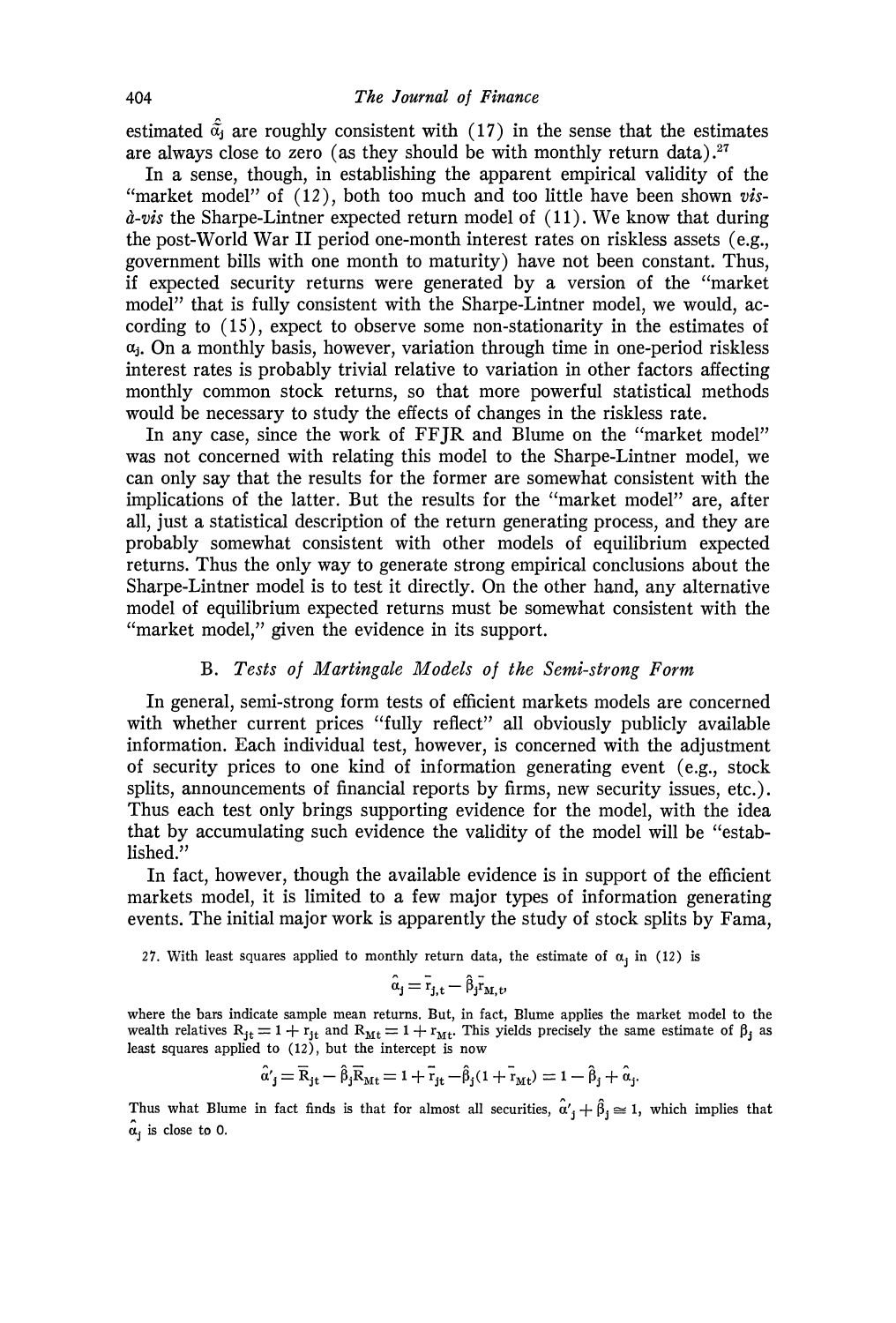Fisher, Jensen, and Roll (FFJR) [14], and all the subsequent studies summarized here are adaptations and extensions of the techniques developed in FFIR. Thus, this paper will first be reviewed in some detail, and then the other studies will be considered.

## 1. Splits and the Adjustment of Stock Prices to New Information

Since the only apparent result of a stock split is to multiply the number of shares per shareholder without increasing claims to real assets, splits in themselves are not necessarily sources of new information. The presumption of FFJR is that splits may often be associated with the appearance of more fundamentally important information. The idea is to examine security returns around split dates to see first if there is any "unusual" behavior, and, if so, to what extent it can be accounted for by relationships between splits and other more fundamental variables.

The approach of FFIR to the problem relies heavily on the "market model" of (12). In this model if a stock split is associated with abnormal behavior, this would be reflected in the estimated regression residuals for the months surrounding the split. For a given split, define month O as the month in which the effective date of a split occurs, month 1 as the month immediately following the split month, month -1 as the month preceding, etc. Now define the average residual over all split securities for month m (where for each security m is measured relative to the split month) as

$$
u_m=\sum_{j=1}^N \frac{\hat{u}_{jm}}{N},
$$

where  $\hat{u}_{\text{im}}$  is the sample regression residual for security i in month m and N is the number of splits. Next, define the cumulative average residual  $U_m$  as

$$
U_m = \sum_{k=-29}^m u_k.
$$

The average residual  $u_m$  can be interpreted as the average deviation (in month m relative to split months) of the returns of split stocks from their normal relationships with the market. Similarly,  $U_m$  can be interpreted as the cumulative deviation (from month -29 to month m). Finally, define  $u_m^+$ ,  $u_m^-$ ,  $U_m^+$ , and  $U_m^-$  as the average and cumulative average residuals for splits followed by "increased" (+) and "decreased" (-) dividends. An "increase" is a case where the percentage change in dividends on the split share in the year after the split is greater than the percentage change for the N.Y.S.E. as a whole, while a "decrease" is a case of relative dividend decline.

The essence of the results of FFJR are then summarized in Figure 1, which shows the cumulative average residuals  $U_m$   $U_m^+$ , and  $U_m^-$  for  $-29 \le m \le$ 30. The sample includes all 940 stock splits on the N.Y.S.E. from 1927-59, where the exchange was at least five new shares for four old, and where the security was listed for at least twelve months before and after the split.

For all three dividend categories the cumulative average residuals rise in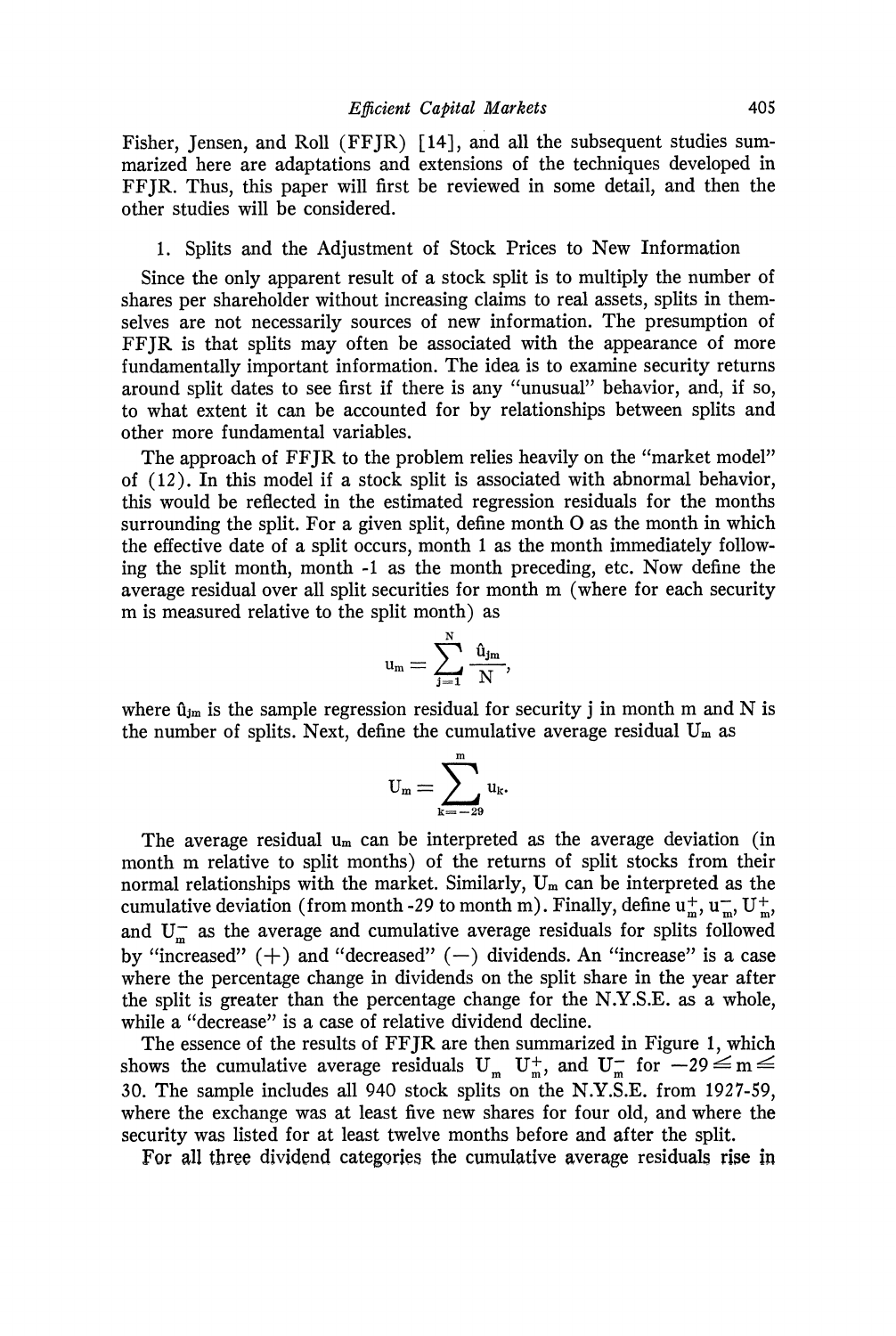#### The Journal of Finance

the 29 months prior to the split, and in fact the average residuals (not shown here) are uniformly positive. This cannot be attributed to the splitting process. since in only about ten per cent of the cases is the time between the announcement and effective dates of a split greater than four months. Rather, it seems that firms tend to split their shares during "abnormally" good times-that is, during periods when the prices of their shares have increased more than would



FIGURE 1a Cumulative average residuals-all splits.



"increases."

Cumulative average residuals for dividend "decreases."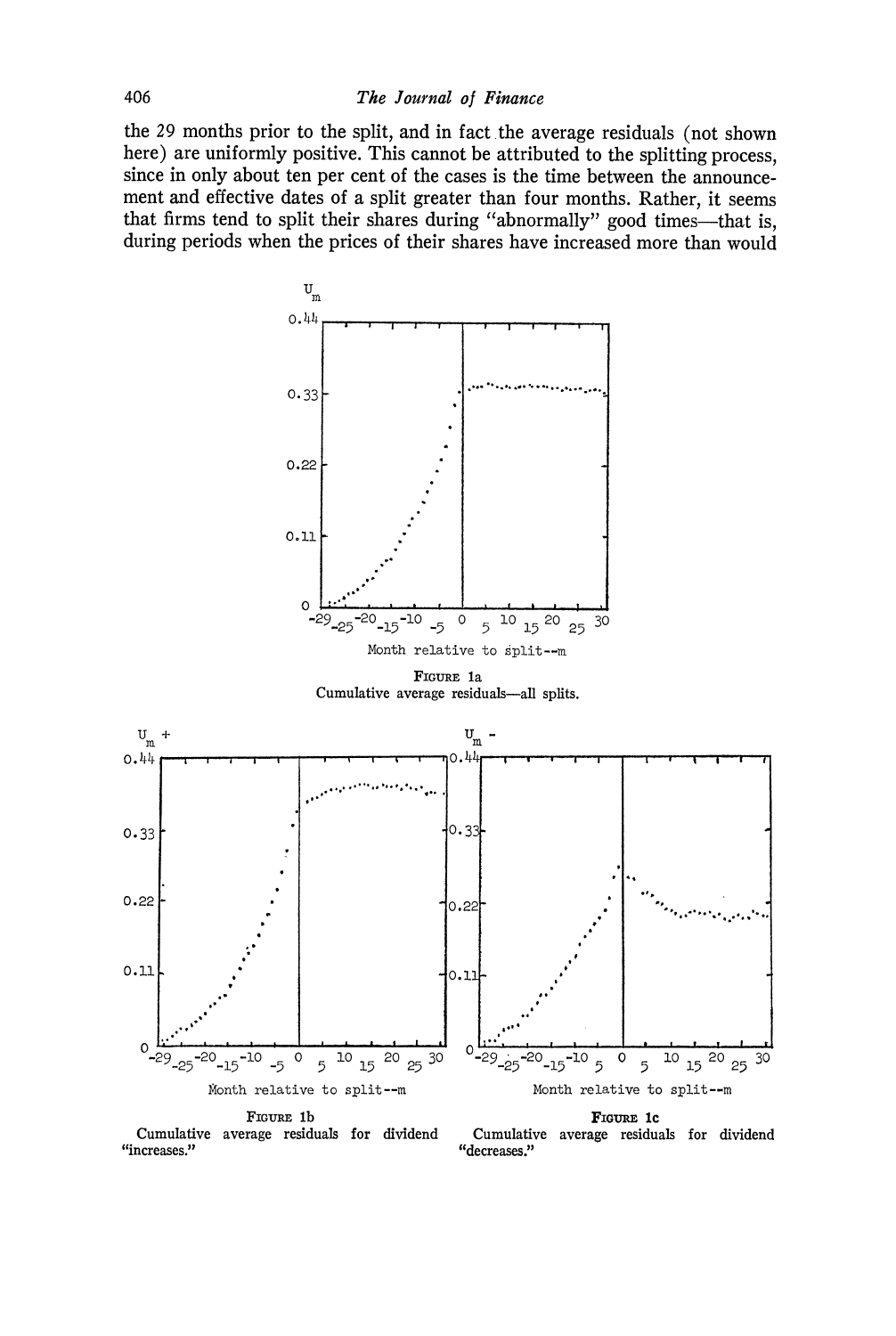be implied by their normal relationships with general market prices, which itself probably reflects a sharp improvement, relative to the market, in the earnings prospects of these firms sometime during the years immediately preceding a split.<sup>28</sup>

After the split month there is almost no further movement in  $U_m$ , the cumulative average residual for all splits. This is striking, since 71.5 per cent (672) out of 940) of all splits experienced greater percentage dividend increases in the vear after the solit than the average for all securities on the N.Y.S.E. In light of this, FFJR suggest that when a split is announced the market interprets this (and correctly so) as a signal that the company's directors are probably confident that future earnings will be sufficient to maintain dividend payments at a higher level. Thus the large price increases in the months immediately preceding a split may be due to an alteration in expectations concerning the future earning potential of the firm, rather than to any intrinsic effects of the split itself.

If this hypothesis is correct, return behavior subsequent to splits should be substantially different for the cases where the dividend increase materializes than for the cases where it does not. FFIR argue that in fact the differences are in the directions that would be predicted. The fact that the cumulative average residuals for the "increased" dividends (Figure 1b) drift upward but only slightly in the year *after* the split is consistent with the hypothesis that when the split is *declared*, there is a price adjustment in anticipation of future dividend increases. But the behavior of the residuals for stock splits associated with "decreased" dividends offers even stronger evidence for the split hypothesis. The cumulative average residuals for these stocks (Figure 1c) rise in the few months before the split, but then fall dramatically in the few months after the split when the anticipated dividend increase is not forthcoming. When a year has passed after the split, the cumulative average residual has fallen to about where it was five months prior to the split, which is about the earliest time reliable information about a split is likely to reach the market. Thus by the time it becomes clear that the anticipated dividend increase is not forthcoming, the apparent effects of the split seem to have been wiped away, and the stock's returns have reverted to their normal relationship with market returns.

Finally, and most important, although the behavior of post-split returns will be very different depending on whether or not dividend "increases" occur, and in spite of the fact that a large majority of split securities do experience dividend "increases," when all splits are examined together (Figure 1a), subsequent to the split there is no net movement up or down in the cumulative

<sup>28.</sup> It is important to note, however, that as FFJR indicate, the persistent upward drift of the cumulative average residuals in the months preceding the split is not a phenomenon that could be used to increase expected trading profits. The reason is that the behavior of the average residuals is not representative of the behavior of the residuals for individual securities. In months prior to the split, successive sample residuals for individual securities seem to be independent. But in most cases, there are a few months in which the residuals are abnormally large and positive. The months of large residuals differ from security to security, however, and these differences in timing explain why the signs of the average residuals are uniformly positive for many months preceding the split.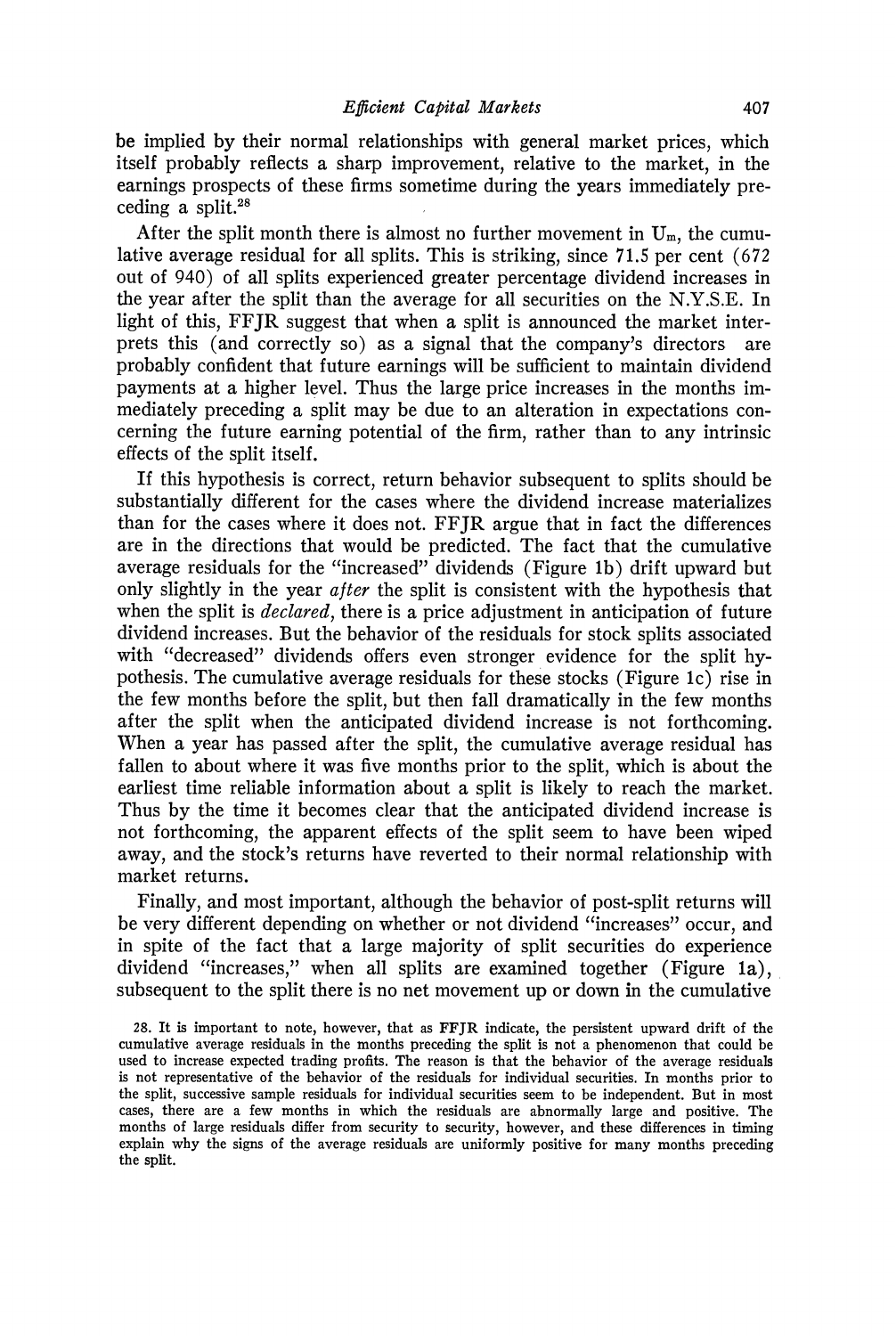average residuals. Thus, apparently the market makes unbiased forecasts of the implications of a split for future dividends, and these forecasts are fully reflected in the prices of the security by the end of the split month. After considerably more data analysis than can be summarized here, FFJR conclude that their results lend considerable support to the conclusion that the stock market is efficient, at least with respect to its abiliy to adjust to the information implicit in a split.

#### 2. Other Studies of Public Announcements

Variants of the method of residual analysis developed in [14] have been used by others to study the effects of different kinds of public announcements. and all of these also support the efficient markets hypothesis.

Thus using data on 261 major firms for the period 1946-66, Ball and Brown [4] apply the method to study the effects of annual earnings announcements. They use the residuals from a time series regression of the annual earnings of a firm on the average earnings of all their firms to classify the firm's earnings for a given year as having "increased" or "decreased" relative to the market. Residuals from regressions of monthly common stock returns on an index of returns (i.e., the market model of  $(12)$ ) are then used to compute cumulative average return residuals separately for the earnings that "increased." and those that "decreased." The cumulative average return residuals rise throughout the year in advance of the announcement for the earnings "increased" category, and fall for the earnings "decreased" category.<sup>29</sup> Ball and Brown [4, p. 175] conclude that in fact no more than about ten to fifteen percent of the information in the annual earnings announcement has not been anticipated by the month of the announcement.

On the macro level, Waud [45] has used the method of residual analysis to examine the effects of announcements of discount rate changes by Federal Reserve Banks. In this case the residuals are essentially just the deviations of the daily returns on the Standard and Poor's 500 Index from the average daily return. He finds evidence of a statistically significant "announcement" effect" on stock returns for the first trading day following an announcement, but the magnitude of the adjustment is small, never exceeding  $.5\%$ . More interesting from the viewpoint of the efficient markets hypothesis is his conclusion that, if anything, the market anticipates the announcements (or information is somehow leaked in advance). This conclusion is based on the non-random patterns of the signs of average return residuals on the days immediately preceding the announcement.

Further evidence in support of the efficient markets hypothesis is provided in the work of Scholes [39] on large secondary offerings of common stock (ie., large underwritten sales of existing common stocks by individuals and institutions) and on new issues of stock. He finds that on average secondary issues are associated with a decline of between one and two per cent in the cumulative average residual returns for the corresponding common stocks. Since the magnitude of the price adjustment is unrelated to the size of the

<sup>29.</sup> But the comment of footnote 28 is again relevant here.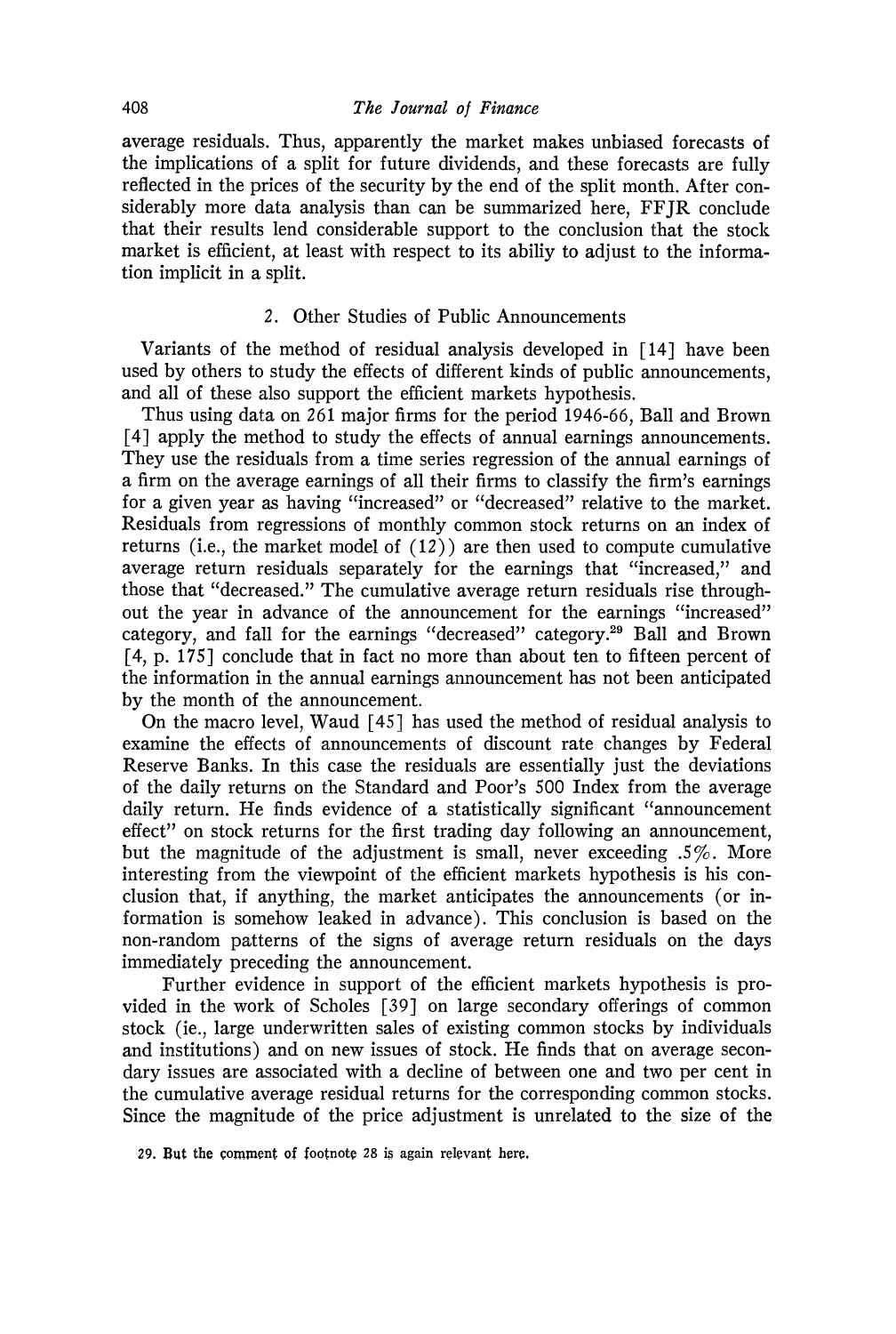issue, Scholes concludes that the adjustment is not due to "selling pressure" (as is commonly believed), but rather results from negative information implicit in the fact that somebody is trying to sell a large block of a firm's stock. Moreover, he presents evidence that the value of the information in a secondary depends to some extent on the vendor; somewhat as would be expected. by far the largest negative cumulative average residuals occur where the vendor is the corporation itself or one of its officers, with investment companies a distant second. But the identity of the vendor is not generally known at the time of the secondary, and corporate insiders need only report their transactions in their own company's stock to the S.E.C. within six days after a sale. By this time the market on average has fully adjusted to the information in the secondary, as indicated by the fact that the average residuals behave randomly thereafter.

Note, however, that though this is evidence that prices adjust efficiently to public information, it is also evidence that corporate insiders at least sometimes have important information about their firm that is not yet publicly known. Thus Scholes' evidence for secondary distributions provides support for the efficient markets model in the semi-strong form sense, but also some strong-form evidence against the model.

Though his results here are only preliminary, Scholes also reports on an application of the method of residual analysis to a sample of 696 new issues of common stock during the period 1926-66. As in the FFIR study of splits. the cumulative average residuals rise in the months preceding the new security offering (suggesting that new issues tend to come after favorable recent events)<sup>30</sup> but behave randomly in the months following the offering (indicating that whatever information is contained in the new issue is on average fully reflected in the price of the month of the offering).

In short, the available semi-strong form evidence on the effect of various sorts of public announcements on common stock returns is all consistent with the efficient markets model. The strong point of the evidence, however, is its consistency rather than its quantity; in fact, few different types of public information have been examined, though those treated are among the obviously most important. Moreover, as we shall now see, the amount of semistrong form evidence is voluminous compared to the strong form tests that are available.

#### C. Strong Form Tests of the Efficient Markets Models

The strong form tests of the efficient markets model are concerned with whether all available information is fully reflected in prices in the sense that no individual has higher expected trading profits than others because he has monopolistic access to some information. We would not, of course, expect this model to be an exact description of reality, and indeed, the preceding discussions have already indicated the existence of contradictory evidence. In particular, Niederhoffer and Osborne [32] have pointed out that specialists on the N.Y.S.E. apparently use their monopolistic access to information concern-

<sup>30.</sup> Footnote 28 is again relevant here.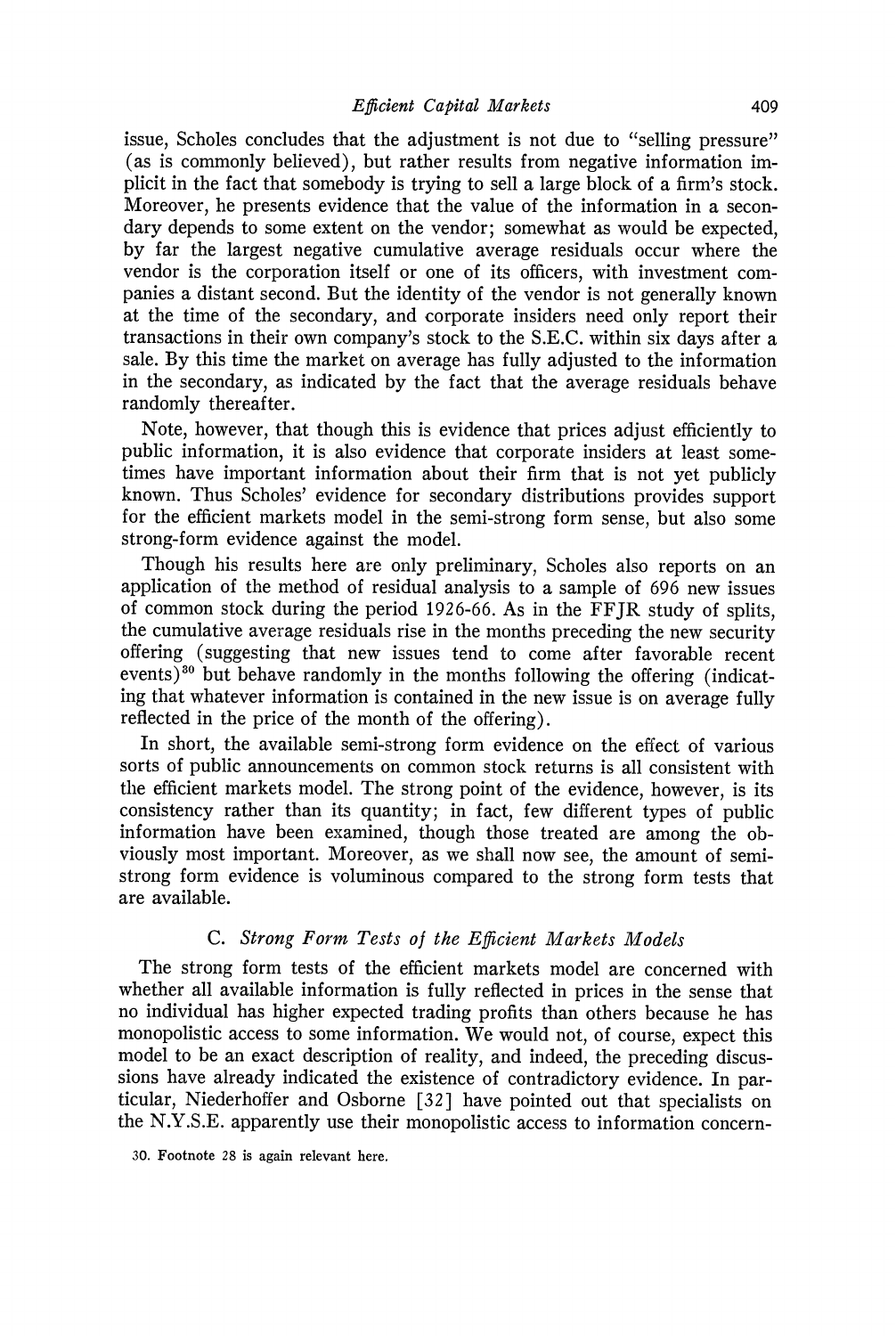ing unfilled limit orders to generate monopoly profits, and Scholes' evidence [39] indicates that officers of corporations sometimes have monopolistic access to information about their firms.

Since we already have enough evidence to determine that the model is not strictly valid, we can now turn to other interesting questions. Specifically, how far down through the investment community do deviations from the model permeate? Does it pay for the average investor (or the average economist) to expend resources searching out little known information? Are such activities even generally profitable for various groups of market "professionals"? More generally, who are the people in the investment community that have access to "special information"?

Though this is a fascinating problem, only one group has been studied in any depth—the managements of open end mutual funds. Several studies are available (e.g., Sharpe  $[41, 42]$  and Treynor  $[44]$ ), but the most thorough are Jensen's [19, 20], and our comments will be limited to his work. We shall first present the theoretical model underlying his tests, and then go on to his empirical results.

#### 1. Theoretical Framework

In studying the performance of mutual funds the major goals are to determine (a) whether in general fund managers seem to have access to special information which allows them to generate "abnormal" expected returns, and (b) whether some funds are better at uncovering such special information than others. Since the criterion will simply be the ability of funds to produce higher returns than some norm with no attempt to determine what is responsible for the high returns, the "special information" that leads to high performance could be either keener insight into the implications of publicly available information than is implicit in market prices or monopolistic access to specific information. Thus the tests of the performance of the mutual fund industry are not strictly strong form tests of the efficient markets model.

The major theoretical (and practical) problem in using the mutual fund industry to test the efficient markets model is developing a "norm" against which performance can be judged. The norm must represent the results of an investment policy based on the assumption that prices fully reflect all available information. And if one believes that investors are generally risk averse and so on average must be compensated for any risks undertaken, then one has the problem of finding appropriate definitions of risk and evaluating each fund relative to a norm with its chosen level of risk.

Jensen uses the Sharpe [40]-Lintner [24, 25] model of equilibrium expected returns discussed above to derive a norm consistent with these goals. From  $(14)-(16)$ , in this model the expected return on an asset or portfolio j from t to  $t + 1$  is

$$
E(\tilde{r}_{j,t+1}|\Phi_t) = r_{f,t+1} [1 - \beta_j(\Phi_t)] + E(\tilde{r}_{m,t+1}|\Phi_t)\beta_j(\Phi_t), \qquad (18)
$$

where the various symbols are as defined in Section III. A. 6. But (18) is an ex ante relationship, and to evaluate performance an ex post norm is needed.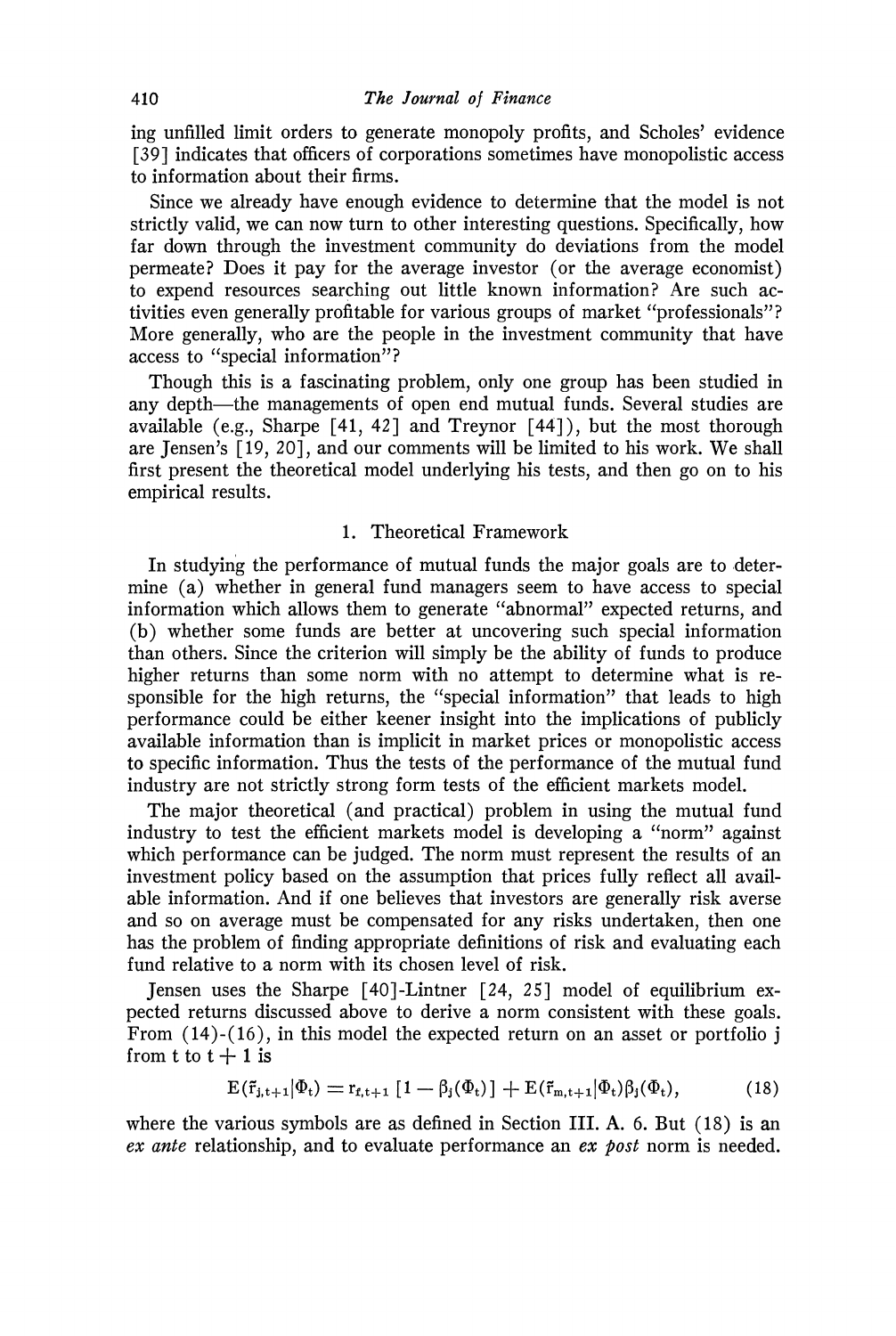One way the latter can be obtained is to substitute the realized return on the market portfolio for the expected return in (18) with the result<sup>31</sup>

$$
E(\tilde{r}_{j,t+1}|\Phi_t, r_{m,t+1}) = r_{f,t+1} [1 - \beta_j(\Phi_t)] + r_{m,t+1}\beta_j(\Phi_t). \tag{19}
$$

Geometrically. (19) says that within the context of the Sharpe-Lintner model, the expected return on i (given information  $\Phi_t$  and the return  $r_{m,t+1}$  on the market portfolio) is a linear function of its risk

$$
\beta_{\text{j}}(\Phi_{\text{t}}) = \text{cov}(\tilde{r}_{\text{j,t+1}}, \tilde{r}_{\text{m,t+1}}|\Phi_{\text{t}})/\sigma^2(\tilde{r}_{\text{m,t+1}}|\Phi_{\text{t}}),
$$

as indicated in Figure 2. Assuming that the value of  $\beta_i(\Phi_t)$  is somehow known, or can be reliably estimated, if  $\mathbf{j}$  is a mutual fund, its ex post performance from t to  $t + 1$  might now be evaluated by plotting its combination of realized return  $r_{i,t+1}$  and risk in Figure 2. If (as for the point a) the combination falls above the expected return line (or, as it is more commonly called, the "market line"), it has done better than would be expected given its level of risk, while if (as for the point b) it falls below the line it has done worse.



Performance Evaluation Graph

Alternatively, the market line shows the combinations of return and risk provided by portfolios that are simple mixtures of the riskless asset and the market portfolio m. The returns and risks for such portfolios (call them  $c$ ) are

$$
r_{c,t+1} = \alpha r_{f,t+1} + (1 - \alpha) r_{m,t+1}
$$
  

$$
\beta_c(\Phi_t) = \frac{\text{cov}(\tilde{r}_{c,t+1}, \tilde{r}_{m,t+1} | \Phi_t)}{\sigma^2(\tilde{r}_{m,t+1} | \Phi_t)} = \frac{\text{cov}((1 - \alpha)\tilde{r}_{m,t+1}, \tilde{r}_{m,t+1} | \Phi_t)}{\sigma^2(\tilde{r}_{m,t+1} | \Phi_t)} = 1 - \alpha,
$$

31. The assumption here is that the return  $\tilde{r}_{i,t+1}$  is generated according to

$$
\begin{array}{l} \widetilde{r}_{j,t+1} = r_{f,t+1} \mathbf{I} \, \mathbf{1} - \beta_j (\Phi_t) \, \mathbf{I} + r_{m,t+1} \beta_j (\Phi_t) \, + \, \widetilde{u}_{j,t+1}, \\ \\ \mathbf{E} (\widetilde{u}_{j,t+1} | r_{m,t+1}) = 0 \: \: \text{for all} \: \: r_{m,t+1}. \end{array}
$$

and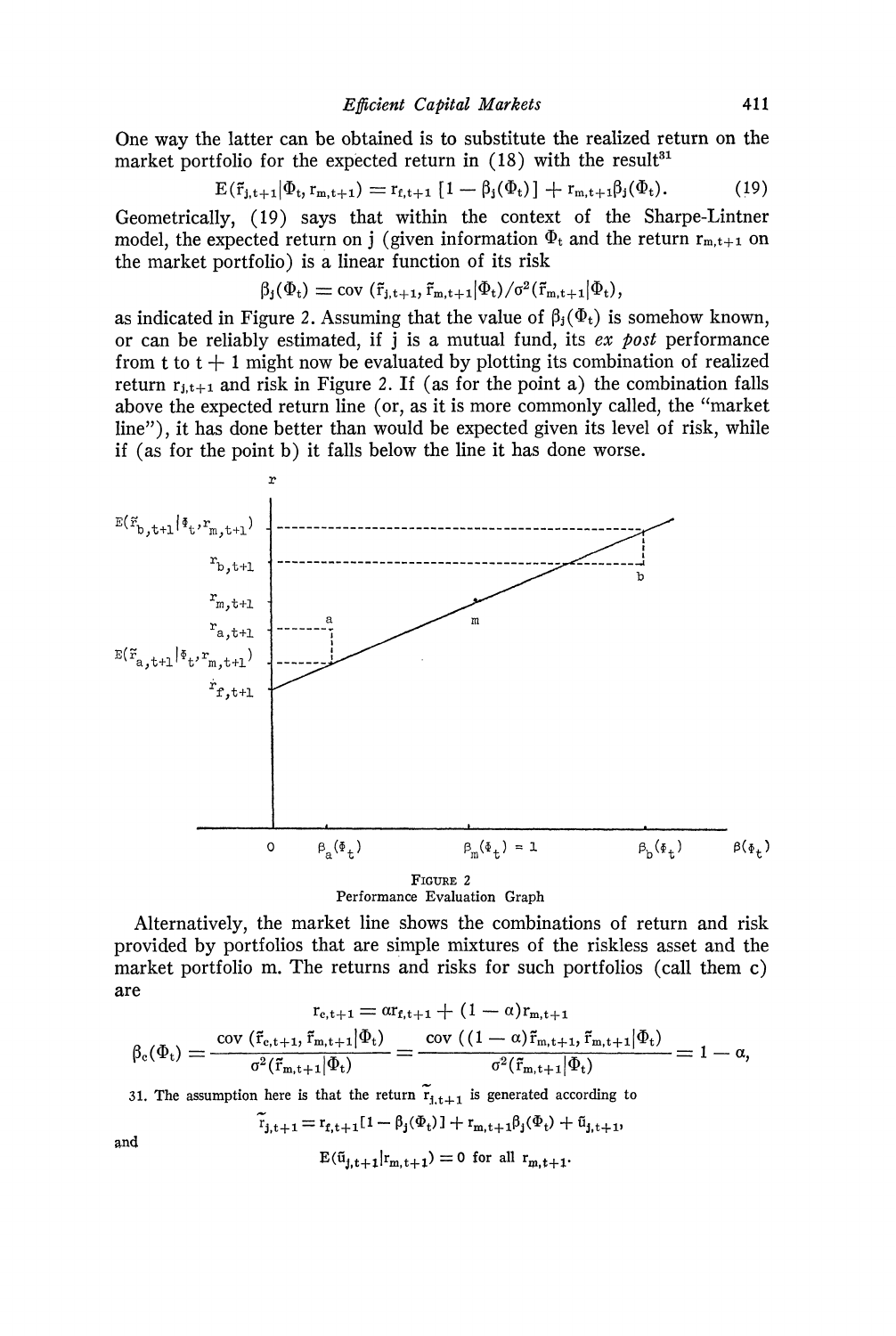where  $\alpha$  is the proportion of portfolio funds invested in the riskless asset. Thus, when  $1 \ge \alpha \ge 0$  we obtain the combinations of return and risk along the market line from  $r_{f,t+1}$  to m in Figure 2, while when  $\alpha < 0$  (and under the assumption that investors can borrow at the same rate that they lend) we obtain the combinations of return and risk along the extension of the line through m. In this interpretation, the market line represents the results of a naive investment strategy, which the investor who thinks prices reflect all available information might follow. The performance of a mutual fund is then measured relative to this naive strategy.

#### 2. Empirical Results

Jensen uses this risk-return framework to evaluate the performance of 115 mutual funds over the ten year period 1955-64. He argues at length for measuring return as the nominal ten year rate with continuous compounding (i.e., the natural log of the ratio of terminal wealth after ten vears to initial wealth) and for using historical data on nominal one-year rates with continuous compounding to estimate risk. The Standard and Poor Index of 500 major common stocks is used as the proxy for the market portfolio.

The general question to be answered is whether mutual fund managements have any special insights or information which allows them to earn returns above the norm. But Jensen attacks the question on several levels. First, can the funds in general do well enough to compensate investors for loading charges, management fees, and other costs that might be avoided by simply choosing the combination of the riskless asset f and the market portfolio m with risk level comparable to that of the fund's actual portfolio? The answer seems to be an emphatic no. As far as net returns to investors are concerned, in 89 out of 115 cases, the fund's risk-return combination for the ten year period is below the market line for the period, and the average over all funds of the deviations of ten year returns from the market time is  $-14.6\%$ . That is, on average the consumer's wealth after ten years of holding mutual funds is about fifteen per cent less than if he held the corresponding portfolios along the market line.

But the loading charge that an investor pays in buying into a fund is usually a pure salesman's commission that the fund itself never gets to invest. Thus one might ask whether, ignoring loading charges (i.e., assuming no such charges were paid by the investor), in general fund managements can earn returns sufficiently above the norm to cover all other expenses that are presumably more directly related to the management of the fund portfolios. Again, the answer seems to be no. Even when loading charges are ignored in computing returns, the risk-return combinations for 72 out of 115 funds are below the market line, and the average deviation of ten year returns from the market line is  $-8.9\%$ .

Finally, as a somewhat stronger test of the efficient markets model, one would like to know if, ignoring all expenses, fund managements in general showed any ability to pick securities that outperformed the norm. Unfortunately, this question cannot be answered with precision for individual funds since, curiously, data on brokerage commissions are not published regularly.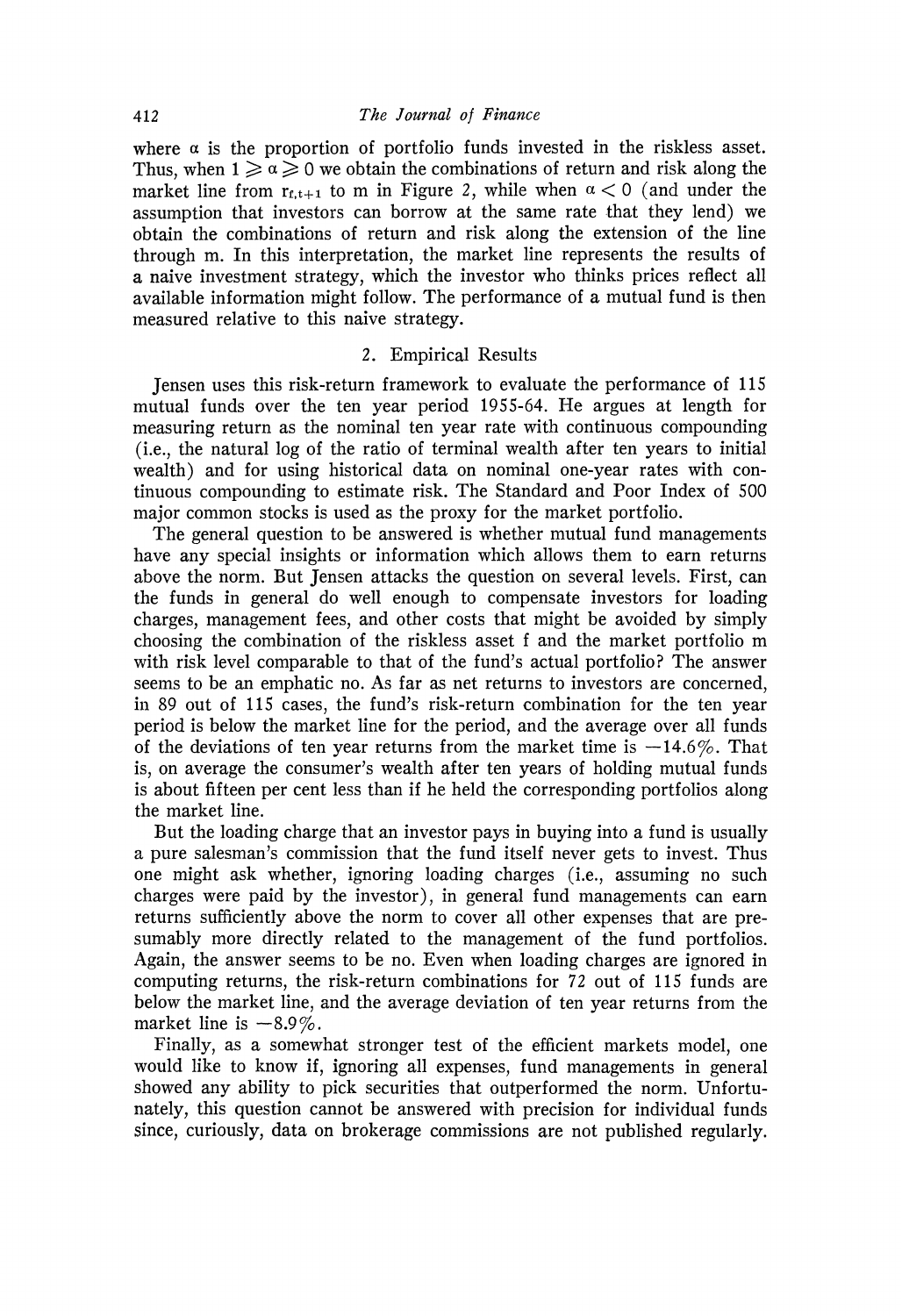But Jensen suggests the available evidence indicates that the answer to the question is again probably negative. Specifically, adding back all other published expenses of funds to their returns, the risk-return combinations for 58 out of 115 funds were below the market line, and the average deviation of ten vear return from the line was  $-2.5\%$ . But part of this result is due to the absence of a correction for brokerage commissions. Estimating these commissions from average portfolio turnover rates for all funds for the period 1953-58, and adding them back to returns for all funds increases the average deviation from the market line from  $-2.5\%$  to .09%, which still is not indicative of the existence of special information among mutual fund managers.

But though mutual fund managers in general do not seem to have access to information not already fully reflected in prices, perhaps there are individual funds that consistently do better than the norm, and so provide at least some strong form evidence against the efficient markets model. If there are such funds, however, they escape Jensen's search. For example, for individual funds, returns above the norm in one subperiod do not seem to be associated with performance above the norm in other subperiods. And regardless of how returns are measured (i.e., net or gross of loading charges and other expenses), the number of funds with large positive deviations of returns from the market line of Figure 2 is less than the number that would be expected by chance with 115 funds under the assumption that fund managements have no special talents in predicting returns.<sup>32</sup>

Jensen argues that though his results apply to only one segment of the investment community, they are nevertheless striking evidence in favor of the efficient markets model:

Although these results certainly do not imply that the strong form of the martingale hypothesis holds for all investors and for all time, they provide strong evidence in support of that hypothesis. One must realize that these analysts are extremely well endowed. Moreover, they operate in the securities markets every day and have wideranging contacts and associations in both the business and financial communities. Thus, the fact that they are apparently unable to forecast returns accurately enough to recover their research and transactions costs is a striking piece of evidence in favor of the strong form of the martingale hypothesis—at least as far as the extensive subset of information available to these analysts is concerned [20, p. 170].

#### IV. SUMMARY AND CONCLUSIONS

The preceding (rather lengthy) analysis can be summarized as follows. In general terms, the theory of efficient markets is concerned with whether prices at any point in time "fully reflect" available information. The theory only has empirical content, however, within the context of a more specific model of

<sup>32.</sup> On the other hand, there is some suggestion in Scholes' [39] work on secondary issues that mutual funds may occassionally have access to "special information." After corporate insiders, the next largest negative price changes occur when the secondary seller is an investment company (including mutual funds), though on average the price changes are much smaller (i.e., closer to 0) than when the seller is a corporate insider.

Moreover, Jensen's evidence itself, though not indicative of the existence of special information among mutual fund managers, is not sufficiently precise to conclude that such information never exists. This stronger conclusion would require exact data on unavoidable expenses (including brokerage commissions) of portfolio management incurred by funds.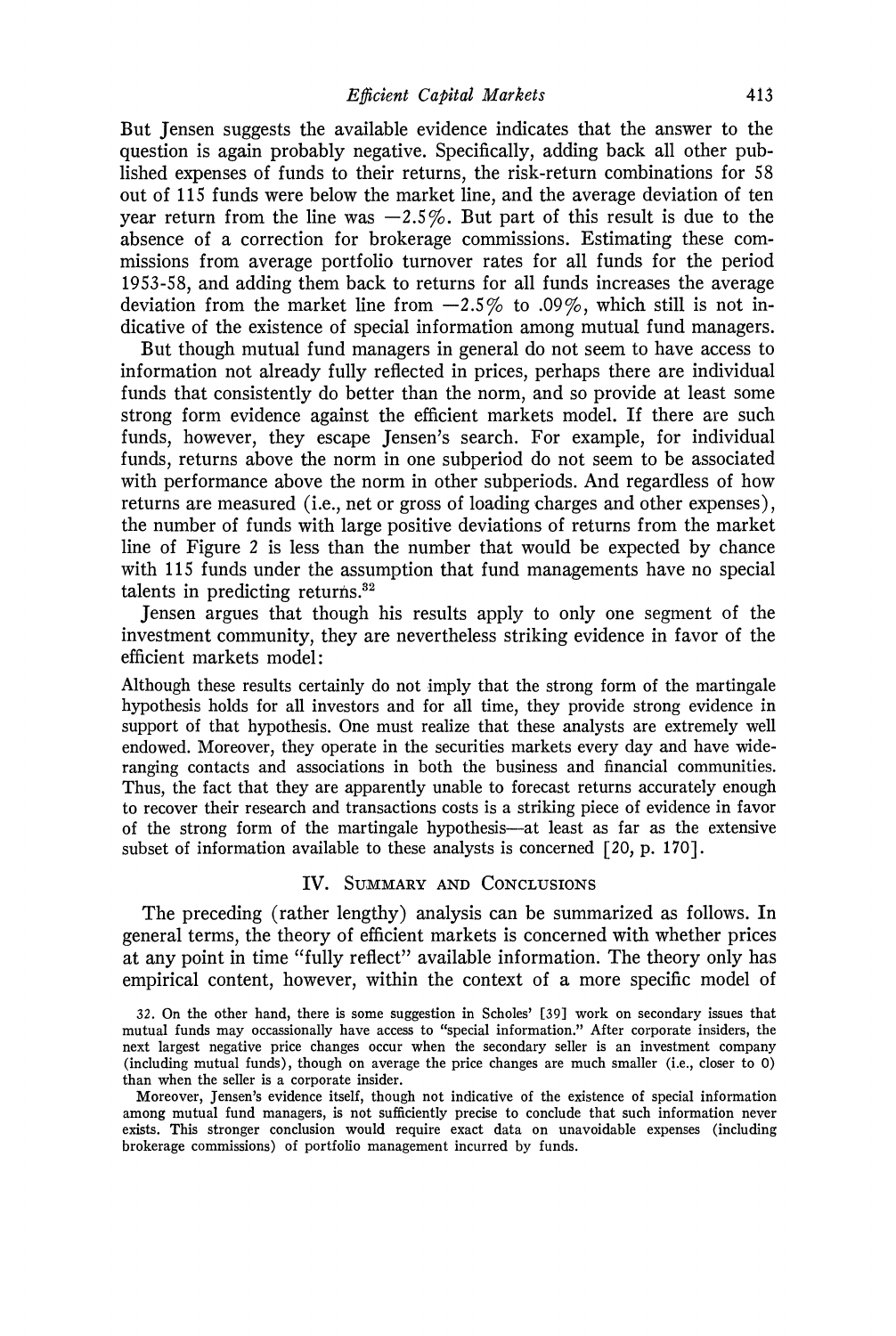market equilibrium, that is, a model that specifies the nature of market equilibrium when prices "fully reflect" available information. We have seen that all of the available empirical literature is implicitly or explicitly based on the assumption that the conditions of market equilibrium can be stated in terms of expected returns. This assumption is the basis of the expected return or "fair game" efficient markets models.

The empirical work itself can be divided into three categories depending on the nature of the information subset of interest, Strong-form tests are concerned with whether individual investors or groups have monopolistic access to any information relevant for price formation. One would not expect such an extreme model to be an exact description of the world, and it is probably best viewed as a benchmark against which the importance of deviations from market efficiency can be judged. In the less restrictive semi-strong-form tests the information subset of interest includes all obviously publicly available information, while in the weak form tests the information subset is just historical price or return sequences.

Weak form tests of the efficient market model are the most voluminous, and it seems fair to say that the results are strongly in support. Though statistically significant evidence for dependence in successive price changes or returns has been found, some of this is consistent with the "fair game" model and the rest does not appear to be sufficient to declare the market inefficient. Indeed, at least for price changes or returns covering a day or longer, there isn't much evidence against the "fair game" model's more ambitious offspring, the random walk.

Thus, there is consistent evidence of positive dependence in day-to-day price changes and returns on common stocks, and the dependence is of a form that can be used as the basis of marginally profitable trading rules. In Fama's data [10] the dependence shows up as serial correlations that are consistently positive but also consistently close to zero, and as a slight tendency for observed numbers of runs of positive and negative price changes to be less than the numbers that would be expected from a purely random process. More important, the dependence also shows up in the filter tests of Alexander  $[1, 2]$ and those of Fama and Blume [13] as a tendency for very small filters to produce profits in excess of buy-and-hold. But any systems (like the filters) that attempt to turn short-term dependence into trading profits of necessity generate so many transactions that their expected profits would be absorbed by even the minimum commissions (security handling fees) that floor traders on major exchanges must pay. Thus, using a less than completely strict interpretation of market efficiency, this positive dependence does not seem of sufficient importance to warrant rejection of the efficient markets model.

Evidence in contradiction of the "fair game" efficient markets model for price changes or returns covering periods longer than a single day is more difficult to find. Cootner [9], and Moore [31] report preponderantly negative (but again small) serial correlations in weekly common stock returns, and this result appears also in the four day returns analyzed by Fama [10]. But it does not appear in runs tests of  $\lceil 10 \rceil$ , where, if anything, there is some slight indication of positive dependence, but actually not much evidence of any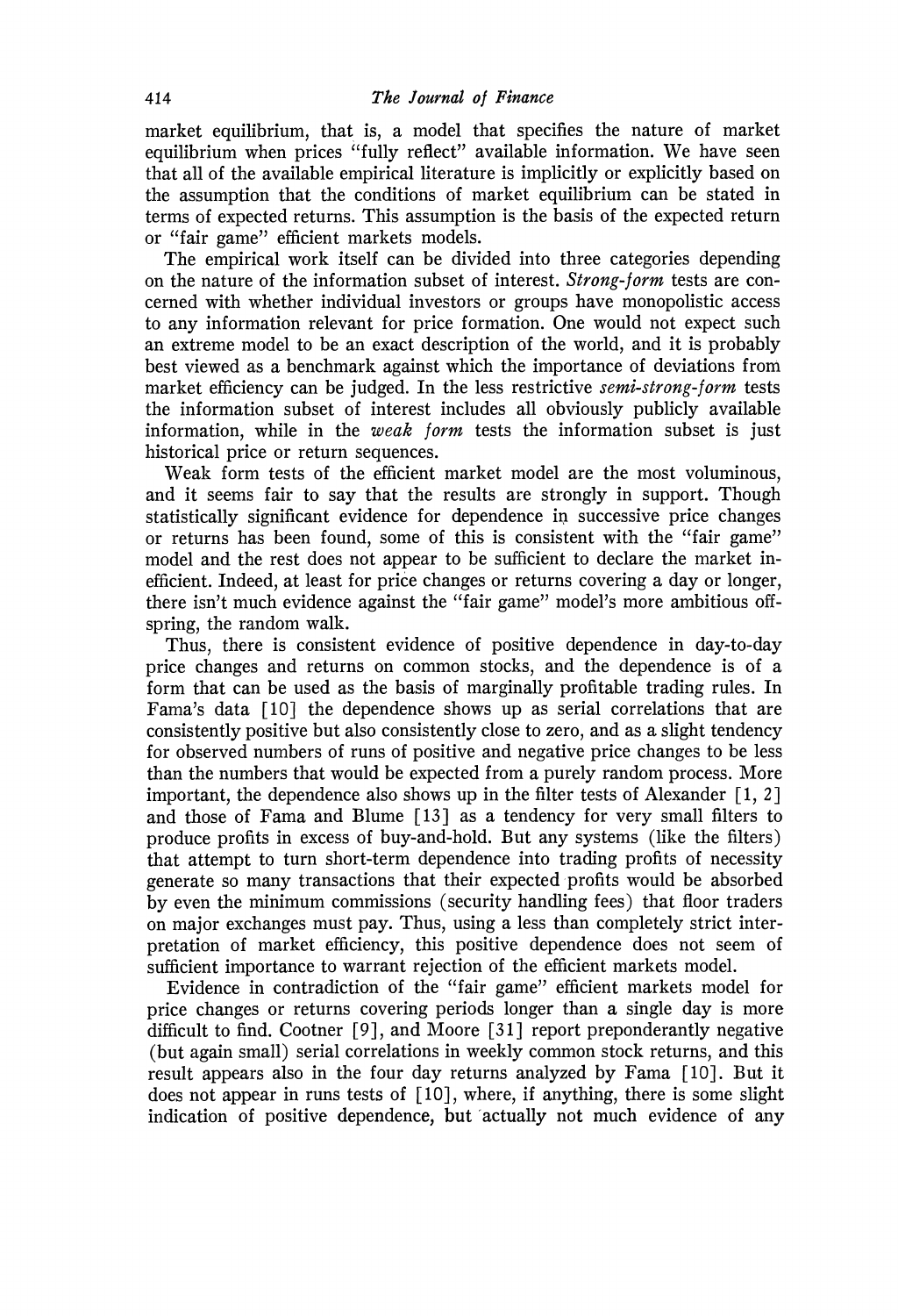dependence at all. In any case, there is no indication that whatever dependence exists in weekly returns can be used as the basis of profitable trading rules.

Other existing evidence of dependence in returns provides interesting insights into the process of price formation in the stock market, but it is not relevant for testing the efficient markets model. For example, Fama [10] shows that large daily price changes tend to be folowed by large changes, but of unpredictable sign. This suggests that important information cannot be completely evaluated immediately, but that the initial first day's adjustment of prices to the information is unbiased, which is sufficient for the martingale model. More interesting and important, however, is the Niederhoffer-Osborne [32] finding of a tendency toward excessive reversals in common stock price changes from transaction to transaction. They explain this as a logical result of the mechanism whereby orders to buy and sell at market are matched against existing limit orders on the books of the specialist. Given the way this tendency toward excessive reversals arises, however, there seems to be no way it can be used as the basis of a profitable trading rule. As they rightly claim, their results are a strong refutation of the theory of random walks, at least as applied to price changes from transaction to transaction, but they do not constitute refutation of the economically more relevant "fair game" efficient markets model.

Semi-strong form tests, in which prices are assumed to fully reflect all obviously publicly available information, have also supported the efficient markets hypothesis. Thus Fama, Fisher, Jensen, and Roll [14] find that the information in stock splits concerning the firm's future dividend payments is on average fully reflected in the price of a split share at the time of the split. Ball and Brown [4] and Scholes [39] come to similar conclusions with respect to the information contained in (i) annual earning announcements by firms and (ii) new issues and large block secondary issues of common stock. Though only a few different types of information generating events are represented here, they are among the more important, and the results are probably indicative of what can be expected in future studies.

As noted earlier, the strong-form efficient markets model, in which prices are assumed to fully reflect all available information, is probably best viewed as a benchmark against which deviations from market efficiency (interpreted in its strictest sense) can be judged. Two such deviations have in fact been observed. First, Niederhoffer and Osborne [32] point out that specialists on major security exchanges have monopolistic access to information on unexecuted limit orders and they use this information to generate trading profits. This raises the question of whether the "market making" function of the specialist (if indeed this is a meaningful economic function) could not as effectively be carried out by some other mechanism that did not imply monopolistic access to information. Second, Scholes [39] finds that, not unexpectedly, corporate insiders often have monopolistic access to information about their firms.

At the moment, however, corporate insiders and specialists are the only two groups whose monopolistic access to information has been documented. There is no evidence that deviations from the strong form of the efficient markets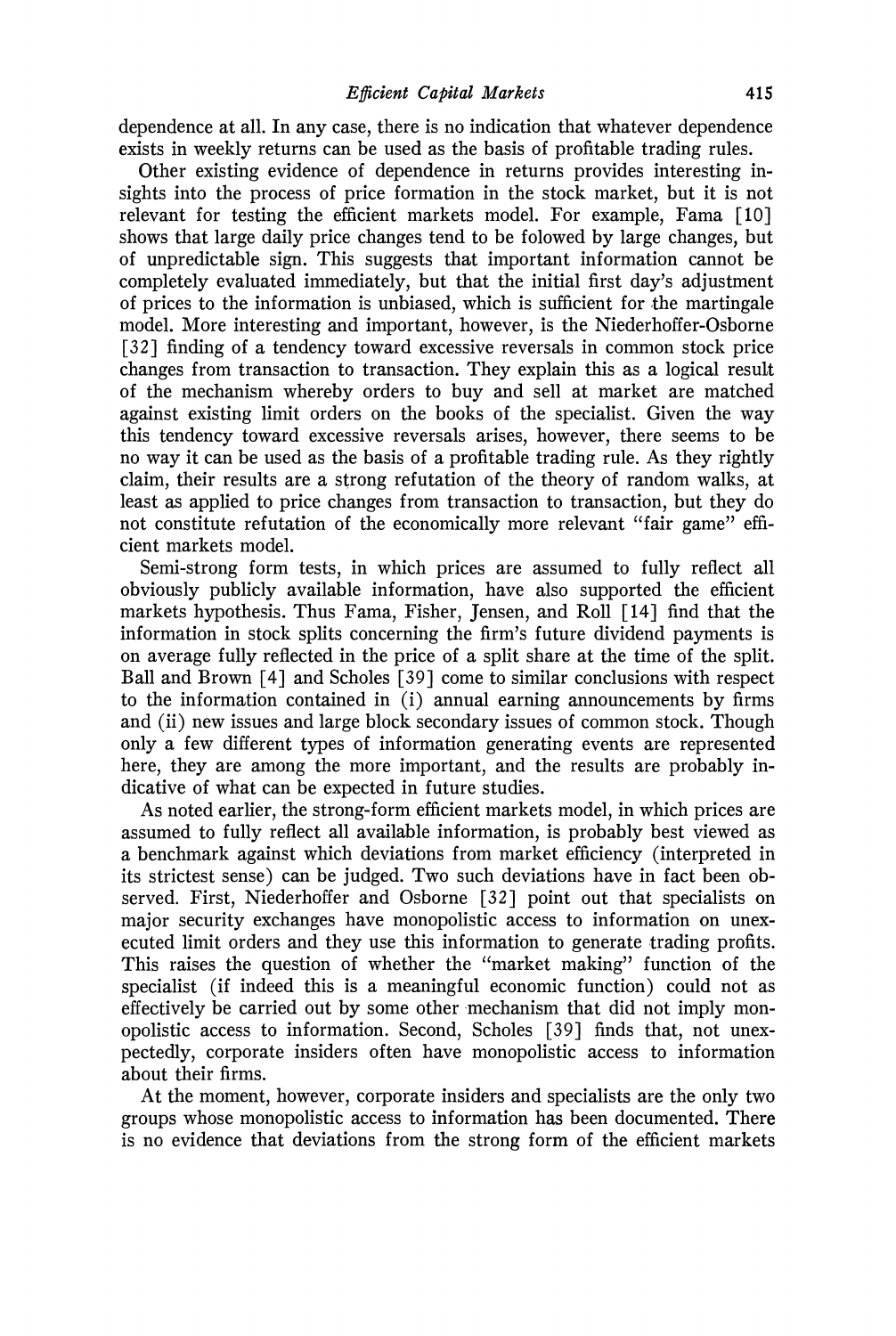model permeate down any further through the investment community. For the purposes of most investors the efficient markets model seems a good first (and second) approximation to reality.

In short, the evidence in support of the efficient markets model is extensive, and (somewhat uniquely in economics) contradictory evidence is sparse. Nevertheless, we certainly do not want to leave the impression that all issues are closed. The old saw, "much remains to be done," is relevant here as elsewhere. Indeed, as is often the case in successful scientific research, now that we know we've been in the past, we are able to pose and (hopefully) to answer an even more interesting set of questions for the future. In this case the most pressing field of future endeavor is the development and testing of models of market equilibrium under uncertainty. When the process generating equilibrium expected returns is better understood (and assuming that some expected return model turns out to be relevant), we will have a more substantial framework for more sophisticated intersecurity tests of market efficiency.

#### **REFERENCES**

- 1. Sidney S. Alexander. "Price Movements in Speculative Markets: Trends or Random Walks." Industrial Management Review, 2 (May 1961), 7-26. Also reprinted in [8], 199-218.
- -. "Price Movements in Speculative Markets: Trends or Random Walks. No. 2,"  $\overline{2}$ . in [8], 338-72.
- 3. Louis Bachelier. Théorie de la Speculation (Paris: Gauthier-Villars, 1900), and reprinted in English in [8], 17-78.
- 4. Ray Ball and Phillip Brown. "An Empirical Evaluation of Accounting Income Numbers." Journal of Accounting Research, 6 (Autumn, 1968), 159-78.
- 5. William Beaver. "The Information Content of Annual Earnings Announcements." Empirical Research in Accounting: Selected Studies, 1968, supplement to Vol. 7 of the Journal of Accounting Research, 67-92.
- 6. Robert Blattberg and Thomas Sargent. "Regression with Non-Gaussian Disturbances: Some Sampling Results," forthcoming in Econometrica.
- 7. Marshall Blume. "The Assessment of Portfolio Performance." Unpublished Ph.D. thesis, University of Chicago, 1968. A paper summarizing much of this work will appear in the April, 1970, Journal of Business.
- 8. Paul Cootner (ed.). The Random Character of Stock Market Prices. Cambridge: M.I.T., 1964.
- "Stock Prices: Random vs. Systematic Changes." Industrial Management **q** Review, 3 (Spring 1962), 24-45. Also reprinted in [8], 231-52.
- 10. Eugene F. Fama. "The Behavior of Stock Market Prices." Journal of Business, 38 (January, 1965), 34-105.
- -. "Multiperiod Consumption-Investment Decisions." American Economic Review,  $11.$ (March, 1970).
- -. "Risk, Return and Equilibrium." Report No. 6831, University of Chicago,  $12.$ Center for Math. Studies in Business and Economics, June, 1968.
- and Marshall Blume. "Filter Rules and Stock Market Trading Profits." Journal 13. of Business, 39 (Special Supplement, January, 1966), 226-41.
- -, Lawrence Fisher, Michael Jensen and Richard Roll. "The Adjustment of Stock 14. Prices to New Information." International Economic Review, X (February, 1969), 1-21.
- and Richard Roll. "Some Properties of Symmetric Stable Distributions." Journal  $15.$ of the American Statistical Association, 63 (September, 1968), 817-36.
- 16. Michael D. Godfrey, C. W. J. Granger and O. Morgenstern. "The Random Walk Hypothesis of Stock Market Behavior." Kyklos, 17 (1964), 1-30.
- 17. C. W. J. Granger and O. Morgenstern. "Spectral Analysis of New York Stock Market Prices." Kyklos, 16 (1963), 1-27. Also reprinted in [8], 162-88.
- 18. John R. Hicks. Value and Capital. Oxford: The Clarendon Press, 1946.
- 19. Michael Jensen. "The Performance of Mutual Funds in the Period 1945-64," Journal of Finance, 23 (May, 1968), 389-416.